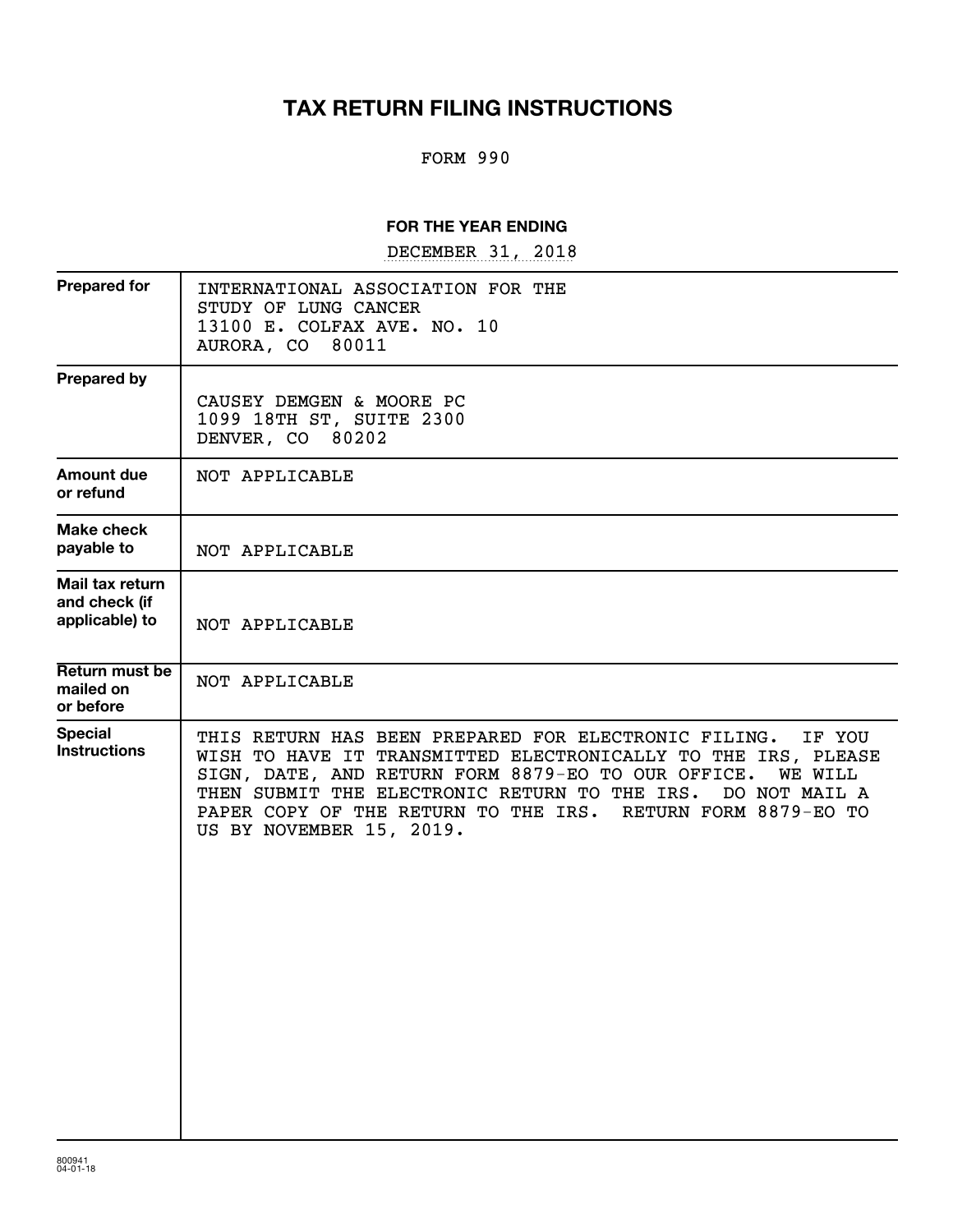Form  $8879 - E<sub>0</sub>$ 

# **IRS e-file Signature Authorization**<br>**687 For an Exempt Organization**

OMB No. 1545-1878

|                                                                     | For calendar year 2018, or fiscal year beginning                                                                                                              | , 2018, and ending                                                                  | , 20           | 2018                                  |
|---------------------------------------------------------------------|---------------------------------------------------------------------------------------------------------------------------------------------------------------|-------------------------------------------------------------------------------------|----------------|---------------------------------------|
| Department of the Treasury                                          |                                                                                                                                                               | Do not send to the IRS. Keep for your records.                                      |                |                                       |
| Internal Revenue Service                                            |                                                                                                                                                               | Go to www.irs.gov/Form8879EO for the latest information.                            |                |                                       |
| Name of exempt organization                                         |                                                                                                                                                               |                                                                                     |                | <b>Employer identification number</b> |
|                                                                     | INTERNATIONAL ASSOCIATION FOR THE                                                                                                                             |                                                                                     |                |                                       |
| STUDY OF LUNG CANCER                                                |                                                                                                                                                               |                                                                                     |                | $20 - 0499338$                        |
| Name and title of officer                                           |                                                                                                                                                               |                                                                                     |                |                                       |
| JOHN SKADOW                                                         |                                                                                                                                                               |                                                                                     |                |                                       |
| CFO                                                                 |                                                                                                                                                               |                                                                                     |                |                                       |
| Part I                                                              | Type of Return and Return Information (Whole Dollars Only)                                                                                                    |                                                                                     |                |                                       |
|                                                                     | Check the box for the return for which you are using this Form 8879-EO and enter the applicable amount, if any, from the return. If you check the box         |                                                                                     |                |                                       |
|                                                                     | on line 1a, 2a, 3a, 4a, or 5a, below, and the amount on that line for the return being filed with this form was blank, then leave line 1b, 2b, 3b, 4b, or 5b, |                                                                                     |                |                                       |
|                                                                     | whichever is applicable, blank (do not enter -0-). But, if you entered -0- on the return, then enter -0- on the applicable line below. Do not complete more   |                                                                                     |                |                                       |
| than one line in Part I.                                            |                                                                                                                                                               |                                                                                     |                |                                       |
| 1a Form 990 check here $\triangleright \lfloor \frac{X}{X} \rfloor$ |                                                                                                                                                               |                                                                                     | 1 <sub>b</sub> | 14,022,444.                           |
| 2a Form 990-EZ check here                                           |                                                                                                                                                               |                                                                                     | 2 <sub>b</sub> |                                       |
| 3a Form 1120-POL check here                                         |                                                                                                                                                               |                                                                                     | 3b             |                                       |
| 4a Form 990-PF check here                                           |                                                                                                                                                               | <b>b</b> Tax based on investment income (Form 990-PF, Part VI, line 5) <i>manni</i> | 4b             |                                       |
| 5a Form 8868 check here                                             | b                                                                                                                                                             |                                                                                     | 5b             |                                       |

#### **Part II Declaration and Signature Authorization of Officer**

(a) an acknowledgement of receipt or reason for rejection of the transmission, (b) the reason for any delay in processing the return or refund, and (c) Under penalties of perjury, I declare that I am an officer of the above organization and that I have examined a copy of the organization's 2018 electronic return and accompanying schedules and statements and to the best of my knowledge and belief, they are true, correct, and complete. I further declare that the amount in Part I above is the amount shown on the copy of the organization's electronic return. I consent to allow my intermediate service provider, transmitter, or electronic return originator (ERO) to send the organization's return to the IRS and to receive from the IRS the date of any refund. If applicable, I authorize the U.S. Treasury and its designated Financial Agent to initiate an electronic funds withdrawal (direct debit) entry to the financial institution account indicated in the tax preparation software for payment of the organization's federal taxes owed on this return, and the financial institution to debit the entry to this account. To revoke a payment, I must contact the U.S. Treasury Financial Agent at 1-888-353-4537 no later than 2 business days prior to the payment (settlement) date. I also authorize the financial institutions involved in the processing of the electronic payment of taxes to receive confidential information necessary to answer inquiries and resolve issues related to the payment. I have selected a personal identification number (PIN) as my signature for the organization's electronic return and, if applicable, the organization's consent to electronic funds withdrawal.

#### **Officer's PIN: check one box only**

| I authorize CAUSEY DEMGEN & MOORE PC<br>х                                                                                                                                                                                                                                                                                                                                        | to enter my PIN | 47475                                             |
|----------------------------------------------------------------------------------------------------------------------------------------------------------------------------------------------------------------------------------------------------------------------------------------------------------------------------------------------------------------------------------|-----------------|---------------------------------------------------|
| <b>ERO</b> firm name                                                                                                                                                                                                                                                                                                                                                             |                 | Enter five numbers, but<br>do not enter all zeros |
| as my signature on the organization's tax year 2018 electronically filed return. If I have indicated within this return that a copy of the return<br>is being filed with a state agency(ies) regulating charities as part of the IRS Fed/State program, I also authorize the aforementioned ERO to<br>enter my PIN on the return's disclosure consent screen.                    |                 |                                                   |
| As an officer of the organization, I will enter my PIN as my signature on the organization's tax year 2018 electronically filed return. If I have<br>indicated within this return that a copy of the return is being filed with a state agency(ies) regulating charities as part of the IRS Fed/State<br>program, I will enter my PIN on the return's disclosure consent screen. |                 |                                                   |
| Officer's signature $\blacktriangleright$<br>Date $\blacktriangleright$                                                                                                                                                                                                                                                                                                          |                 |                                                   |
| <b>Certification and Authentication</b><br>Part III                                                                                                                                                                                                                                                                                                                              |                 |                                                   |
| <b>ERO's EFIN/PIN.</b> Enter your six-digit electronic filing identification                                                                                                                                                                                                                                                                                                     |                 |                                                   |
| 84586212125<br>number (EFIN) followed by your five-digit self-selected PIN.<br>Do not enter all zeros                                                                                                                                                                                                                                                                            |                 |                                                   |
| I certify that the above numeric entry is my PIN, which is my signature on the 2018 electronically filed return for the organization indicated above. I<br>confirm that I am submitting this return in accordance with the requirements of Pub. 4163, Modernized e-File (MeF) Information for Authorized IRS<br>e-file Providers for Business Returns.                           |                 |                                                   |
| ERO's signature $\blacktriangleright$<br>Date $\blacktriangleright$                                                                                                                                                                                                                                                                                                              |                 |                                                   |
| <b>ERO Must Retain This Form - See Instructions</b><br>Do Not Submit This Form to the IRS Unless Requested To Do So                                                                                                                                                                                                                                                              |                 |                                                   |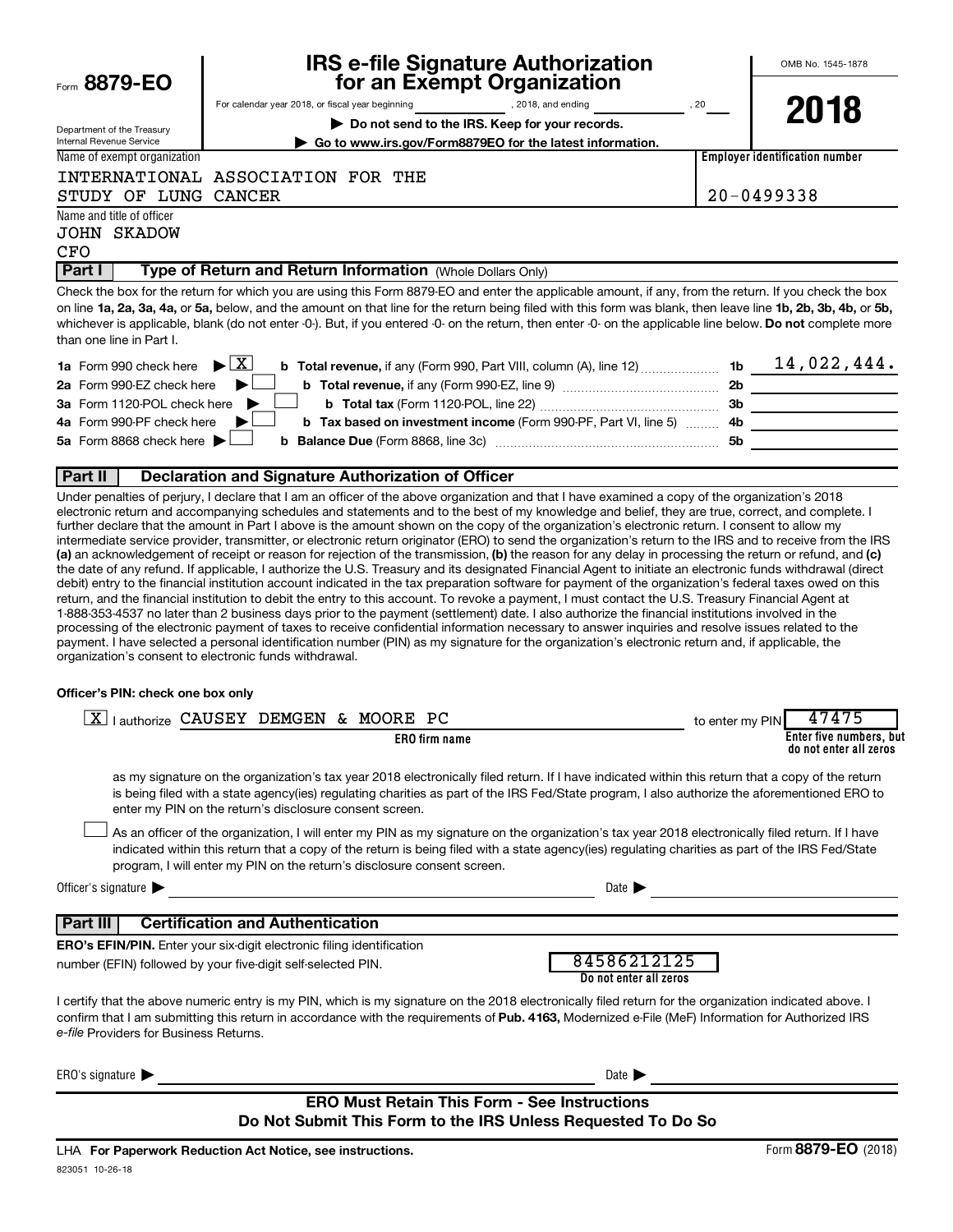|                                       |                                                                                                    |                                       | EXTENDED TO NOVEMBER 15, 2019                                                                                                                                                                                         |                                                           |                                            |  |  |  |
|---------------------------------------|----------------------------------------------------------------------------------------------------|---------------------------------------|-----------------------------------------------------------------------------------------------------------------------------------------------------------------------------------------------------------------------|-----------------------------------------------------------|--------------------------------------------|--|--|--|
|                                       |                                                                                                    | 990                                   | <b>Return of Organization Exempt From Income Tax</b>                                                                                                                                                                  |                                                           | OMB No. 1545-0047                          |  |  |  |
| Form                                  | Under section 501(c), 527, or 4947(a)(1) of the Internal Revenue Code (except private foundations) |                                       |                                                                                                                                                                                                                       |                                                           |                                            |  |  |  |
|                                       | Department of the Treasury                                                                         | <b>Open to Public</b>                 |                                                                                                                                                                                                                       |                                                           |                                            |  |  |  |
|                                       | Internal Revenue Service                                                                           | Inspection                            |                                                                                                                                                                                                                       |                                                           |                                            |  |  |  |
|                                       |                                                                                                    |                                       | A For the 2018 calendar year, or tax year beginning<br>and ending                                                                                                                                                     |                                                           |                                            |  |  |  |
|                                       | <b>B</b> Check if<br>applicable:                                                                   |                                       | C Name of organization<br>INTERNATIONAL ASSOCIATION FOR THE                                                                                                                                                           | D Employer identification number                          |                                            |  |  |  |
|                                       | Address                                                                                            |                                       | STUDY OF LUNG CANCER                                                                                                                                                                                                  |                                                           |                                            |  |  |  |
|                                       | change<br>Name<br>change                                                                           |                                       | Doing business as                                                                                                                                                                                                     |                                                           | 20-0499338                                 |  |  |  |
|                                       | Initial<br>return                                                                                  |                                       | Number and street (or P.O. box if mail is not delivered to street address)<br>Room/suite                                                                                                                              | E Telephone number                                        |                                            |  |  |  |
|                                       | Final<br>return/                                                                                   |                                       | 13100 E. COLFAX AVE.<br>10                                                                                                                                                                                            | (720)                                                     | $325 - 2948$                               |  |  |  |
|                                       | termin-<br>ated                                                                                    |                                       | City or town, state or province, country, and ZIP or foreign postal code                                                                                                                                              | G Gross receipts \$                                       | 14,517,639.                                |  |  |  |
|                                       | Amended<br>return                                                                                  |                                       | 80011<br>AURORA, CO                                                                                                                                                                                                   | H(a) Is this a group return                               |                                            |  |  |  |
|                                       | Applica-<br>tion                                                                                   |                                       | F Name and address of principal officer: JOHN SKADOW                                                                                                                                                                  | for subordinates?                                         | $\Box$ Yes $\Box X$ No                     |  |  |  |
|                                       | pending                                                                                            |                                       | 13100 E COLFAX AVE, SUITE 10, AURORA, CO                                                                                                                                                                              | 8 0 H(b) Are all subordinates included? Ves               | <b>No</b>                                  |  |  |  |
|                                       |                                                                                                    | Tax-exempt status: $X \mid 501(c)(3)$ | $501(c)$ (<br>$\sqrt{\frac{1}{1}}$ (insert no.)<br>$4947(a)(1)$ or                                                                                                                                                    | 527                                                       | If "No," attach a list. (see instructions) |  |  |  |
|                                       |                                                                                                    |                                       | J Website: WWW. IASLC.ORG                                                                                                                                                                                             | $H(c)$ Group exemption number $\blacktriangleright$       |                                            |  |  |  |
|                                       |                                                                                                    |                                       | K Form of organization: X Corporation<br>Other $\blacktriangleright$<br>Trust<br>Association                                                                                                                          | L Year of formation: $2003$ M State of legal domicile: CO |                                            |  |  |  |
|                                       |                                                                                                    | Part I Summary                        |                                                                                                                                                                                                                       |                                                           |                                            |  |  |  |
|                                       | 1                                                                                                  |                                       | Briefly describe the organization's mission or most significant activities: TO PROMOTE THE STUDY OF THE<br>ETIOLOGY, EPIDEMIOLOGY, PREVENTION, DIAGNOSIS,                                                             | TREATMENT AND ALL                                         |                                            |  |  |  |
|                                       | 2                                                                                                  |                                       |                                                                                                                                                                                                                       |                                                           |                                            |  |  |  |
|                                       | з                                                                                                  |                                       | Check this box $\blacktriangleright$ $\Box$ if the organization discontinued its operations or disposed of more than 25% of its net assets.<br>3<br>Number of voting members of the governing body (Part VI, line 1a) |                                                           |                                            |  |  |  |
|                                       | 4                                                                                                  |                                       |                                                                                                                                                                                                                       | $\overline{\mathbf{4}}$                                   | 20<br>$\overline{20}$                      |  |  |  |
| <b>Activities &amp; Governance</b>    | 5                                                                                                  |                                       |                                                                                                                                                                                                                       | 5                                                         | $\overline{25}$                            |  |  |  |
|                                       | 6                                                                                                  |                                       |                                                                                                                                                                                                                       | 6                                                         | 0                                          |  |  |  |
|                                       |                                                                                                    |                                       |                                                                                                                                                                                                                       | 7a                                                        | $\overline{0}$ .                           |  |  |  |
|                                       |                                                                                                    |                                       |                                                                                                                                                                                                                       | 7b                                                        | $\overline{0}$ .                           |  |  |  |
|                                       |                                                                                                    |                                       |                                                                                                                                                                                                                       | <b>Prior Year</b>                                         | <b>Current Year</b>                        |  |  |  |
|                                       | 8                                                                                                  |                                       | Contributions and grants (Part VIII, line 1h)                                                                                                                                                                         | 959,772.                                                  | 763,425.                                   |  |  |  |
| Revenue                               | 9                                                                                                  |                                       | Program service revenue (Part VIII, line 2g)                                                                                                                                                                          | 13, 375, 777.                                             | 13,551,881.                                |  |  |  |
|                                       | 10                                                                                                 |                                       |                                                                                                                                                                                                                       | 325,865.                                                  | $-303, 133.$                               |  |  |  |
|                                       | 11                                                                                                 |                                       | Other revenue (Part VIII, column (A), lines 5, 6d, 8c, 9c, 10c, and 11e)                                                                                                                                              | 21, 252.<br>14,682,666.                                   | 10,271.<br>14,022,444.                     |  |  |  |
|                                       | 12                                                                                                 |                                       | Total revenue - add lines 8 through 11 (must equal Part VIII, column (A), line 12)                                                                                                                                    | 665,000.                                                  | 128, 195.                                  |  |  |  |
|                                       | 13<br>14                                                                                           |                                       | Grants and similar amounts paid (Part IX, column (A), lines 1-3)<br>Benefits paid to or for members (Part IX, column (A), line 4)                                                                                     | О.                                                        | о.                                         |  |  |  |
|                                       |                                                                                                    |                                       | 15 Salaries, other compensation, employee benefits (Part IX, column (A), lines 5-10)                                                                                                                                  | 1,974,185.                                                | $2,659,631$ .                              |  |  |  |
|                                       |                                                                                                    |                                       |                                                                                                                                                                                                                       | 0                                                         | Ο.                                         |  |  |  |
| Expenses                              |                                                                                                    |                                       |                                                                                                                                                                                                                       |                                                           |                                            |  |  |  |
|                                       | 17                                                                                                 |                                       |                                                                                                                                                                                                                       | 12, 189, 218.                                             | 11,704,519.                                |  |  |  |
|                                       | 18                                                                                                 |                                       | Total expenses. Add lines 13-17 (must equal Part IX, column (A), line 25)                                                                                                                                             | 14,828,403.                                               | 14,492,345.                                |  |  |  |
|                                       | 19                                                                                                 |                                       |                                                                                                                                                                                                                       | $-145, 737.$                                              | $-469,901.$                                |  |  |  |
|                                       |                                                                                                    |                                       |                                                                                                                                                                                                                       | <b>Beginning of Current Year</b>                          | <b>End of Year</b>                         |  |  |  |
|                                       | 20                                                                                                 | Total assets (Part X, line 16)        |                                                                                                                                                                                                                       | 19,434,955.                                               | 18,593,846.                                |  |  |  |
| <b>Net Assets or</b><br>Fund Balances | 21                                                                                                 |                                       | Total liabilities (Part X, line 26)                                                                                                                                                                                   | 5,035,650.                                                | 4,275,893.                                 |  |  |  |
|                                       | 22                                                                                                 |                                       |                                                                                                                                                                                                                       | 14, 399, 305.                                             | 14,317,953.                                |  |  |  |
|                                       | <b>Part II</b>                                                                                     | Signature Block                       | Under penalties of perjury, I declare that I have examined this return, including accompanying schedules and statements, and to the best of my knowledge and belief, it is                                            |                                                           |                                            |  |  |  |
|                                       |                                                                                                    |                                       | true, correct, and complete. Declaration of preparer (other than officer) is based on all information of which preparer has any knowledge.                                                                            |                                                           |                                            |  |  |  |
|                                       |                                                                                                    |                                       |                                                                                                                                                                                                                       |                                                           |                                            |  |  |  |
|                                       |                                                                                                    |                                       | Cianature of officer                                                                                                                                                                                                  | <b>D</b> ate                                              |                                            |  |  |  |

| Sign<br>Here | Signature of officer<br>JOHN SKADOW,<br>CFO<br>Type or print name and title                                  |                              | Date                       |  |  |  |  |
|--------------|--------------------------------------------------------------------------------------------------------------|------------------------------|----------------------------|--|--|--|--|
|              | Print/Type preparer's name                                                                                   | Date<br>Preparer's signature | PTIN<br>Check              |  |  |  |  |
| Paid         | JAMEY CAMP-CAVANAUGH                                                                                         | JAMEY CAMP-CAVANAUGH         | P01382513<br>self-emploved |  |  |  |  |
| Preparer     | CAUSEY DEMGEN & MOORE PC<br>Firm's name                                                                      |                              | 84-1158905<br>Firm's $EIN$ |  |  |  |  |
| Use Only     | Firm's address 1099 18TH ST, SUITE 2300                                                                      |                              |                            |  |  |  |  |
|              | Phone no. $303 - 296 - 2229$<br>DENVER, CO 80202                                                             |                              |                            |  |  |  |  |
|              | x<br>Yes<br><b>No</b><br>May the IRS discuss this return with the preparer shown above? (see instructions)   |                              |                            |  |  |  |  |
|              | Form 990 (2018)<br>LHA For Paperwork Reduction Act Notice, see the separate instructions.<br>832001 12-31-18 |                              |                            |  |  |  |  |

SEE SCHEDULE O FOR ORGANIZATION MISSION STATEMENT CONTINUATION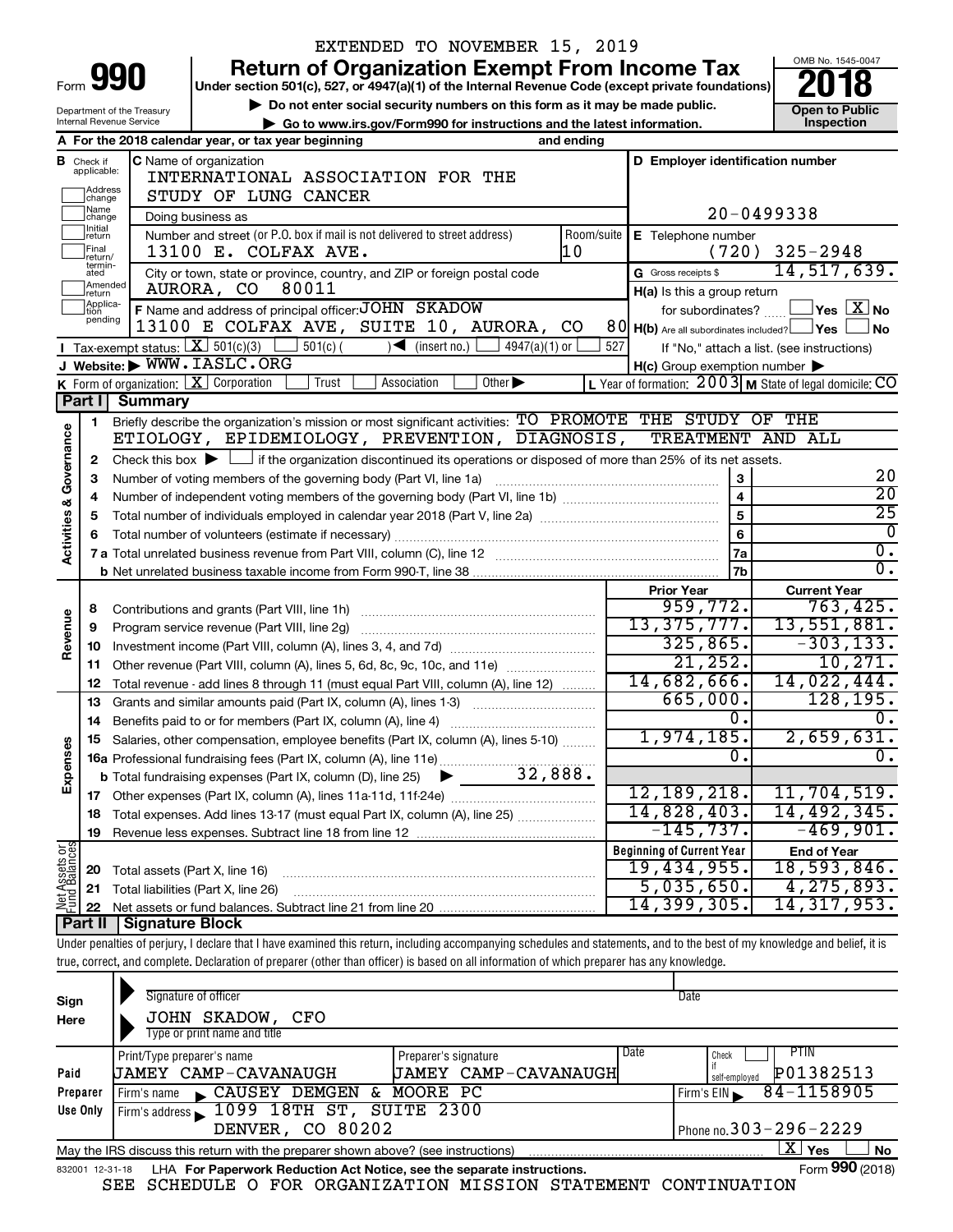|              | INTERNATIONAL ASSOCIATION FOR THE<br>20-0499338<br>STUDY OF LUNG CANCER<br>Page 2<br>Form 990 (2018)<br><b>Part III   Statement of Program Service Accomplishments</b> |
|--------------|------------------------------------------------------------------------------------------------------------------------------------------------------------------------|
|              | $\overline{\mathbf{x}}$                                                                                                                                                |
| $\mathbf{1}$ | Briefly describe the organization's mission:<br>TO PROMOTE THE STUDY OF THE ETIOLOGY, EPIDEMIOLOGY, PREVENTION,                                                        |
|              | DIAGNOSIS, TREATMENT AND ALL OTHER ASPECTS OF LUNG CANCER AND OTHER                                                                                                    |
|              | THORACIC MALIGNANCIES.                                                                                                                                                 |
|              | TO PROVIDE EDUCATION AND INFORMATION ABOUT LUNG CANCER AND OTHER                                                                                                       |
| $\mathbf{2}$ | Did the organization undertake any significant program services during the year which were not listed on the                                                           |
|              | $\sqrt{}$ Yes $\sqrt{ \ \overline{\mathrm{X}}}$ No<br>prior Form 990 or 990-EZ?                                                                                        |
|              | If "Yes," describe these new services on Schedule O.                                                                                                                   |
| 3            | $\vert$ Yes $\vert$ $\mathrm{X}$ $\vert$ No<br>Did the organization cease conducting, or make significant changes in how it conducts, any program services?            |
|              | If "Yes," describe these changes on Schedule O.                                                                                                                        |
| 4            | Describe the organization's program service accomplishments for each of its three largest program services, as measured by expenses.                                   |
|              | Section 501(c)(3) and 501(c)(4) organizations are required to report the amount of grants and allocations to others, the total expenses, and                           |
| 4a           | revenue, if any, for each program service reported.<br>128, 195. ) (Revenue \$<br>96,000.<br>1,843,874.<br>) (Expenses \$<br>including grants of \$<br>(Code:          |
|              | FELLOWSHIP, MEMBERSHIPS, AND OTHER PROGRAMS TO ADVANCE THE STUDY OF                                                                                                    |
|              | LUNG CANCER                                                                                                                                                            |
|              |                                                                                                                                                                        |
|              |                                                                                                                                                                        |
|              |                                                                                                                                                                        |
|              |                                                                                                                                                                        |
|              |                                                                                                                                                                        |
|              |                                                                                                                                                                        |
|              |                                                                                                                                                                        |
|              |                                                                                                                                                                        |
|              |                                                                                                                                                                        |
|              | 1,084,615.<br>1,748,414.                                                                                                                                               |
| 4b.          | including grants of \$<br>) (Revenue \$<br>(Expenses \$<br>(Code:<br>PUBLICATIONS-PROVIDE EDUCATION TO THE WORLD WIDE LUNG CANCER COMMUNITY                            |
|              | REGARDING THE LATEST ADVANCES IN LUNG<br>CANCER TREATMENT.                                                                                                             |
|              |                                                                                                                                                                        |
|              |                                                                                                                                                                        |
|              |                                                                                                                                                                        |
|              |                                                                                                                                                                        |
|              |                                                                                                                                                                        |
|              |                                                                                                                                                                        |
|              |                                                                                                                                                                        |
|              |                                                                                                                                                                        |
|              |                                                                                                                                                                        |
|              | 9,450,954. including grants of \$                                                                                                                                      |
| 4с           | 6,066,766.<br>(Code:<br>(Expenses \$<br>) (Revenue \$<br>MEETING AND WEB SEMINARS TO DISSEMINATE INFORMATION<br>REGARDING<br>THE                                       |
|              | LATEST ADVANCES IN LUNG CANCER TREATMENT.                                                                                                                              |
|              |                                                                                                                                                                        |
|              |                                                                                                                                                                        |
|              |                                                                                                                                                                        |
|              |                                                                                                                                                                        |
|              |                                                                                                                                                                        |
|              |                                                                                                                                                                        |
|              |                                                                                                                                                                        |
|              |                                                                                                                                                                        |
|              |                                                                                                                                                                        |
|              |                                                                                                                                                                        |
| 4d           | Other program services (Describe in Schedule O.)                                                                                                                       |
| 4е           | (Expenses \$<br>including grants of \$<br>(Revenue \$<br>12, 379, 443.<br>Total program service expenses                                                               |
|              | Form 990 (2018)                                                                                                                                                        |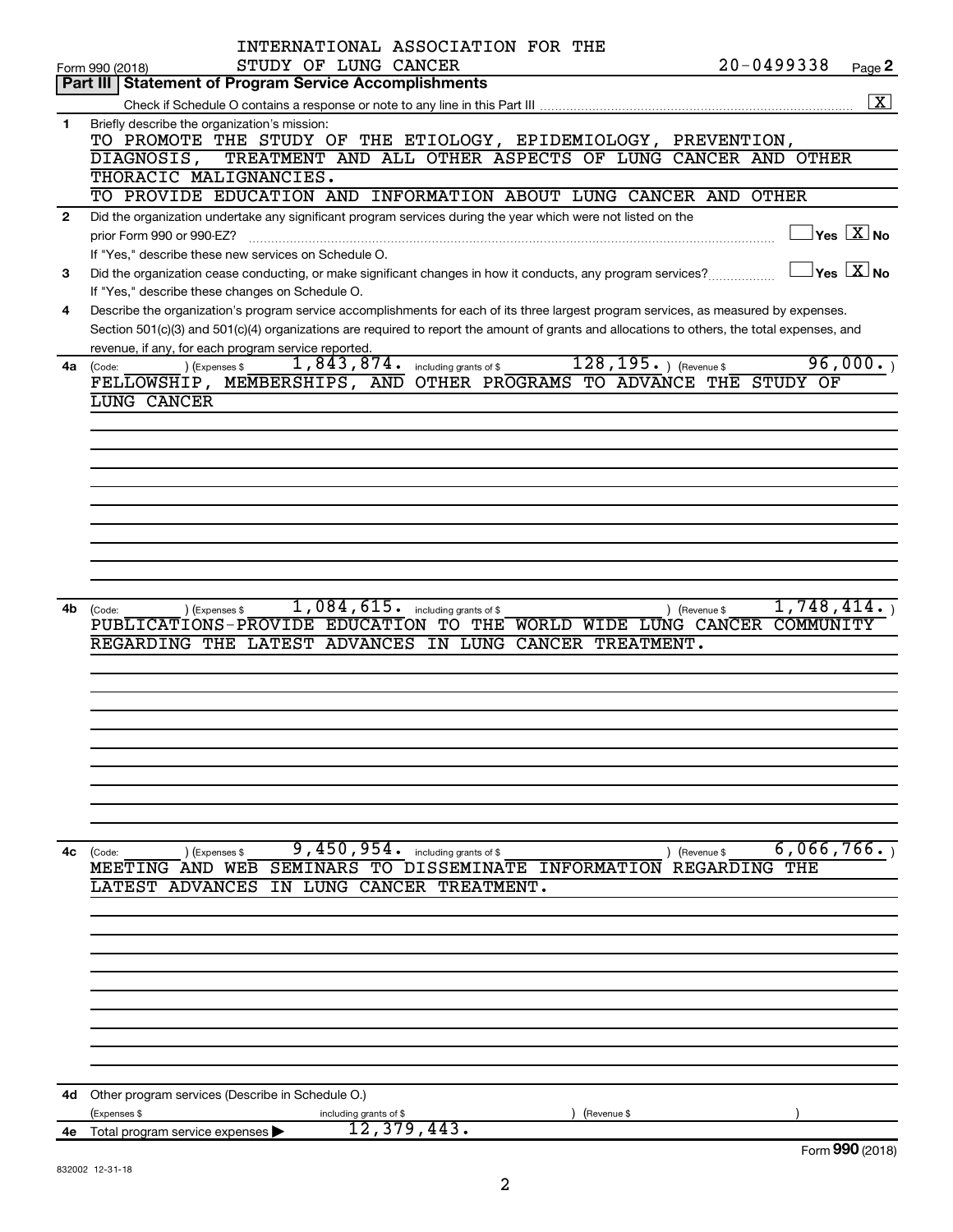**Part IV Checklist of Required Schedules**

|    |                                                                                                                                                                                                                                             |                 | Yes                          | No                      |
|----|---------------------------------------------------------------------------------------------------------------------------------------------------------------------------------------------------------------------------------------------|-----------------|------------------------------|-------------------------|
| 1. | Is the organization described in section 501(c)(3) or 4947(a)(1) (other than a private foundation)?                                                                                                                                         |                 |                              |                         |
|    |                                                                                                                                                                                                                                             | 1               | х<br>$\overline{\textbf{x}}$ |                         |
| 2  | Is the organization required to complete Schedule B, Schedule of Contributors? [11] The organization required to complete Schedule B, Schedule of Contributors?                                                                             | $\overline{2}$  |                              |                         |
| 3  | Did the organization engage in direct or indirect political campaign activities on behalf of or in opposition to candidates for                                                                                                             |                 |                              | x                       |
|    |                                                                                                                                                                                                                                             | 3               |                              |                         |
| 4  | Section 501(c)(3) organizations. Did the organization engage in lobbying activities, or have a section 501(h) election in effect                                                                                                            | 4               |                              | x                       |
| 5  | Is the organization a section 501(c)(4), 501(c)(5), or 501(c)(6) organization that receives membership dues, assessments, or                                                                                                                |                 |                              |                         |
|    |                                                                                                                                                                                                                                             | 5               |                              | x                       |
| 6  | Did the organization maintain any donor advised funds or any similar funds or accounts for which donors have the right to                                                                                                                   |                 |                              |                         |
|    | provide advice on the distribution or investment of amounts in such funds or accounts? If "Yes," complete Schedule D, Part I                                                                                                                | 6               |                              | x                       |
| 7  | Did the organization receive or hold a conservation easement, including easements to preserve open space,                                                                                                                                   |                 |                              |                         |
|    |                                                                                                                                                                                                                                             | $\overline{7}$  |                              | х                       |
| 8  | Did the organization maintain collections of works of art, historical treasures, or other similar assets? If "Yes," complete                                                                                                                |                 |                              |                         |
|    |                                                                                                                                                                                                                                             | 8               |                              | x                       |
| 9  | Did the organization report an amount in Part X, line 21, for escrow or custodial account liability, serve as a custodian for                                                                                                               |                 |                              |                         |
|    | amounts not listed in Part X; or provide credit counseling, debt management, credit repair, or debt negotiation services?                                                                                                                   |                 |                              |                         |
|    | If "Yes," complete Schedule D, Part IV                                                                                                                                                                                                      | 9               |                              | х                       |
| 10 | Did the organization, directly or through a related organization, hold assets in temporarily restricted endowments, permanent                                                                                                               |                 |                              |                         |
|    |                                                                                                                                                                                                                                             | 10              |                              | x                       |
| 11 | If the organization's answer to any of the following questions is "Yes," then complete Schedule D, Parts VI, VII, VIII, IX, or X                                                                                                            |                 |                              |                         |
|    | as applicable.                                                                                                                                                                                                                              |                 |                              |                         |
|    | a Did the organization report an amount for land, buildings, and equipment in Part X, line 10? If "Yes," complete Schedule D,<br>Part VI                                                                                                    | 11a             | X                            |                         |
|    | <b>b</b> Did the organization report an amount for investments - other securities in Part X, line 12 that is 5% or more of its total                                                                                                        |                 |                              |                         |
|    |                                                                                                                                                                                                                                             | 11b             | X                            |                         |
|    | c Did the organization report an amount for investments - program related in Part X, line 13 that is 5% or more of its total                                                                                                                |                 |                              |                         |
|    |                                                                                                                                                                                                                                             | 11c             |                              | x                       |
|    | d Did the organization report an amount for other assets in Part X, line 15 that is 5% or more of its total assets reported in                                                                                                              |                 |                              |                         |
|    |                                                                                                                                                                                                                                             | 11d             |                              | х                       |
|    |                                                                                                                                                                                                                                             | 11e             |                              | $\overline{\text{X}}$   |
| f  | Did the organization's separate or consolidated financial statements for the tax year include a footnote that addresses                                                                                                                     |                 |                              |                         |
|    | the organization's liability for uncertain tax positions under FIN 48 (ASC 740)? If "Yes," complete Schedule D, Part X                                                                                                                      | 11f             | х                            |                         |
|    | 12a Did the organization obtain separate, independent audited financial statements for the tax year? If "Yes," complete                                                                                                                     |                 |                              |                         |
|    | Schedule D, Parts XI and XII                                                                                                                                                                                                                | 12a             |                              | x                       |
|    | <b>b</b> Was the organization included in consolidated, independent audited financial statements for the tax year?<br>If "Yes," and if the organization answered "No" to line 12a, then completing Schedule D, Parts XI and XII is optional | 12 <sub>b</sub> | X                            |                         |
|    |                                                                                                                                                                                                                                             | 13              |                              | $\overline{\textbf{X}}$ |
| 13 |                                                                                                                                                                                                                                             | 14a             |                              | $\mathbf{X}$            |
|    | <b>b</b> Did the organization have aggregate revenues or expenses of more than \$10,000 from grantmaking, fundraising, business,                                                                                                            |                 |                              |                         |
|    | investment, and program service activities outside the United States, or aggregate foreign investments valued at \$100,000                                                                                                                  |                 |                              |                         |
|    |                                                                                                                                                                                                                                             | 14b             | х                            |                         |
| 15 | Did the organization report on Part IX, column (A), line 3, more than \$5,000 of grants or other assistance to or for any                                                                                                                   |                 |                              |                         |
|    |                                                                                                                                                                                                                                             | 15              | х                            |                         |
| 16 | Did the organization report on Part IX, column (A), line 3, more than \$5,000 of aggregate grants or other assistance to                                                                                                                    |                 |                              |                         |
|    |                                                                                                                                                                                                                                             | 16              | X                            |                         |
| 17 | Did the organization report a total of more than \$15,000 of expenses for professional fundraising services on Part IX,                                                                                                                     |                 |                              |                         |
|    |                                                                                                                                                                                                                                             | 17              |                              | x                       |
| 18 | Did the organization report more than \$15,000 total of fundraising event gross income and contributions on Part VIII, lines                                                                                                                |                 |                              | x                       |
| 19 | Did the organization report more than \$15,000 of gross income from gaming activities on Part VIII, line 9a? If "Yes,"                                                                                                                      | 18              |                              |                         |
|    |                                                                                                                                                                                                                                             | 19              |                              | х                       |
|    |                                                                                                                                                                                                                                             | <b>20a</b>      |                              | X                       |
|    |                                                                                                                                                                                                                                             | 20 <sub>b</sub> |                              |                         |
| 21 | Did the organization report more than \$5,000 of grants or other assistance to any domestic organization or                                                                                                                                 |                 |                              |                         |
|    |                                                                                                                                                                                                                                             | 21              |                              | x                       |

3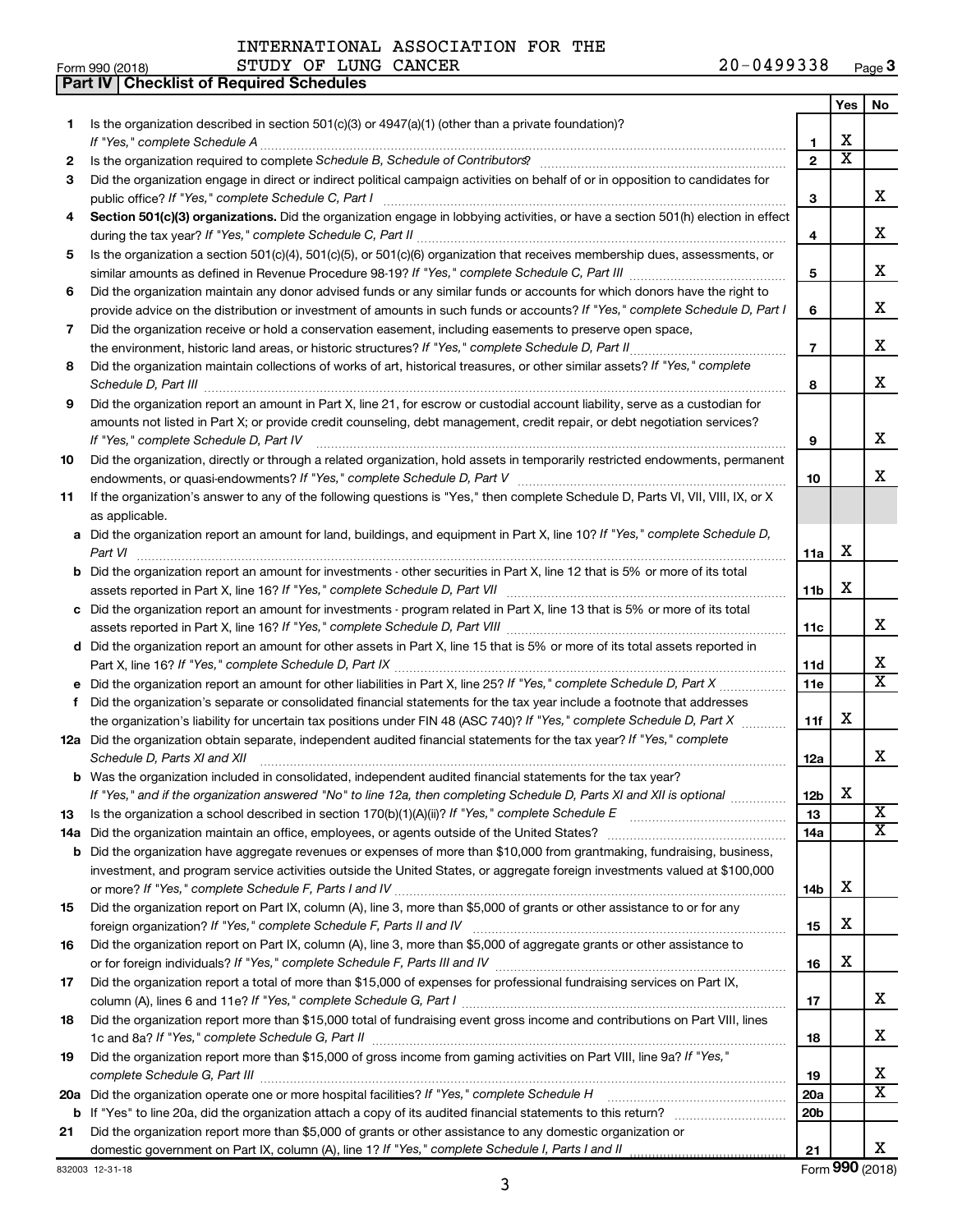| 22            | Did the organization report more than \$5,000 of grants or other assistance to or for domestic individuals on<br>Part IX, column (A), line 2? If "Yes," complete Schedule I, Parts I and III |                        |     |                         |  |
|---------------|----------------------------------------------------------------------------------------------------------------------------------------------------------------------------------------------|------------------------|-----|-------------------------|--|
| 23            | Did the organization answer "Yes" to Part VII, Section A, line 3, 4, or 5 about compensation of the organization's current                                                                   | 22                     | х   |                         |  |
|               | and former officers, directors, trustees, key employees, and highest compensated employees? If "Yes," complete                                                                               |                        |     |                         |  |
|               |                                                                                                                                                                                              | 23                     | х   |                         |  |
|               | 24a Did the organization have a tax-exempt bond issue with an outstanding principal amount of more than \$100,000 as of the                                                                  |                        |     |                         |  |
|               | last day of the year, that was issued after December 31, 2002? If "Yes," answer lines 24b through 24d and complete                                                                           |                        |     |                         |  |
|               |                                                                                                                                                                                              | 24a                    |     | x                       |  |
|               |                                                                                                                                                                                              | 24b                    |     |                         |  |
|               | c Did the organization maintain an escrow account other than a refunding escrow at any time during the year to defease                                                                       |                        |     |                         |  |
|               |                                                                                                                                                                                              | 24c                    |     |                         |  |
|               |                                                                                                                                                                                              | 24d                    |     |                         |  |
|               | 25a Section 501(c)(3), 501(c)(4), and 501(c)(29) organizations. Did the organization engage in an excess benefit                                                                             |                        |     |                         |  |
|               |                                                                                                                                                                                              | 25a                    |     | x                       |  |
|               | b Is the organization aware that it engaged in an excess benefit transaction with a disqualified person in a prior year, and                                                                 |                        |     |                         |  |
|               | that the transaction has not been reported on any of the organization's prior Forms 990 or 990-EZ? If "Yes," complete                                                                        |                        |     |                         |  |
|               | Schedule L, Part I                                                                                                                                                                           | 25b                    |     | x                       |  |
| 26            | Did the organization report any amount on Part X, line 5, 6, or 22 for receivables from or payables to any current or                                                                        |                        |     |                         |  |
|               | former officers, directors, trustees, key employees, highest compensated employees, or disqualified persons? If "Yes,"                                                                       |                        |     |                         |  |
|               | complete Schedule L, Part II                                                                                                                                                                 | 26                     |     | x                       |  |
| 27            | Did the organization provide a grant or other assistance to an officer, director, trustee, key employee, substantial                                                                         |                        |     |                         |  |
|               | contributor or employee thereof, a grant selection committee member, or to a 35% controlled entity or family member                                                                          |                        |     |                         |  |
|               |                                                                                                                                                                                              | 27                     |     | x                       |  |
| 28            | Was the organization a party to a business transaction with one of the following parties (see Schedule L, Part IV                                                                            |                        |     |                         |  |
|               | instructions for applicable filing thresholds, conditions, and exceptions):                                                                                                                  |                        |     |                         |  |
| a             | A current or former officer, director, trustee, or key employee? If "Yes," complete Schedule L, Part IV                                                                                      | 28a<br>28 <sub>b</sub> |     | x                       |  |
| b             | A family member of a current or former officer, director, trustee, or key employee? If "Yes," complete Schedule L, Part IV                                                                   |                        |     | $\overline{\mathtt{x}}$ |  |
|               | c An entity of which a current or former officer, director, trustee, or key employee (or a family member thereof) was an officer,                                                            | 28c                    |     | x                       |  |
|               | director, trustee, or direct or indirect owner? If "Yes," complete Schedule L, Part IV                                                                                                       |                        |     |                         |  |
| 29            |                                                                                                                                                                                              | 29                     |     | $\overline{\mathtt{x}}$ |  |
| 30            | Did the organization receive contributions of art, historical treasures, or other similar assets, or qualified conservation                                                                  |                        |     |                         |  |
|               |                                                                                                                                                                                              | 30                     |     | x                       |  |
| 31            | Did the organization liquidate, terminate, or dissolve and cease operations?                                                                                                                 |                        |     | x                       |  |
|               |                                                                                                                                                                                              | 31                     |     |                         |  |
| 32            | Did the organization sell, exchange, dispose of, or transfer more than 25% of its net assets? If "Yes," complete<br>Schedule N, Part II                                                      |                        |     | x                       |  |
|               |                                                                                                                                                                                              | 32                     |     |                         |  |
| 33            | Did the organization own 100% of an entity disregarded as separate from the organization under Regulations                                                                                   | 33                     |     | Χ                       |  |
| 34            | Was the organization related to any tax-exempt or taxable entity? If "Yes," complete Schedule R, Part II, III, or IV, and                                                                    |                        |     |                         |  |
|               | Part V, line 1                                                                                                                                                                               | 34                     |     | x                       |  |
|               | 35a Did the organization have a controlled entity within the meaning of section 512(b)(13)?                                                                                                  | 35a                    |     | $\overline{\texttt{x}}$ |  |
|               | b If "Yes" to line 35a, did the organization receive any payment from or engage in any transaction with a controlled entity                                                                  |                        |     |                         |  |
|               |                                                                                                                                                                                              | 35 <sub>b</sub>        |     |                         |  |
| 36            | Section 501(c)(3) organizations. Did the organization make any transfers to an exempt non-charitable related organization?                                                                   |                        |     |                         |  |
|               |                                                                                                                                                                                              | 36                     |     | x                       |  |
| 37            | Did the organization conduct more than 5% of its activities through an entity that is not a related organization                                                                             |                        |     |                         |  |
|               |                                                                                                                                                                                              | 37                     |     | x                       |  |
| 38            | Did the organization complete Schedule O and provide explanations in Schedule O for Part VI, lines 11b and 19?                                                                               |                        |     |                         |  |
|               |                                                                                                                                                                                              | 38                     | х   |                         |  |
| <b>Part V</b> | <b>Statements Regarding Other IRS Filings and Tax Compliance</b>                                                                                                                             |                        |     |                         |  |
|               | Check if Schedule O contains a response or note to any line in this Part V                                                                                                                   |                        |     |                         |  |
|               |                                                                                                                                                                                              |                        | Yes | No                      |  |
|               | 60<br>1a                                                                                                                                                                                     |                        |     |                         |  |
|               | 0<br><b>b</b> Enter the number of Forms W-2G included in line 1a. Enter -0- if not applicable<br>1b                                                                                          |                        |     |                         |  |
|               | $\epsilon$ . Did the organization comply with backup withholding rules for reportable payments to vendors and reportable gaming                                                              |                        |     |                         |  |

**c** Did the organization comply with backup withholding rules for reportable payments to vendors and reportable gaming (gambling) winnings to prize winners?

4

X

**1c**

**Yes No**

|                 | <b>Part IV   Checklist of Required Schedules (continued)</b> |                    |  |  |
|-----------------|--------------------------------------------------------------|--------------------|--|--|
| Form 990 (2018) |                                                              | STUDY OF LUNG CANO |  |  |
|                 |                                                              |                    |  |  |

|  |                       |  | STUDY OF LUNG CANCER |
|--|-----------------------|--|----------------------|
|  | INIERWAIIUWAU ASSUCI. |  |                      |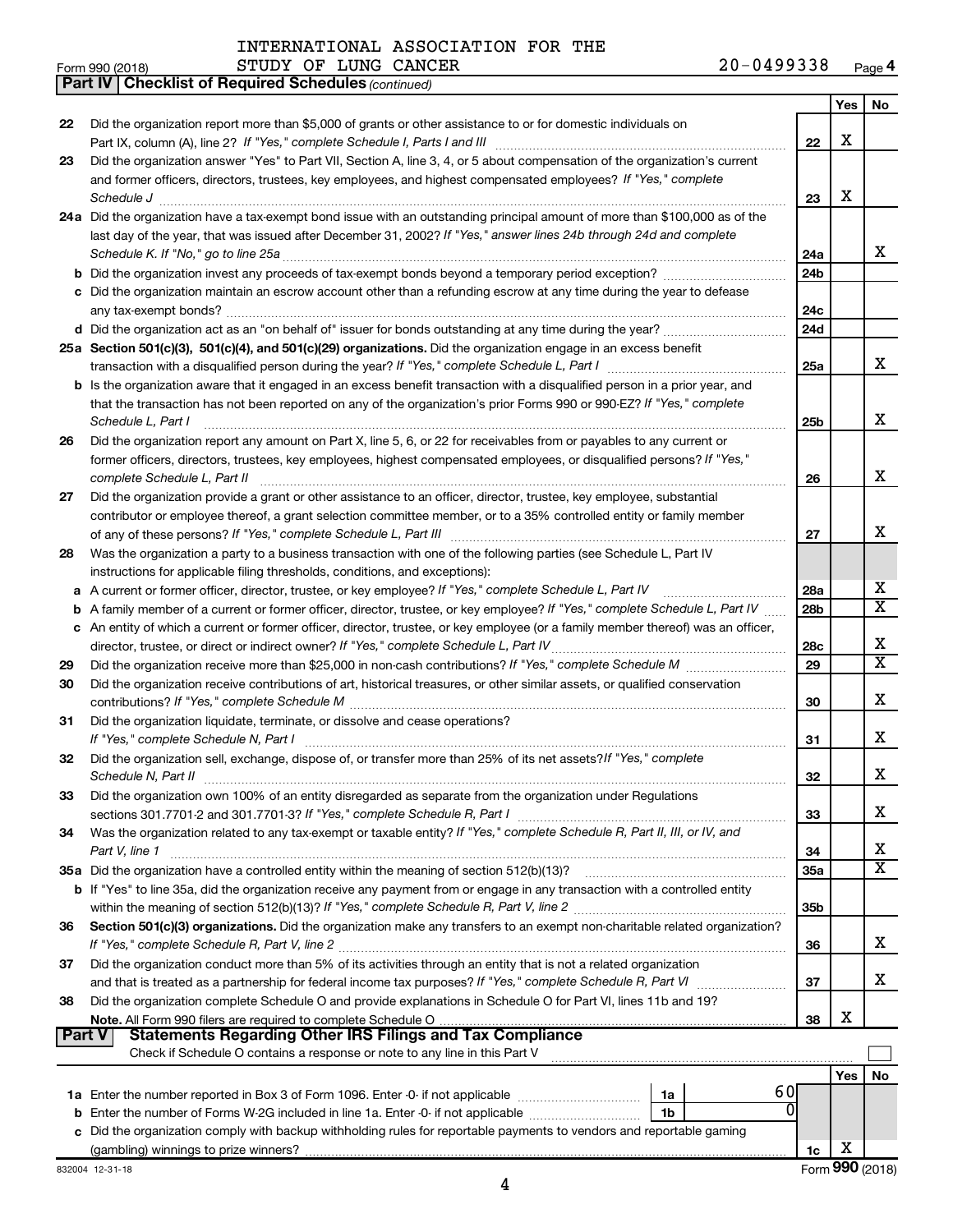| <b>Part V</b> | Statements Regarding Other IRS Filings and Tax Compliance (continued)                                                                                                                                                                      |                |   |   |  |  |
|---------------|--------------------------------------------------------------------------------------------------------------------------------------------------------------------------------------------------------------------------------------------|----------------|---|---|--|--|
|               |                                                                                                                                                                                                                                            |                |   |   |  |  |
|               | 2a Enter the number of employees reported on Form W-3, Transmittal of Wage and Tax Statements,                                                                                                                                             |                |   |   |  |  |
|               | 25<br>filed for the calendar year ending with or within the year covered by this return<br>2a                                                                                                                                              |                |   |   |  |  |
| b             | If at least one is reported on line 2a, did the organization file all required federal employment tax returns?                                                                                                                             | 2 <sub>b</sub> | X |   |  |  |
|               | Note. If the sum of lines 1a and 2a is greater than 250, you may be required to e-file (see instructions) <i>marroummann</i>                                                                                                               |                |   |   |  |  |
| За            | Did the organization have unrelated business gross income of \$1,000 or more during the year?                                                                                                                                              | За             |   | x |  |  |
| b             |                                                                                                                                                                                                                                            | 3b             |   |   |  |  |
|               | 4a At any time during the calendar year, did the organization have an interest in, or a signature or other authority over, a                                                                                                               |                |   |   |  |  |
|               | financial account in a foreign country (such as a bank account, securities account, or other financial account)?                                                                                                                           | 4a             |   | x |  |  |
|               | <b>b</b> If "Yes," enter the name of the foreign country: $\blacktriangleright$                                                                                                                                                            |                |   |   |  |  |
|               | See instructions for filing requirements for FinCEN Form 114, Report of Foreign Bank and Financial Accounts (FBAR).                                                                                                                        |                |   |   |  |  |
| 5a            |                                                                                                                                                                                                                                            | 5a             |   | х |  |  |
| b             |                                                                                                                                                                                                                                            | 5b             |   | X |  |  |
|               |                                                                                                                                                                                                                                            | 5с             |   |   |  |  |
|               | 6a Does the organization have annual gross receipts that are normally greater than \$100,000, and did the organization solicit                                                                                                             |                |   |   |  |  |
|               |                                                                                                                                                                                                                                            | 6a             |   | x |  |  |
| b             | If "Yes," did the organization include with every solicitation an express statement that such contributions or gifts                                                                                                                       |                |   |   |  |  |
|               | were not tax deductible?                                                                                                                                                                                                                   | 6b             |   |   |  |  |
| 7             | Organizations that may receive deductible contributions under section 170(c).                                                                                                                                                              |                |   |   |  |  |
| а             | Did the organization receive a payment in excess of \$75 made partly as a contribution and partly for goods and services provided to the payor?                                                                                            | 7a             |   | x |  |  |
| b             |                                                                                                                                                                                                                                            | 7b             |   |   |  |  |
|               | Did the organization sell, exchange, or otherwise dispose of tangible personal property for which it was required                                                                                                                          |                |   |   |  |  |
|               |                                                                                                                                                                                                                                            | 7c             |   | x |  |  |
| d             | 7d                                                                                                                                                                                                                                         |                |   |   |  |  |
|               | Did the organization receive any funds, directly or indirectly, to pay premiums on a personal benefit contract?                                                                                                                            | 7е             |   |   |  |  |
| f             | Did the organization, during the year, pay premiums, directly or indirectly, on a personal benefit contract?                                                                                                                               | 7f             |   |   |  |  |
| g             | If the organization received a contribution of qualified intellectual property, did the organization file Form 8899 as required?                                                                                                           | 7g<br>7h       |   |   |  |  |
| h<br>8        | If the organization received a contribution of cars, boats, airplanes, or other vehicles, did the organization file a Form 1098-C?<br>Sponsoring organizations maintaining donor advised funds. Did a donor advised fund maintained by the |                |   |   |  |  |
|               |                                                                                                                                                                                                                                            | 8              |   |   |  |  |
| 9             | Sponsoring organizations maintaining donor advised funds.                                                                                                                                                                                  |                |   |   |  |  |
| а             | Did the sponsoring organization make any taxable distributions under section 4966?                                                                                                                                                         | <b>9a</b>      |   |   |  |  |
| b             |                                                                                                                                                                                                                                            | 9b             |   |   |  |  |
| 10            | Section 501(c)(7) organizations. Enter:                                                                                                                                                                                                    |                |   |   |  |  |
| а             | 10a                                                                                                                                                                                                                                        |                |   |   |  |  |
|               | 10 <sub>b</sub><br>Gross receipts, included on Form 990, Part VIII, line 12, for public use of club facilities                                                                                                                             |                |   |   |  |  |
| 11            | Section 501(c)(12) organizations. Enter:                                                                                                                                                                                                   |                |   |   |  |  |
| а             | 11a                                                                                                                                                                                                                                        |                |   |   |  |  |
| b             | Gross income from other sources (Do not net amounts due or paid to other sources against                                                                                                                                                   |                |   |   |  |  |
|               | 11 <sub>b</sub><br>amounts due or received from them.)                                                                                                                                                                                     |                |   |   |  |  |
|               | 12a Section 4947(a)(1) non-exempt charitable trusts. Is the organization filing Form 990 in lieu of Form 1041?                                                                                                                             | 12a            |   |   |  |  |
|               | 12 <sub>b</sub><br>b If "Yes," enter the amount of tax-exempt interest received or accrued during the year                                                                                                                                 |                |   |   |  |  |
| 13            | Section 501(c)(29) qualified nonprofit health insurance issuers.                                                                                                                                                                           |                |   |   |  |  |
|               | <b>a</b> Is the organization licensed to issue qualified health plans in more than one state?                                                                                                                                              | 13a            |   |   |  |  |
|               | Note. See the instructions for additional information the organization must report on Schedule O.                                                                                                                                          |                |   |   |  |  |
| b             | Enter the amount of reserves the organization is required to maintain by the states in which the                                                                                                                                           |                |   |   |  |  |
|               | 13 <sub>b</sub>                                                                                                                                                                                                                            |                |   |   |  |  |
| с             | 13 <sub>c</sub>                                                                                                                                                                                                                            |                |   |   |  |  |
|               | 14a Did the organization receive any payments for indoor tanning services during the tax year?                                                                                                                                             | 14a            |   | x |  |  |
|               |                                                                                                                                                                                                                                            | 14b            |   |   |  |  |
| 15            | Is the organization subject to the section 4960 tax on payment(s) of more than \$1,000,000 in remuneration or                                                                                                                              |                |   |   |  |  |
|               | excess parachute payment(s) during the year?                                                                                                                                                                                               | 15             |   | x |  |  |
|               | If "Yes," see instructions and file Form 4720, Schedule N.                                                                                                                                                                                 |                |   | х |  |  |
| 16            | Is the organization an educational institution subject to the section 4968 excise tax on net investment income?                                                                                                                            | 16             |   |   |  |  |
|               | If "Yes," complete Form 4720, Schedule O.                                                                                                                                                                                                  |                |   |   |  |  |

Form (2018) **990**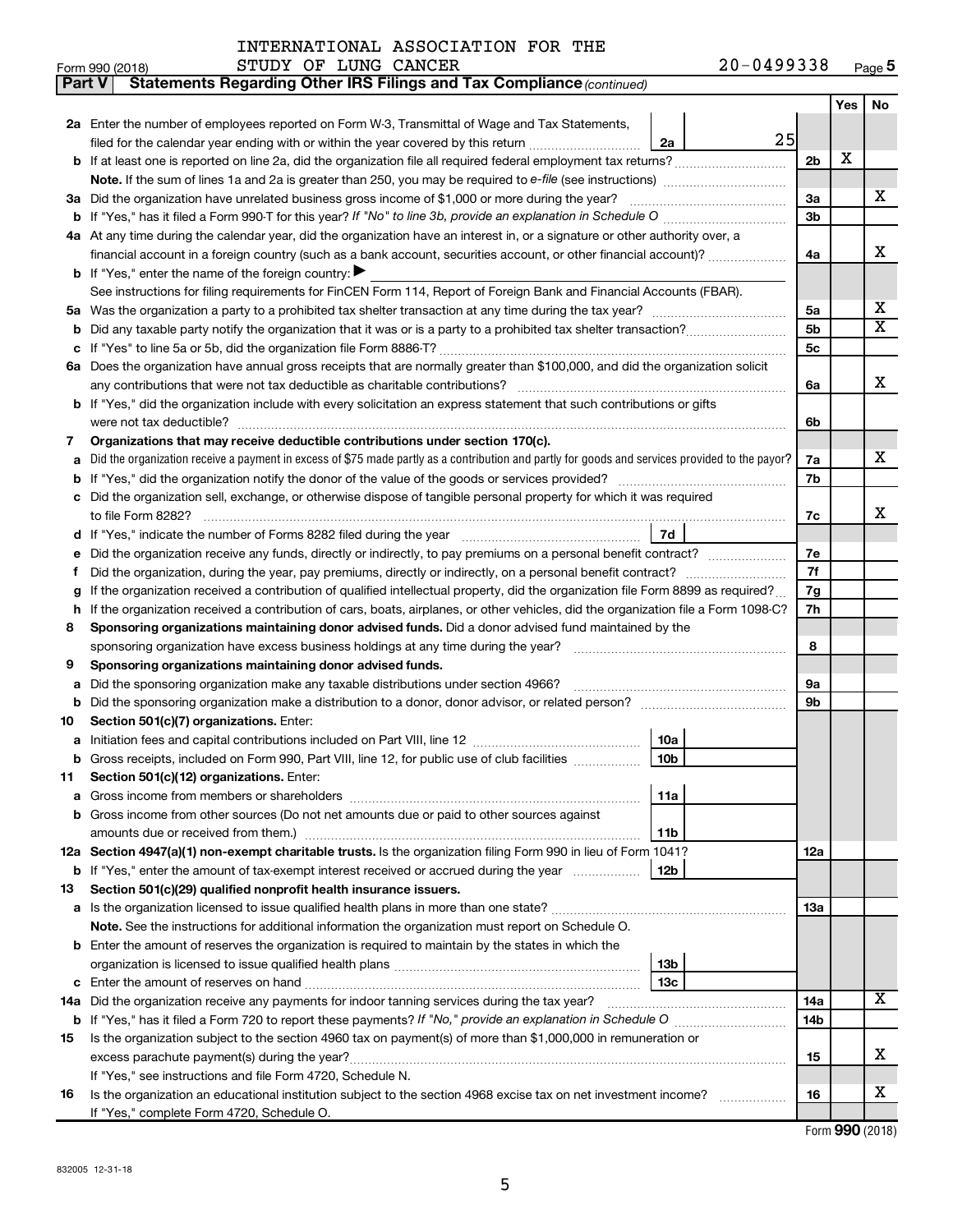| Form 990 (2018) |  | STUDY OF LUNG CANCER | $20 - 0499338$                                                                                                                     | Pag |
|-----------------|--|----------------------|------------------------------------------------------------------------------------------------------------------------------------|-----|
|                 |  |                      | <b>Part VI Governance, Management, and Disclosure</b> For each "Yes" response to lines 2 through 7b below, and for a "No" response |     |
|                 |  |                      | to line 8a, 8b, or 10b below, describe the circumstances, processes, or changes in Schedule O. See instructions.                   |     |

|    |                                                                                                                                                                                                                  |    |  |    |                 |                         | $\lfloor x \rfloor$     |  |  |
|----|------------------------------------------------------------------------------------------------------------------------------------------------------------------------------------------------------------------|----|--|----|-----------------|-------------------------|-------------------------|--|--|
|    | Section A. Governing Body and Management                                                                                                                                                                         |    |  |    |                 |                         |                         |  |  |
|    |                                                                                                                                                                                                                  |    |  |    |                 | Yes                     | No                      |  |  |
|    | <b>1a</b> Enter the number of voting members of the governing body at the end of the tax year                                                                                                                    | 1a |  | 20 |                 |                         |                         |  |  |
|    | If there are material differences in voting rights among members of the governing body, or if the governing                                                                                                      |    |  |    |                 |                         |                         |  |  |
|    | body delegated broad authority to an executive committee or similar committee, explain in Schedule O.                                                                                                            |    |  |    |                 |                         |                         |  |  |
| b  | Enter the number of voting members included in line 1a, above, who are independent                                                                                                                               | 1b |  | 20 |                 |                         |                         |  |  |
| 2  | Did any officer, director, trustee, or key employee have a family relationship or a business relationship with any other                                                                                         |    |  |    |                 |                         |                         |  |  |
|    | officer, director, trustee, or key employee?                                                                                                                                                                     |    |  |    | $\mathbf{2}$    | X                       |                         |  |  |
| 3  | Did the organization delegate control over management duties customarily performed by or under the direct supervision                                                                                            |    |  |    |                 |                         |                         |  |  |
|    |                                                                                                                                                                                                                  |    |  |    | 3               |                         | Χ                       |  |  |
| 4  | Did the organization make any significant changes to its governing documents since the prior Form 990 was filed?                                                                                                 |    |  |    |                 |                         |                         |  |  |
| 5  |                                                                                                                                                                                                                  |    |  |    | 5               |                         | $\overline{\mathbf{X}}$ |  |  |
| 6  | Did the organization have members or stockholders?                                                                                                                                                               |    |  |    |                 |                         |                         |  |  |
|    | 7a Did the organization have members, stockholders, or other persons who had the power to elect or appoint one or                                                                                                |    |  |    |                 |                         |                         |  |  |
|    | more members of the governing body?                                                                                                                                                                              |    |  |    | 7a              |                         | X                       |  |  |
|    | <b>b</b> Are any governance decisions of the organization reserved to (or subject to approval by) members, stockholders, or                                                                                      |    |  |    |                 |                         |                         |  |  |
|    | persons other than the governing body?                                                                                                                                                                           |    |  |    | 7b              |                         | x                       |  |  |
| 8  | Did the organization contemporaneously document the meetings held or written actions undertaken during the year by the following:                                                                                |    |  |    |                 |                         |                         |  |  |
| a  | The governing body?                                                                                                                                                                                              |    |  |    | 8а              | х                       |                         |  |  |
| b  |                                                                                                                                                                                                                  |    |  |    | 8b              | $\overline{\textbf{x}}$ |                         |  |  |
| 9  | Is there any officer, director, trustee, or key employee listed in Part VII, Section A, who cannot be reached at the                                                                                             |    |  |    |                 |                         |                         |  |  |
|    |                                                                                                                                                                                                                  |    |  |    | 9               |                         | X                       |  |  |
|    | <b>Section B. Policies</b> (This Section B requests information about policies not required by the Internal Revenue Code.)                                                                                       |    |  |    |                 |                         |                         |  |  |
|    |                                                                                                                                                                                                                  |    |  |    |                 | Yes                     | No                      |  |  |
|    |                                                                                                                                                                                                                  |    |  |    | 10a             |                         | X                       |  |  |
|    | <b>b</b> If "Yes," did the organization have written policies and procedures governing the activities of such chapters, affiliates,                                                                              |    |  |    |                 |                         |                         |  |  |
|    |                                                                                                                                                                                                                  |    |  |    | 10 <sub>b</sub> |                         |                         |  |  |
|    | 11a Has the organization provided a complete copy of this Form 990 to all members of its governing body before filing the form?                                                                                  |    |  |    | 11a             |                         | X                       |  |  |
|    | <b>b</b> Describe in Schedule O the process, if any, used by the organization to review this Form 990.                                                                                                           |    |  |    |                 |                         |                         |  |  |
|    | 12a Did the organization have a written conflict of interest policy? If "No," go to line 13                                                                                                                      |    |  |    | 12a             | х                       |                         |  |  |
| b  | Were officers, directors, or trustees, and key employees required to disclose annually interests that could give rise to conflicts?                                                                              |    |  |    | 12 <sub>b</sub> | $\overline{\textbf{X}}$ |                         |  |  |
| с  | Did the organization regularly and consistently monitor and enforce compliance with the policy? If "Yes," describe                                                                                               |    |  |    |                 |                         |                         |  |  |
|    | in Schedule O how this was done manufactured and an architecture of the state of the state of the state of the                                                                                                   |    |  |    | 12c             | х                       |                         |  |  |
| 13 | Did the organization have a written whistleblower policy?                                                                                                                                                        |    |  |    | 13              |                         | x                       |  |  |
| 14 |                                                                                                                                                                                                                  |    |  |    | 14              |                         | $\overline{\mathbf{X}}$ |  |  |
| 15 | Did the process for determining compensation of the following persons include a review and approval by independent                                                                                               |    |  |    |                 |                         |                         |  |  |
|    | persons, comparability data, and contemporaneous substantiation of the deliberation and decision?                                                                                                                |    |  |    |                 |                         |                         |  |  |
|    | The organization's CEO, Executive Director, or top management official manufactured content of the organization's CEO, Executive Director, or top management official manufactured content of the organization's |    |  |    | 15a             | х                       |                         |  |  |
|    |                                                                                                                                                                                                                  |    |  |    | 15 <sub>b</sub> | X                       |                         |  |  |
|    | If "Yes" to line 15a or 15b, describe the process in Schedule O (see instructions).                                                                                                                              |    |  |    |                 |                         |                         |  |  |
|    | 16a Did the organization invest in, contribute assets to, or participate in a joint venture or similar arrangement with a                                                                                        |    |  |    |                 |                         |                         |  |  |
|    | taxable entity during the year?                                                                                                                                                                                  |    |  |    | 16a             |                         | х                       |  |  |
|    | b If "Yes," did the organization follow a written policy or procedure requiring the organization to evaluate its participation                                                                                   |    |  |    |                 |                         |                         |  |  |
|    | in joint venture arrangements under applicable federal tax law, and take steps to safeguard the organization's                                                                                                   |    |  |    |                 |                         |                         |  |  |
|    | exempt status with respect to such arrangements?                                                                                                                                                                 |    |  |    | 16b             |                         |                         |  |  |
|    | <b>Section C. Disclosure</b>                                                                                                                                                                                     |    |  |    |                 |                         |                         |  |  |
| 17 | List the states with which a copy of this Form 990 is required to be filed $\blacktriangleright$ CO                                                                                                              |    |  |    |                 |                         |                         |  |  |
| 18 | Section 6104 requires an organization to make its Forms 1023 (1024 or 1024 A if applicable), 990, and 990-T (Section 501(c)(3)s only) available                                                                  |    |  |    |                 |                         |                         |  |  |
|    | for public inspection. Indicate how you made these available. Check all that apply.                                                                                                                              |    |  |    |                 |                         |                         |  |  |
|    | $ \mathbf{X} $ Upon request<br>Own website<br>Another's website<br>Other (explain in Schedule O)                                                                                                                 |    |  |    |                 |                         |                         |  |  |
| 19 | Describe in Schedule O whether (and if so, how) the organization made its governing documents, conflict of interest policy, and financial                                                                        |    |  |    |                 |                         |                         |  |  |
|    | statements available to the public during the tax year.                                                                                                                                                          |    |  |    |                 |                         |                         |  |  |
| 20 | State the name, address, and telephone number of the person who possesses the organization's books and records                                                                                                   |    |  |    |                 |                         |                         |  |  |
|    | JOHN SKADOW, CFO - 720-325-2948<br>80111                                                                                                                                                                         |    |  |    |                 |                         |                         |  |  |
|    | 13100 E COLFAX AVE, SUITE 10, AURORA, CO                                                                                                                                                                         |    |  |    |                 |                         |                         |  |  |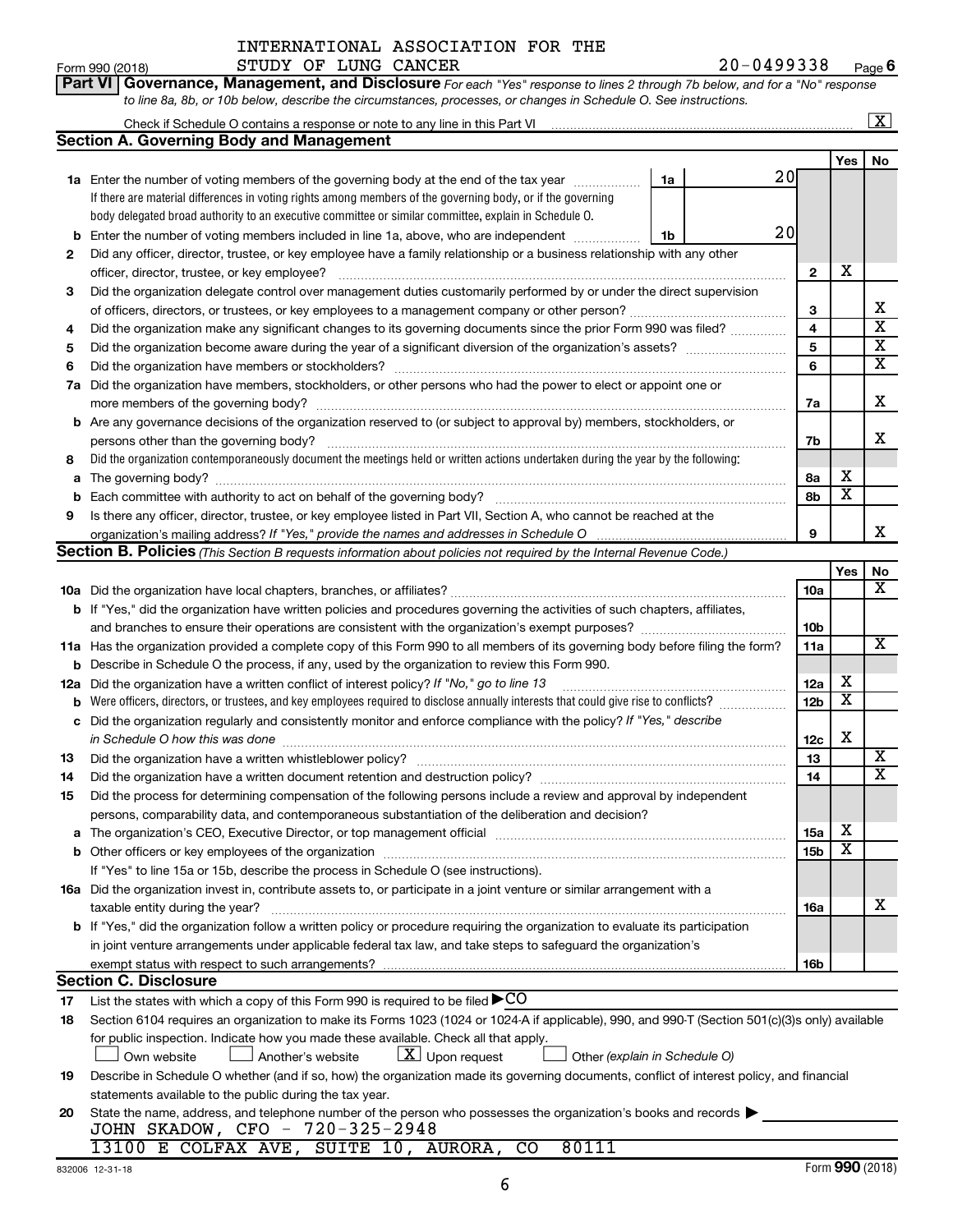| INTERNATIONAL ASSOCIATION FOR THE |  |  |  |
|-----------------------------------|--|--|--|
|-----------------------------------|--|--|--|

 $\Box$ 

|  | Part VII Compensation of Officers, Directors, Trustees, Key Employees, Highest Compensated |  |  |  |  |
|--|--------------------------------------------------------------------------------------------|--|--|--|--|
|  | <b>Employees, and Independent Contractors</b>                                              |  |  |  |  |

#### **Employees, and Independent Contractors**

Check if Schedule O contains a response or note to any line in this Part VII

**Section A. Officers, Directors, Trustees, Key Employees, and Highest Compensated Employees**

**1a**  Complete this table for all persons required to be listed. Report compensation for the calendar year ending with or within the organization's tax year.

**•** List all of the organization's current officers, directors, trustees (whether individuals or organizations), regardless of amount of compensation. Enter -0- in columns  $(D)$ ,  $(E)$ , and  $(F)$  if no compensation was paid.

**•** List all of the organization's **current** key employees, if any. See instructions for definition of "key employee."

**•** List the organization's five current highest compensated employees (other than an officer, director, trustee, or key employee) who received reportable compensation (Box 5 of Form W-2 and/or Box 7 of Form 1099-MISC) of more than \$100,000 from the organization and any related organizations.

**•** List all of the organization's former officers, key employees, and highest compensated employees who received more than \$100,000 of reportable compensation from the organization and any related organizations.

**•** List all of the organization's former directors or trustees that received, in the capacity as a former director or trustee of the organization, more than \$10,000 of reportable compensation from the organization and any related organizations.

List persons in the following order: individual trustees or directors; institutional trustees; officers; key employees; highest compensated employees; and former such persons.

Check this box if neither the organization nor any related organization compensated any current officer, director, or trustee.  $\Box$ 

| (A)                                | (B)                    |                                |                       |             | (C)          |                                                                  |        | (D)                 | (E)                              | (F)                      |
|------------------------------------|------------------------|--------------------------------|-----------------------|-------------|--------------|------------------------------------------------------------------|--------|---------------------|----------------------------------|--------------------------|
| Name and Title                     | Average                |                                |                       | Position    |              | (do not check more than one                                      |        | Reportable          | Reportable                       | Estimated                |
|                                    | hours per              |                                |                       |             |              | box, unless person is both an<br>officer and a director/trustee) |        | compensation        | compensation                     | amount of                |
|                                    | week                   |                                |                       |             |              |                                                                  |        | from                | from related                     | other                    |
|                                    | (list any<br>hours for |                                |                       |             |              |                                                                  |        | the<br>organization | organizations<br>(W-2/1099-MISC) | compensation<br>from the |
|                                    | related                |                                |                       |             |              |                                                                  |        | (W-2/1099-MISC)     |                                  | organization             |
|                                    | organizations          |                                |                       |             |              |                                                                  |        |                     |                                  | and related              |
|                                    | below                  |                                |                       |             |              |                                                                  |        |                     |                                  | organizations            |
|                                    | line)                  | Individual trustee or director | Institutional trustee | Officer     | Key employee | Highest compensated<br>employee                                  | Former |                     |                                  |                          |
| TONY MOK, MD<br>(1)                | 10.00                  |                                |                       |             |              |                                                                  |        |                     |                                  |                          |
| TREASURER                          |                        | $\mathbf X$                    |                       | $\mathbf X$ |              |                                                                  |        | 0.                  | $\mathbf 0$                      | 0.                       |
| GIORGIO SCAGLIOTTI, MD, PHD<br>(2) | 10.00                  |                                |                       |             |              |                                                                  |        |                     |                                  |                          |
| PRESIDENT                          |                        | $\mathbf X$                    |                       |             |              |                                                                  |        | 0                   | $\mathbf 0$                      | $\mathbf 0$ .            |
| (3)<br>TETSUYA MITSUDOMI, MD, PHD  | 10.00                  |                                |                       |             |              |                                                                  |        |                     |                                  |                          |
| PRESIDENT ELECT                    |                        | X                              |                       |             |              |                                                                  |        | $\mathbf 0$         | $\mathbf 0$                      | $\boldsymbol{0}$ .       |
| (4)<br>MICHAEL BOYER, MD           | 3.00                   |                                |                       |             |              |                                                                  |        |                     |                                  |                          |
| <b>DIRECTOR</b>                    |                        | $\mathbf X$                    |                       |             |              |                                                                  |        | $\mathbf 0$ .       | $\mathbf 0$ .                    | $\mathbf 0$ .            |
| JULIE BRAHMER, MD<br>(5)           | 3.00                   |                                |                       |             |              |                                                                  |        |                     |                                  |                          |
| <b>DIRECTOR</b>                    |                        | X                              |                       |             |              |                                                                  |        | $\mathbf 0$ .       | $\mathbf 0$ .                    | $\mathbf 0$ .            |
| (6)<br>DAVID HARPOLE, MD           | 3.00                   |                                |                       |             |              |                                                                  |        |                     |                                  |                          |
| <b>DIRECTOR</b>                    |                        | $\mathbf X$                    |                       |             |              |                                                                  |        | $\mathbf 0$         | $\mathbf 0$ .                    | $\mathbf 0$ .            |
| (7)<br>NORIHIKO IKEDA, MD, PHD     | 3.00                   |                                |                       |             |              |                                                                  |        |                     |                                  |                          |
| <b>DIRECTOR</b>                    |                        | X                              |                       |             |              |                                                                  |        | 0.                  | $\mathbf 0$ .                    | $\mathbf 0$ .            |
| ENRIQUETA FELIP, PHD<br>(8)        | 3.00                   |                                |                       |             |              |                                                                  |        |                     |                                  |                          |
| <b>DIRECTOR</b>                    |                        | $\mathbf X$                    |                       |             |              |                                                                  |        | 0.                  | $\mathbf 0$ .                    | $\mathbf 0$ .            |
| SURESH RAMALINGAM, MD<br>(9)       | 3.00                   |                                |                       |             |              |                                                                  |        |                     |                                  |                          |
| <b>DIRECTOR</b>                    |                        | $\mathbf X$                    |                       |             |              |                                                                  |        | 0.                  | $\mathbf 0$ .                    | $\mathbf 0$ .            |
| (10) ANNE FRASER, MD               | 3.00                   |                                |                       |             |              |                                                                  |        |                     |                                  |                          |
| <b>DIRECTOR</b>                    |                        | $\mathbf X$                    |                       |             |              |                                                                  |        | 0.                  | $\mathbf 0$ .                    | $\mathbf 0$ .            |
| (11) PAUL E. VAN SCHIL, MD, PHD    | 3.00                   |                                |                       |             |              |                                                                  |        |                     |                                  |                          |
| <b>DIRECTOR</b>                    |                        | $\mathbf X$                    |                       |             |              |                                                                  |        | 0.                  | $\mathbf 0$ .                    | $\mathbf 0$ .            |
| (12) ROBERT PIRKER, MD             | 3.00                   |                                |                       |             |              |                                                                  |        |                     |                                  |                          |
| <b>DIRECTOR</b>                    |                        | $\mathbf X$                    |                       |             |              |                                                                  |        | $\mathbf 0$ .       | 0.                               | 0.                       |
| (13) MARTIN RECK, MD, PHD          | 3.00                   |                                |                       |             |              |                                                                  |        |                     |                                  |                          |
| <b>DIRECTOR</b>                    |                        | $\mathbf X$                    |                       |             |              |                                                                  |        | 0.                  | $\mathbf 0$ .                    | $\mathbf 0$ .            |
| (14) MIYAKO SATOUCHI, MD, PHD      | 3.00                   |                                |                       |             |              |                                                                  |        |                     |                                  |                          |
| <b>DIRECTOR</b>                    |                        | $\mathbf X$                    |                       |             |              |                                                                  |        | $\mathbf 0$ .       | 0.                               | $\mathbf 0$ .            |
| (15) TAKASHI SETO, MD              | 3.00                   |                                |                       |             |              |                                                                  |        |                     |                                  |                          |
| <b>DIRECTOR</b>                    |                        | $\mathbf X$                    |                       |             |              |                                                                  |        | 0.                  | $\mathbf 0$ .                    | $\mathbf 0$ .            |
| (16) HEATHER WAKELEE, MD           | 3.00                   |                                |                       |             |              |                                                                  |        |                     |                                  |                          |
| <b>DIRECTOR</b>                    |                        | $\mathbf X$                    |                       |             |              |                                                                  |        | $\mathbf 0$ .       | 0.                               | 0.                       |
| (17) JAMES YANG, MD, PHD           | 3.00                   |                                |                       |             |              |                                                                  |        |                     |                                  |                          |
| <b>DIRECTOR</b>                    |                        | $\mathbf X$                    |                       |             |              |                                                                  |        | 0.                  | 0.                               | $0$ .                    |

832007 12-31-18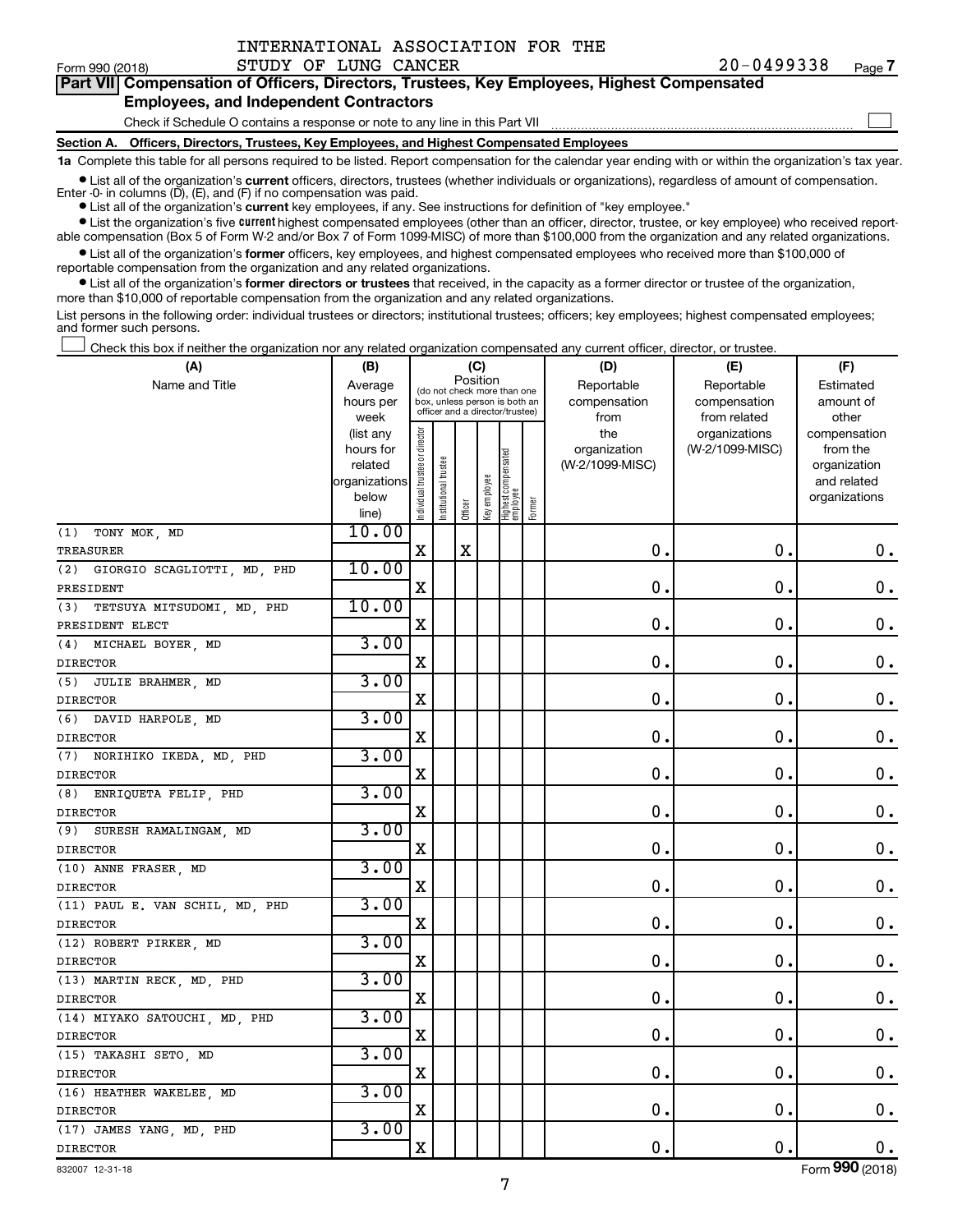20-0499338 Page 8

| STUDY OF LUNG CANCER<br>Form 990 (2018)                                                                                                      |               |                                                              |                       |         |              |                                   |        |                         | 20-0499338      |                  |               |          | Page 8           |
|----------------------------------------------------------------------------------------------------------------------------------------------|---------------|--------------------------------------------------------------|-----------------------|---------|--------------|-----------------------------------|--------|-------------------------|-----------------|------------------|---------------|----------|------------------|
| <b>Part VII</b><br>Section A. Officers, Directors, Trustees, Key Employees, and Highest Compensated Employees (continued)                    |               |                                                              |                       |         |              |                                   |        |                         |                 |                  |               |          |                  |
| (A)                                                                                                                                          | (B)           |                                                              |                       |         | (C)          |                                   |        | (D)                     | (E)             |                  |               | (F)      |                  |
| Name and title                                                                                                                               | Average       |                                                              |                       |         | Position     |                                   |        | Reportable              | Reportable      |                  | Estimated     |          |                  |
|                                                                                                                                              | hours per     | (do not check more than one<br>box, unless person is both an |                       |         |              |                                   |        | compensation            | compensation    |                  | amount of     |          |                  |
|                                                                                                                                              | week          | officer and a director/trustee)                              |                       |         |              |                                   |        | from                    | from related    |                  |               | other    |                  |
|                                                                                                                                              | (list any     |                                                              |                       |         |              |                                   |        | the                     | organizations   |                  | compensation  |          |                  |
|                                                                                                                                              | hours for     |                                                              |                       |         |              |                                   |        | organization            | (W-2/1099-MISC) |                  |               | from the |                  |
|                                                                                                                                              | related       |                                                              |                       |         |              |                                   |        | (W-2/1099-MISC)         |                 |                  | organization  |          |                  |
|                                                                                                                                              | organizations |                                                              |                       |         |              |                                   |        |                         |                 |                  | and related   |          |                  |
|                                                                                                                                              | below         | Individual trustee or director                               | Institutional trustee | Officer | Key employee | Highest compensated<br>  employee | Former |                         |                 |                  | organizations |          |                  |
|                                                                                                                                              | line)         |                                                              |                       |         |              |                                   |        |                         |                 |                  |               |          |                  |
| (18) MASAYUKI NOGUCHI, MD                                                                                                                    | 3.00          |                                                              |                       |         |              |                                   |        |                         |                 |                  |               |          |                  |
| <b>DIRECTOR</b>                                                                                                                              |               | Χ                                                            |                       |         |              |                                   |        | 0.                      |                 | 0.               |               |          | $0$ .            |
| (19) CLARISSA MATHIAS, MD                                                                                                                    | 3.00          |                                                              |                       |         |              |                                   |        |                         |                 |                  |               |          |                  |
| <b>DIRECTOR</b>                                                                                                                              |               | Χ                                                            |                       |         |              |                                   |        | 0.                      |                 | 0.               |               |          | 0.               |
| (20) DAVID MESKO                                                                                                                             | 40.00         |                                                              |                       |         |              |                                   |        |                         |                 |                  |               |          |                  |
| CEO                                                                                                                                          |               |                                                              |                       |         | X            |                                   |        | $\mathbf 0$ .           | 205,000.        |                  |               |          | 21,475.          |
| (21) PIA HIRSCH                                                                                                                              | 40.00         |                                                              |                       |         |              |                                   |        |                         |                 |                  |               |          |                  |
| DIRECTOR OF EDUCATION                                                                                                                        |               |                                                              |                       |         |              | Χ                                 |        | $\mathbf 0$ .           | 102,963.        |                  |               |          | 11,406.          |
| (22) JOHN SKADOW                                                                                                                             | 40.00         |                                                              |                       |         |              |                                   |        |                         |                 |                  |               |          |                  |
| DIRECTOR OF FINANCE                                                                                                                          |               |                                                              |                       |         |              | X                                 |        | $\mathbf 0$ .           | 120,100.        |                  |               |          | 16,063.          |
| (23) MURRY WYNES                                                                                                                             | 40.00         |                                                              |                       |         |              |                                   |        |                         |                 |                  |               |          |                  |
| DIRECTOR OF SCIENTIFIC AFF                                                                                                                   |               |                                                              |                       |         |              | Χ                                 |        | 0.                      | 138,212.        |                  |               |          | 14,840.          |
| (24) FRED HIRSCH, MD, PHD                                                                                                                    | 30.00         |                                                              |                       |         |              |                                   |        |                         |                 |                  |               |          |                  |
| FORMER CEO/SECRETARY                                                                                                                         |               |                                                              |                       |         |              |                                   | X      | 0.                      | 317,864.        |                  |               |          | 26,923.          |
|                                                                                                                                              |               |                                                              |                       |         |              |                                   |        |                         |                 |                  |               |          |                  |
|                                                                                                                                              |               |                                                              |                       |         |              |                                   |        |                         |                 |                  |               |          |                  |
|                                                                                                                                              |               |                                                              |                       |         |              |                                   |        |                         |                 |                  |               |          |                  |
|                                                                                                                                              |               |                                                              |                       |         |              |                                   |        |                         |                 |                  |               |          |                  |
|                                                                                                                                              |               |                                                              |                       |         |              |                                   | ▶      | $\overline{0}$ .        | 884, 139.       |                  |               |          | 90,707.          |
| 1b Sub-total                                                                                                                                 |               |                                                              |                       |         |              |                                   |        | $\overline{0}$ .        |                 | $\overline{0}$ . |               |          | $\overline{0}$ . |
| c Total from continuation sheets to Part VII, Section A manuscription.                                                                       |               |                                                              |                       |         |              |                                   | ▶      | $\overline{0}$ .        | 884,139.        |                  |               |          | 90,707.          |
|                                                                                                                                              |               |                                                              |                       |         |              |                                   |        |                         |                 |                  |               |          |                  |
| Total number of individuals (including but not limited to those listed above) who received more than \$100,000 of reportable<br>$\mathbf{2}$ |               |                                                              |                       |         |              |                                   |        |                         |                 |                  |               |          | 0                |
| compensation from the organization $\blacktriangleright$                                                                                     |               |                                                              |                       |         |              |                                   |        |                         |                 |                  |               | Yes      | No               |
|                                                                                                                                              |               |                                                              |                       |         |              |                                   |        |                         |                 |                  |               |          |                  |
| 3<br>Did the organization list any former officer, director, or trustee, key employee, or highest compensated employee on                    |               |                                                              |                       |         |              |                                   |        |                         |                 |                  |               |          |                  |
|                                                                                                                                              |               |                                                              |                       |         |              |                                   |        |                         |                 |                  | 3             | X        |                  |
| For any individual listed on line 1a, is the sum of reportable compensation and other compensation from the organization                     |               |                                                              |                       |         |              |                                   |        |                         |                 |                  |               |          |                  |
| and related organizations greater than \$150,000? If "Yes," complete Schedule J for such individual                                          |               |                                                              |                       |         |              |                                   |        |                         |                 |                  | 4             | X        |                  |
| Did any person listed on line 1a receive or accrue compensation from any unrelated organization or individual for services<br>5              |               |                                                              |                       |         |              |                                   |        |                         |                 |                  |               |          |                  |
| rendered to the organization? If "Yes," complete Schedule J for such person                                                                  |               |                                                              |                       |         |              |                                   |        |                         |                 |                  | 5             |          | X                |
| <b>Section B. Independent Contractors</b>                                                                                                    |               |                                                              |                       |         |              |                                   |        |                         |                 |                  |               |          |                  |
| Complete this table for your five highest compensated independent contractors that received more than \$100,000 of compensation from<br>1.   |               |                                                              |                       |         |              |                                   |        |                         |                 |                  |               |          |                  |
| the organization. Report compensation for the calendar year ending with or within the organization's tax year.                               |               |                                                              |                       |         |              |                                   |        |                         |                 |                  |               |          |                  |
| (A)                                                                                                                                          |               |                                                              |                       |         |              |                                   |        | (B)                     |                 |                  | (C)           |          |                  |
| Name and business address                                                                                                                    |               |                                                              |                       |         |              |                                   |        | Description of services |                 |                  | Compensation  |          |                  |
| INTERNATIONAL CONFERENCE SERVICES, 1201 W.                                                                                                   |               |                                                              |                       |         |              |                                   |        | <b>CONFERENCE</b>       |                 |                  |               |          |                  |
| PENDER ST., STE 300, VANCOUVER, BC, CANADA                                                                                                   |               |                                                              |                       |         |              |                                   |        | MANAGEMENT SERVICES     |                 |                  | 634,662.      |          |                  |
| <b>FAIRMONT HOTEL</b>                                                                                                                        |               |                                                              |                       |         |              |                                   |        |                         |                 |                  |               |          |                  |
| 101 WILSHIRE BLVD, SANTA MONICA, CA 90401                                                                                                    |               |                                                              |                       |         |              |                                   |        | CONFERENCE HOTEL        |                 |                  | 497,714.      |          |                  |
| CANCER RESEARCH & BIOSTATISTICS, 1505                                                                                                        |               |                                                              |                       |         |              |                                   |        | STATISTICIANS FOR       |                 |                  |               |          |                  |
| WESTLAKE AVENUE N, STE 750, SEATTLE, WA                                                                                                      |               |                                                              |                       |         |              |                                   |        | PROJECTS                |                 |                  | 371,792.      |          |                  |
| <b>ELSEVIER</b>                                                                                                                              |               |                                                              |                       |         |              |                                   |        |                         |                 |                  |               |          |                  |
| PO BOX 9546, NEW YORK, NY 10087-4546                                                                                                         |               |                                                              |                       |         |              |                                   |        | PRINTING SERVICES       |                 |                  | 357,039.      |          |                  |
| UNIVERSITY PHYSICIANS INC.                                                                                                                   |               |                                                              |                       |         |              |                                   |        | REIMBURSEMENT OF        |                 |                  |               |          |                  |
| PO BOX 110247, AURORA, CO 80042-0247                                                                                                         |               |                                                              |                       |         |              |                                   |        | EXPENSES                |                 |                  | 355,592.      |          |                  |
|                                                                                                                                              |               |                                                              |                       |         |              |                                   |        |                         |                 |                  |               |          |                  |

**2** Total number of independent contractors (including but not limited to those listed above) who received more than \$100,000 of compensation from the organization 5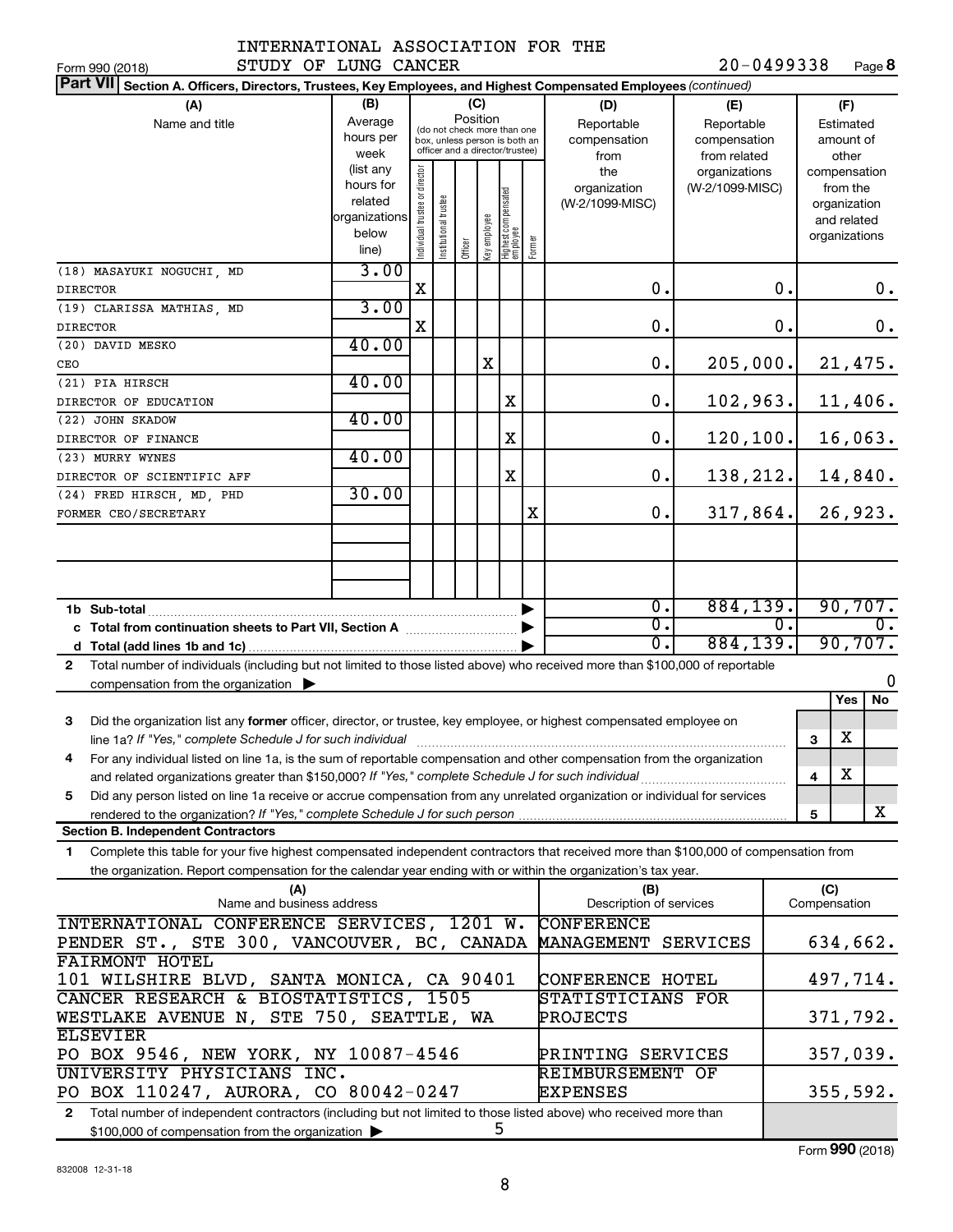**Part VIII STUDY**<br>**Part VIII Statement of Revenue** 

### INTERNATIONAL ASSOCIATION FOR THE

|                                                           | <b>Part VIII</b> | Statement of Revenue                                                                                                                                                                                                                |                |                      |                      |                                                 |                                                    |                                                                    |
|-----------------------------------------------------------|------------------|-------------------------------------------------------------------------------------------------------------------------------------------------------------------------------------------------------------------------------------|----------------|----------------------|----------------------|-------------------------------------------------|----------------------------------------------------|--------------------------------------------------------------------|
|                                                           |                  |                                                                                                                                                                                                                                     |                |                      | (A)<br>Total revenue | (B)<br>Related or<br>exempt function<br>revenue | $\overline{C}$<br>Unrelated<br>business<br>revenue | (D)<br>Revenue excluded<br>from tax under<br>sections<br>512 - 514 |
|                                                           |                  | <b>1 a</b> Federated campaigns <i>minimum</i>                                                                                                                                                                                       | 1a             |                      |                      |                                                 |                                                    |                                                                    |
| Contributions, Gifts, Grants<br>and Other Similar Amounts |                  |                                                                                                                                                                                                                                     | 1 <sub>b</sub> | 763,425.             |                      |                                                 |                                                    |                                                                    |
|                                                           |                  | c Fundraising events                                                                                                                                                                                                                | 1c             |                      |                      |                                                 |                                                    |                                                                    |
|                                                           |                  | d Related organizations                                                                                                                                                                                                             | 1d             |                      |                      |                                                 |                                                    |                                                                    |
|                                                           |                  | e Government grants (contributions)                                                                                                                                                                                                 | 1e             |                      |                      |                                                 |                                                    |                                                                    |
|                                                           |                  | f All other contributions, gifts, grants, and                                                                                                                                                                                       |                |                      |                      |                                                 |                                                    |                                                                    |
|                                                           |                  | similar amounts not included above                                                                                                                                                                                                  | 1f             |                      |                      |                                                 |                                                    |                                                                    |
|                                                           |                  | g Noncash contributions included in lines 1a-1f: \$                                                                                                                                                                                 |                |                      |                      |                                                 |                                                    |                                                                    |
|                                                           |                  |                                                                                                                                                                                                                                     |                |                      | 763,425.             |                                                 |                                                    |                                                                    |
|                                                           |                  |                                                                                                                                                                                                                                     |                | Business Code        |                      |                                                 |                                                    |                                                                    |
|                                                           |                  | 2 a MEETING INCOME                                                                                                                                                                                                                  |                | 541900               | 11, 492, 467.        | 6,066,766.                                      |                                                    | 5,425,701.                                                         |
| Program Service<br>Revenue                                |                  | PUBLICATIONS<br>b                                                                                                                                                                                                                   |                | 541900               | 1,963,414.           | 1,748,414.                                      |                                                    | 215,000.                                                           |
|                                                           |                  | WEB SEMINARS                                                                                                                                                                                                                        |                | 541900               | 96,000               | 96,000.                                         |                                                    | $\mathbf 0$ .                                                      |
|                                                           |                  | d                                                                                                                                                                                                                                   |                |                      |                      |                                                 |                                                    |                                                                    |
|                                                           |                  |                                                                                                                                                                                                                                     |                |                      |                      |                                                 |                                                    |                                                                    |
|                                                           |                  | f All other program service revenue                                                                                                                                                                                                 |                |                      |                      |                                                 |                                                    |                                                                    |
|                                                           |                  |                                                                                                                                                                                                                                     |                | ▶                    | 13,551,881.          |                                                 |                                                    |                                                                    |
|                                                           | З                | Investment income (including dividends, interest, and                                                                                                                                                                               |                |                      |                      |                                                 |                                                    |                                                                    |
|                                                           |                  |                                                                                                                                                                                                                                     |                | ▶                    | 192,062.             |                                                 |                                                    | 192,062.                                                           |
|                                                           | 4                | Income from investment of tax-exempt bond proceeds                                                                                                                                                                                  |                | ▶                    |                      |                                                 |                                                    |                                                                    |
|                                                           | 5                |                                                                                                                                                                                                                                     |                | ▸                    |                      |                                                 |                                                    |                                                                    |
|                                                           |                  |                                                                                                                                                                                                                                     | (i) Real       | (ii) Personal        |                      |                                                 |                                                    |                                                                    |
|                                                           |                  | 6 a Gross rents                                                                                                                                                                                                                     | 10,271.        | $\mathbf{0}$ .       |                      |                                                 |                                                    |                                                                    |
|                                                           |                  | <b>b</b> Less: rental expenses <i></i>                                                                                                                                                                                              |                |                      |                      |                                                 |                                                    |                                                                    |
|                                                           |                  | <b>c</b> Rental income or (loss) $\ldots$                                                                                                                                                                                           | 10,271.        |                      | 10,271               |                                                 |                                                    | 10,271.                                                            |
|                                                           |                  | 7 a Gross amount from sales of                                                                                                                                                                                                      | (i) Securities | ▶                    |                      |                                                 |                                                    |                                                                    |
|                                                           |                  |                                                                                                                                                                                                                                     |                | (ii) Other           |                      |                                                 |                                                    |                                                                    |
|                                                           |                  | assets other than inventory<br><b>b</b> Less: cost or other basis                                                                                                                                                                   |                |                      |                      |                                                 |                                                    |                                                                    |
|                                                           |                  | and sales expenses                                                                                                                                                                                                                  | 495,195.       |                      |                      |                                                 |                                                    |                                                                    |
|                                                           |                  |                                                                                                                                                                                                                                     | $-495, 195.$   |                      |                      |                                                 |                                                    |                                                                    |
|                                                           |                  |                                                                                                                                                                                                                                     |                |                      | $-495, 195$          |                                                 |                                                    | $-495, 195.$                                                       |
| Ф                                                         |                  | 8 a Gross income from fundraising events (not                                                                                                                                                                                       |                |                      |                      |                                                 |                                                    |                                                                    |
| Other Revenu                                              |                  | including \$                                                                                                                                                                                                                        |                |                      |                      |                                                 |                                                    |                                                                    |
|                                                           |                  | contributions reported on line 1c). See                                                                                                                                                                                             |                |                      |                      |                                                 |                                                    |                                                                    |
|                                                           |                  |                                                                                                                                                                                                                                     |                |                      |                      |                                                 |                                                    |                                                                    |
|                                                           |                  |                                                                                                                                                                                                                                     |                |                      |                      |                                                 |                                                    |                                                                    |
|                                                           |                  | c Net income or (loss) from fundraising events                                                                                                                                                                                      |                | ▶                    |                      |                                                 |                                                    |                                                                    |
|                                                           |                  | 9 a Gross income from gaming activities. See                                                                                                                                                                                        |                |                      |                      |                                                 |                                                    |                                                                    |
|                                                           |                  | <b>b</b> Less: direct expenses <b>manually b</b>                                                                                                                                                                                    |                |                      |                      |                                                 |                                                    |                                                                    |
|                                                           |                  | c Net income or (loss) from gaming activities                                                                                                                                                                                       |                | ▶                    |                      |                                                 |                                                    |                                                                    |
|                                                           |                  | 10 a Gross sales of inventory, less returns                                                                                                                                                                                         |                |                      |                      |                                                 |                                                    |                                                                    |
|                                                           |                  |                                                                                                                                                                                                                                     |                |                      |                      |                                                 |                                                    |                                                                    |
|                                                           |                  |                                                                                                                                                                                                                                     |                |                      |                      |                                                 |                                                    |                                                                    |
|                                                           |                  | c Net income or (loss) from sales of inventory                                                                                                                                                                                      |                |                      |                      |                                                 |                                                    |                                                                    |
|                                                           |                  | Miscellaneous Revenue                                                                                                                                                                                                               |                | <b>Business Code</b> |                      |                                                 |                                                    |                                                                    |
|                                                           | 11 $a$           |                                                                                                                                                                                                                                     |                |                      |                      |                                                 |                                                    |                                                                    |
|                                                           |                  | b<br><u> 1989 - Johann John Stein, mars an deus Amerikaansk kommunister (</u>                                                                                                                                                       |                |                      |                      |                                                 |                                                    |                                                                    |
|                                                           |                  | с<br><u> 1989 - Johann Harry Barn, mars ar breist fan de Fryske k</u>                                                                                                                                                               |                |                      |                      |                                                 |                                                    |                                                                    |
|                                                           |                  | d All other revenue <i>manually contained</i> and the contained and the set of the set of the set of the set of the set of the set of the set of the set of the set of the set of the set of the set of the set of the set of the s |                |                      |                      |                                                 |                                                    |                                                                    |
|                                                           |                  |                                                                                                                                                                                                                                     |                |                      |                      |                                                 |                                                    |                                                                    |
|                                                           | 12               |                                                                                                                                                                                                                                     |                |                      | 14,022,444.          | 7,911,180.                                      | $\mathbf{0}$ .                                     | 5, 347, 839.                                                       |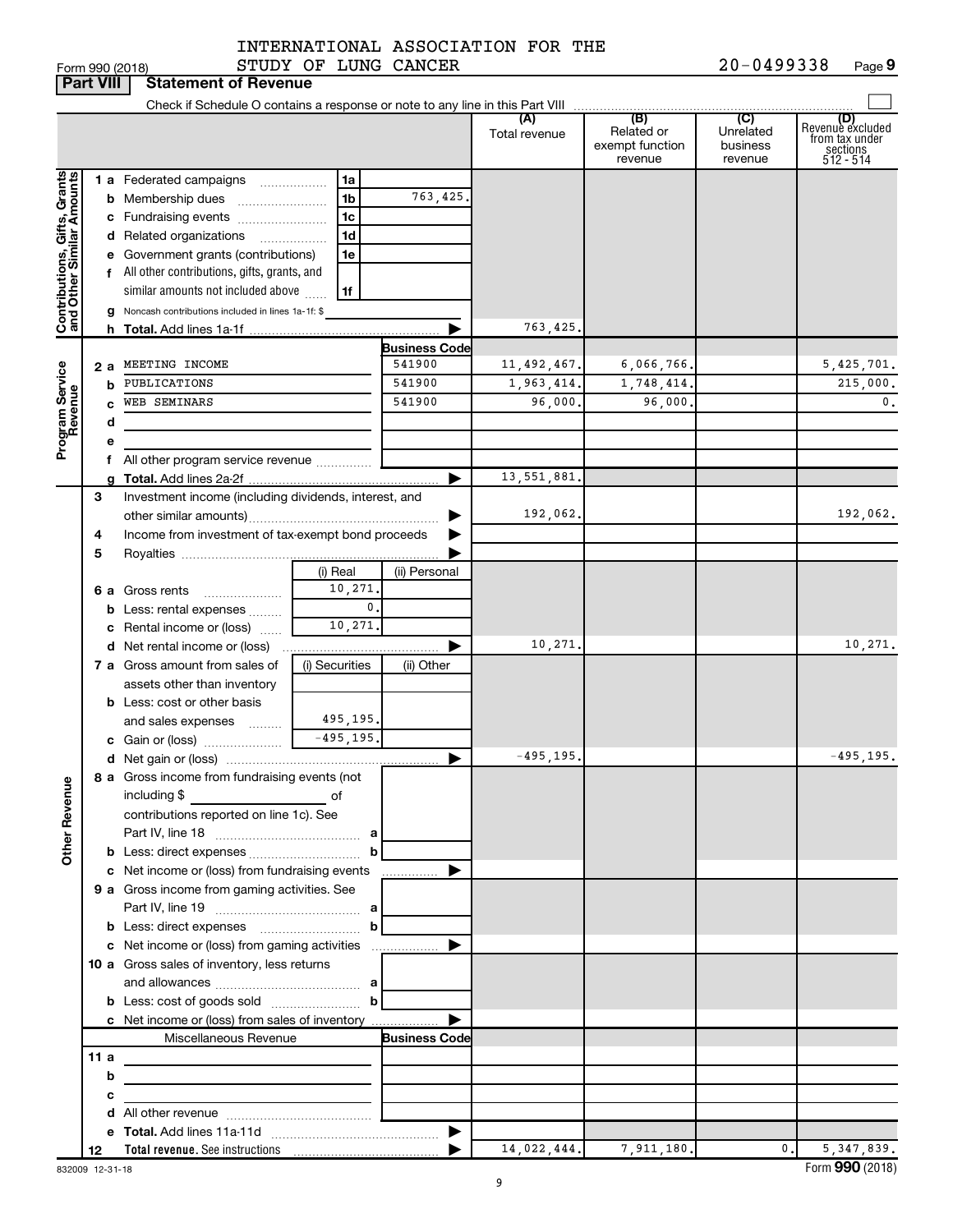20-0499338 Page 10

Form 990 (2018)  $S T U D Y OF L U N G CANCE R$ **Part IX Statement of Functional Expenses**

*Section 501(c)(3) and 501(c)(4) organizations must complete all columns. All other organizations must complete column (A).*

|              | Do not include amounts reported on lines 6b,<br>7b, 8b, 9b, and 10b of Part VIII.                        | (A)<br>Total expenses   | (B)<br>Program service<br>expenses | (C)<br>Management and<br>general expenses | (D)<br>Fundraising<br>expenses |  |  |  |  |  |  |  |
|--------------|----------------------------------------------------------------------------------------------------------|-------------------------|------------------------------------|-------------------------------------------|--------------------------------|--|--|--|--|--|--|--|
| 1.           | Grants and other assistance to domestic organizations                                                    |                         |                                    |                                           |                                |  |  |  |  |  |  |  |
|              | and domestic governments. See Part IV, line 21                                                           |                         |                                    |                                           |                                |  |  |  |  |  |  |  |
| 2            | Grants and other assistance to domestic                                                                  |                         |                                    |                                           |                                |  |  |  |  |  |  |  |
|              | individuals. See Part IV, line 22                                                                        | 12,322.                 | 12,322.                            |                                           |                                |  |  |  |  |  |  |  |
| 3            | Grants and other assistance to foreign                                                                   |                         |                                    |                                           |                                |  |  |  |  |  |  |  |
|              | organizations, foreign governments, and foreign                                                          |                         |                                    |                                           |                                |  |  |  |  |  |  |  |
|              | individuals. See Part IV, lines 15 and 16                                                                | 115,873.                | 115,873.                           |                                           |                                |  |  |  |  |  |  |  |
| 4            | Benefits paid to or for members                                                                          |                         |                                    |                                           |                                |  |  |  |  |  |  |  |
| 5            | Compensation of current officers, directors,                                                             |                         |                                    |                                           |                                |  |  |  |  |  |  |  |
|              | trustees, and key employees                                                                              | 522,864.                |                                    | 522,864.                                  |                                |  |  |  |  |  |  |  |
| 6            | Compensation not included above, to disqualified                                                         |                         |                                    |                                           |                                |  |  |  |  |  |  |  |
|              | persons (as defined under section 4958(f)(1)) and                                                        |                         |                                    |                                           |                                |  |  |  |  |  |  |  |
|              | persons described in section 4958(c)(3)(B)                                                               | $\overline{2,136,767.}$ | 1,515,894.                         | 620, 873.                                 |                                |  |  |  |  |  |  |  |
| 7<br>8       | Other salaries and wages<br>Pension plan accruals and contributions (include                             |                         |                                    |                                           |                                |  |  |  |  |  |  |  |
|              | section 401(k) and 403(b) employer contributions)                                                        |                         |                                    |                                           |                                |  |  |  |  |  |  |  |
| 9            |                                                                                                          |                         |                                    |                                           |                                |  |  |  |  |  |  |  |
| 10           |                                                                                                          |                         |                                    |                                           |                                |  |  |  |  |  |  |  |
| 11           | Fees for services (non-employees):                                                                       |                         |                                    |                                           |                                |  |  |  |  |  |  |  |
|              |                                                                                                          |                         |                                    |                                           |                                |  |  |  |  |  |  |  |
|              |                                                                                                          | 37,039.                 |                                    | 37,039.                                   |                                |  |  |  |  |  |  |  |
|              |                                                                                                          | 32,000.                 |                                    | 32,000.                                   |                                |  |  |  |  |  |  |  |
| d            |                                                                                                          |                         |                                    |                                           |                                |  |  |  |  |  |  |  |
| e            | Professional fundraising services. See Part IV, line 17                                                  |                         |                                    |                                           |                                |  |  |  |  |  |  |  |
| f            | Investment management fees                                                                               | 60,985.                 |                                    | 60,985.                                   |                                |  |  |  |  |  |  |  |
| $\mathbf{q}$ | Other. (If line 11g amount exceeds 10% of line 25,                                                       |                         |                                    |                                           |                                |  |  |  |  |  |  |  |
|              | column (A) amount, list line 11g expenses on Sch O.)                                                     | 228,541.                | 94,847.                            | 133,694.                                  |                                |  |  |  |  |  |  |  |
| 12           |                                                                                                          | 243,798.                |                                    | 63,720.                                   | 14,776.                        |  |  |  |  |  |  |  |
| 13           |                                                                                                          |                         | 165, 302.                          |                                           |                                |  |  |  |  |  |  |  |
| 14           |                                                                                                          |                         |                                    |                                           |                                |  |  |  |  |  |  |  |
| 15           |                                                                                                          | 202,998.                | 137,639.                           | 53,056.                                   | 12,303.                        |  |  |  |  |  |  |  |
| 16<br>17     |                                                                                                          | 154,002.                | 107,004.                           | 46,998.                                   |                                |  |  |  |  |  |  |  |
| 18           | Payments of travel or entertainment expenses                                                             |                         |                                    |                                           |                                |  |  |  |  |  |  |  |
|              | for any federal, state, or local public officials                                                        |                         |                                    |                                           |                                |  |  |  |  |  |  |  |
| 19           | Conferences, conventions, and meetings                                                                   | 8,323,347.              | 7,998,022.                         | 325, 325.                                 |                                |  |  |  |  |  |  |  |
| 20           | Interest                                                                                                 |                         |                                    |                                           |                                |  |  |  |  |  |  |  |
| 21           |                                                                                                          |                         |                                    |                                           |                                |  |  |  |  |  |  |  |
| 22           | Depreciation, depletion, and amortization                                                                | 104,790.                | 73,929.                            | 25,052.                                   | 5,809.                         |  |  |  |  |  |  |  |
| 23           | Insurance                                                                                                | 22,996.                 |                                    | 22,996                                    |                                |  |  |  |  |  |  |  |
| 24           | Other expenses. Itemize expenses not covered<br>above. (List miscellaneous expenses in line 24e. If line |                         |                                    |                                           |                                |  |  |  |  |  |  |  |
|              | 24e amount exceeds 10% of line 25, column (A)                                                            |                         |                                    |                                           |                                |  |  |  |  |  |  |  |
|              | amount, list line 24e expenses on Schedule O.)<br>PUBLICATIONS                                           | 727,670.                | 727,670.                           |                                           |                                |  |  |  |  |  |  |  |
| a            | <b>COMMITTEES</b>                                                                                        | 557,406.                | 557,406.                           |                                           |                                |  |  |  |  |  |  |  |
| b<br>C       | <b>INTERNATIONAL PROGRAMS</b>                                                                            | 370,084.                | 324,687.                           | 45,397.                                   |                                |  |  |  |  |  |  |  |
| d            | <b>WEB SEMINARS</b>                                                                                      | 178,408.                | 178,408.                           |                                           |                                |  |  |  |  |  |  |  |
|              | e All other expenses                                                                                     | 460, 455.               | 370,440.                           | 90,015.                                   |                                |  |  |  |  |  |  |  |
| 25           | Total functional expenses. Add lines 1 through 24e                                                       | 14,492,345.             | 12,379,443.                        | 2,080,014.                                | 32,888.                        |  |  |  |  |  |  |  |
| 26           | <b>Joint costs.</b> Complete this line only if the organization                                          |                         |                                    |                                           |                                |  |  |  |  |  |  |  |
|              | reported in column (B) joint costs from a combined                                                       |                         |                                    |                                           |                                |  |  |  |  |  |  |  |
|              | educational campaign and fundraising solicitation.                                                       |                         |                                    |                                           |                                |  |  |  |  |  |  |  |
|              | Check here $\blacktriangleright$<br>if following SOP 98-2 (ASC 958-720)                                  |                         |                                    |                                           |                                |  |  |  |  |  |  |  |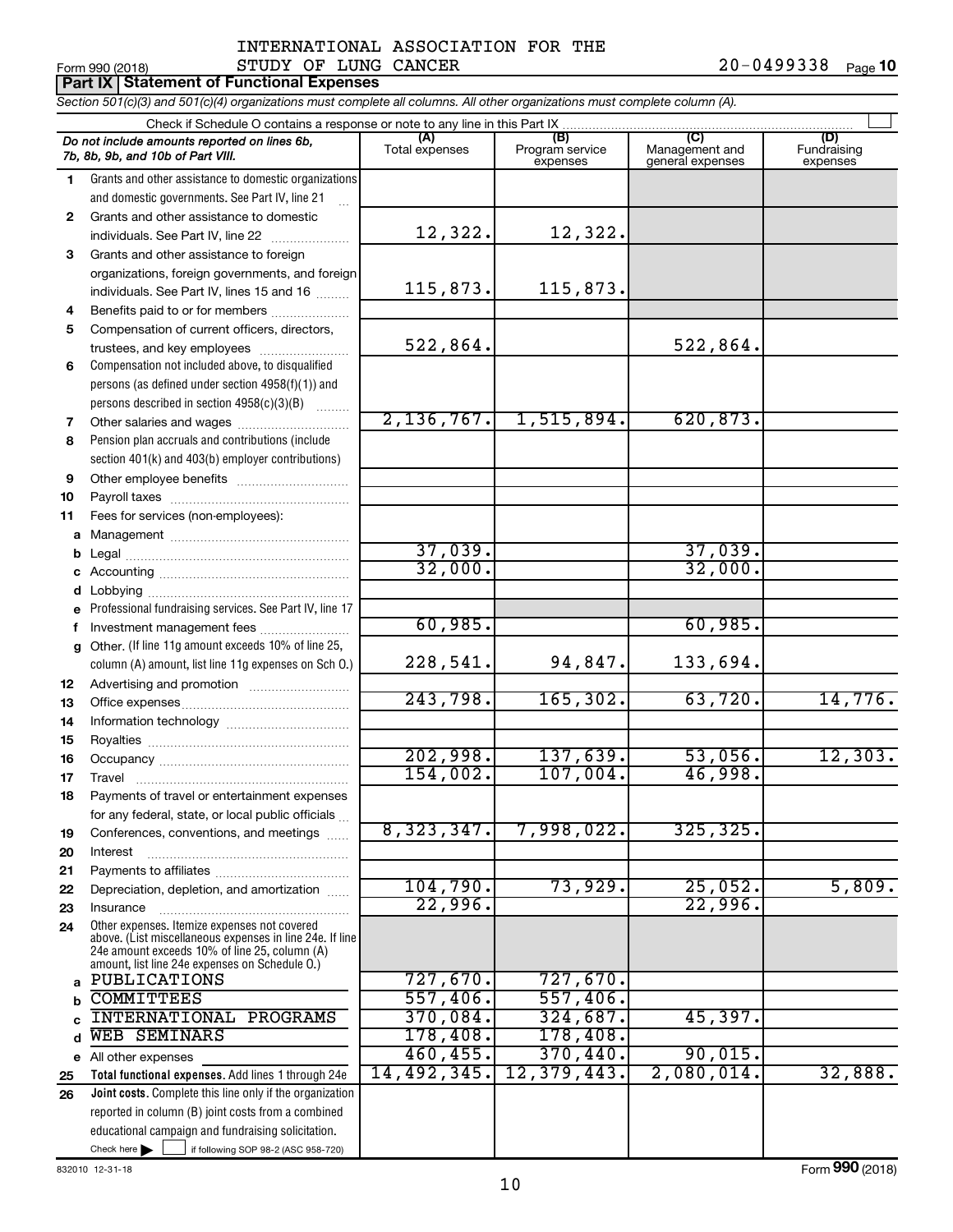## INTERNATIONAL ASSOCIATION FOR THE

20-0499338 Page 11

Form 990 (2018)  $S T U D Y OF L U N G CANCE R$   $20-0499338$   $Page$ **Part X Balance Sheet** 

|                             |    |                                                                                                                                | (A)<br>Beginning of year |                         | (B)<br>End of year |
|-----------------------------|----|--------------------------------------------------------------------------------------------------------------------------------|--------------------------|-------------------------|--------------------|
|                             | 1  |                                                                                                                                | 10,460,425.              | $\blacksquare$          | 7,925,540.         |
|                             | 2  |                                                                                                                                | 3,917.                   | $\overline{\mathbf{2}}$ | 1,009.             |
|                             | з  |                                                                                                                                | 794,626.                 | $\mathbf{3}$            | 0.                 |
|                             | 4  |                                                                                                                                | 877,687.                 | $\overline{\mathbf{4}}$ | 3, 183, 809.       |
|                             | 5  | Loans and other receivables from current and former officers, directors,                                                       |                          |                         |                    |
|                             |    | trustees, key employees, and highest compensated employees. Complete                                                           |                          |                         |                    |
|                             |    |                                                                                                                                |                          | 5                       |                    |
|                             | 6  | Loans and other receivables from other disqualified persons (as defined under                                                  |                          |                         |                    |
|                             |    | section 4958(f)(1)), persons described in section 4958(c)(3)(B), and contributing                                              |                          |                         |                    |
|                             |    | employers and sponsoring organizations of section 501(c)(9) voluntary                                                          |                          |                         |                    |
| Assets                      |    | employees' beneficiary organizations (see instr). Complete Part II of Sch L                                                    |                          | 6                       |                    |
|                             | 7  |                                                                                                                                |                          | $\overline{7}$          |                    |
|                             | 8  |                                                                                                                                | 21,842.                  | 8                       | υ.                 |
|                             | 9  | Prepaid expenses and deferred charges                                                                                          | 1,058,918.               | $\mathbf{g}$            | 1,011,290.         |
|                             |    | <b>10a</b> Land, buildings, and equipment: cost or other                                                                       |                          |                         |                    |
|                             |    | $\frac{1,253,525}{589,490}$<br>basis. Complete Part VI of Schedule D  10a                                                      |                          |                         |                    |
|                             |    | 10 <sub>b</sub><br><b>b</b> Less: accumulated depreciation                                                                     | 558, 124.                | 10 <sub>c</sub>         | 664,035.           |
|                             | 11 |                                                                                                                                |                          | 11                      |                    |
|                             | 12 |                                                                                                                                | 5,659,416.               | 12                      | 5,808,163.         |
|                             | 13 |                                                                                                                                |                          | 13                      |                    |
|                             | 14 |                                                                                                                                |                          | 14                      |                    |
|                             | 15 |                                                                                                                                |                          | 15                      |                    |
|                             | 16 |                                                                                                                                | 19,434,955.              | 16                      | 18,593,846.        |
|                             | 17 |                                                                                                                                | 1,181,481.               | 17                      | 554,584.           |
|                             | 18 |                                                                                                                                | 3,504,439.               | 18                      | 3,359,311.         |
|                             | 19 |                                                                                                                                |                          | 19                      |                    |
|                             | 20 |                                                                                                                                |                          | 20                      |                    |
|                             | 21 | Escrow or custodial account liability. Complete Part IV of Schedule D                                                          |                          | 21                      |                    |
| Liabilities                 | 22 | Loans and other payables to current and former officers, directors, trustees,                                                  |                          |                         |                    |
|                             |    | key employees, highest compensated employees, and disqualified persons.                                                        |                          | 22                      |                    |
|                             | 23 |                                                                                                                                | 349,730.                 | 23                      | 361,998.           |
|                             | 24 | Secured mortgages and notes payable to unrelated third parties<br>Unsecured notes and loans payable to unrelated third parties |                          | 24                      |                    |
|                             | 25 | Other liabilities (including federal income tax, payables to related third                                                     |                          |                         |                    |
|                             |    | parties, and other liabilities not included on lines 17-24). Complete Part X of                                                |                          |                         |                    |
|                             |    | Schedule D                                                                                                                     |                          | 25                      |                    |
|                             | 26 | Total liabilities. Add lines 17 through 25                                                                                     | 5,035,650.               | 26                      | 4, 275, 893.       |
|                             |    | Organizations that follow SFAS 117 (ASC 958), check here $\blacktriangleright \begin{array}{c} \perp X \end{array}$ and        |                          |                         |                    |
|                             |    | complete lines 27 through 29, and lines 33 and 34.                                                                             |                          |                         |                    |
|                             | 27 |                                                                                                                                | 14,399,305.              | 27                      | 14, 317, 953.      |
|                             | 28 |                                                                                                                                |                          | 28                      |                    |
|                             | 29 | Permanently restricted net assets                                                                                              |                          | 29                      |                    |
|                             |    | Organizations that do not follow SFAS 117 (ASC 958), check here ▶ [                                                            |                          |                         |                    |
|                             |    | and complete lines 30 through 34.                                                                                              |                          |                         |                    |
|                             | 30 |                                                                                                                                |                          | 30                      |                    |
|                             | 31 | Paid-in or capital surplus, or land, building, or equipment fund                                                               |                          | 31                      |                    |
| Net Assets or Fund Balances | 32 | Retained earnings, endowment, accumulated income, or other funds                                                               |                          | 32                      |                    |
|                             | 33 |                                                                                                                                | 14, 399, 305.            | 33                      | 14, 317, 953.      |
|                             | 34 |                                                                                                                                | 19,434,955.              | 34                      | 18,593,846.        |

Form (2018) **990**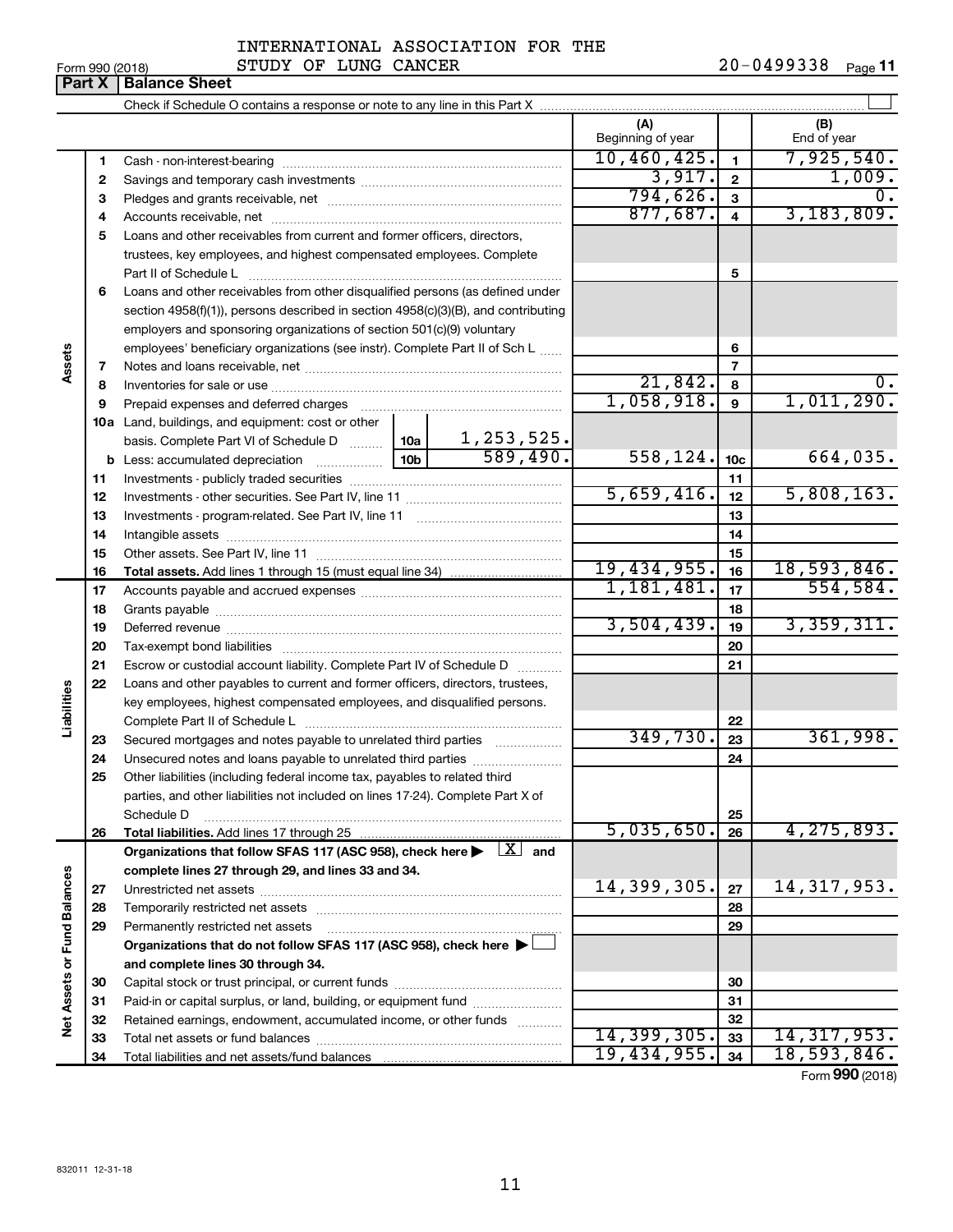|    | INTERNATIONAL ASSOCIATION FOR THE                                                                                               |                         |                |            |                             |  |  |  |  |
|----|---------------------------------------------------------------------------------------------------------------------------------|-------------------------|----------------|------------|-----------------------------|--|--|--|--|
|    | STUDY OF LUNG CANCER<br>Form 990 (2018)                                                                                         |                         | 20-0499338     |            | Page 12                     |  |  |  |  |
|    | <b>Reconciliation of Net Assets</b><br>Part XI I                                                                                |                         |                |            |                             |  |  |  |  |
|    |                                                                                                                                 |                         |                |            | $\overline{\mathbf{x}}$     |  |  |  |  |
|    |                                                                                                                                 |                         |                |            |                             |  |  |  |  |
| 1  |                                                                                                                                 | $\blacksquare$          | 14,022,444.    |            |                             |  |  |  |  |
| 2  |                                                                                                                                 | $\mathbf{2}$            | 14,492,345.    |            |                             |  |  |  |  |
| З  | $-469,901.$<br>3<br>Revenue less expenses. Subtract line 2 from line 1                                                          |                         |                |            |                             |  |  |  |  |
| 4  |                                                                                                                                 | $\overline{\mathbf{4}}$ | 14, 399, 305.  |            |                             |  |  |  |  |
| 5  |                                                                                                                                 | 5                       |                |            | 388,550.                    |  |  |  |  |
| 6  | Donated services and use of facilities                                                                                          | 6                       |                |            |                             |  |  |  |  |
| 7  | Investment expenses                                                                                                             | $\overline{7}$          |                |            |                             |  |  |  |  |
| 8  | Prior period adjustments                                                                                                        | 8                       |                |            |                             |  |  |  |  |
| 9  |                                                                                                                                 | 9                       |                |            | $\overline{-1}$ .           |  |  |  |  |
| 10 | Net assets or fund balances at end of year. Combine lines 3 through 9 (must equal Part X, line 33,                              |                         |                |            |                             |  |  |  |  |
|    | column (B))                                                                                                                     | 10                      | 14, 317, 953.  |            |                             |  |  |  |  |
|    | Part XII Financial Statements and Reporting                                                                                     |                         |                |            |                             |  |  |  |  |
|    |                                                                                                                                 |                         |                |            | $\overline{\mathbf{X}}$     |  |  |  |  |
|    |                                                                                                                                 |                         |                | <b>Yes</b> | No                          |  |  |  |  |
| 1  | $\boxed{\text{X}}$ Accrual<br>Accounting method used to prepare the Form 990: $\Box$ Cash<br>Other                              |                         |                |            |                             |  |  |  |  |
|    | If the organization changed its method of accounting from a prior year or checked "Other," explain in Schedule O.               |                         |                |            |                             |  |  |  |  |
|    |                                                                                                                                 |                         | 2a             |            | x                           |  |  |  |  |
|    | If "Yes," check a box below to indicate whether the financial statements for the year were compiled or reviewed on a            |                         |                |            |                             |  |  |  |  |
|    | separate basis, consolidated basis, or both:                                                                                    |                         |                |            |                             |  |  |  |  |
|    | Both consolidated and separate basis<br>Separate basis<br><b>Consolidated basis</b>                                             |                         |                |            |                             |  |  |  |  |
|    |                                                                                                                                 |                         | 2 <sub>b</sub> | X          |                             |  |  |  |  |
|    | If "Yes," check a box below to indicate whether the financial statements for the year were audited on a separate basis,         |                         |                |            |                             |  |  |  |  |
|    | consolidated basis, or both:                                                                                                    |                         |                |            |                             |  |  |  |  |
|    | $\boxed{\textbf{X}}$ Consolidated basis<br>Separate basis<br>Both consolidated and separate basis                               |                         |                |            |                             |  |  |  |  |
|    | c If "Yes" to line 2a or 2b, does the organization have a committee that assumes responsibility for oversight of the audit,     |                         |                |            |                             |  |  |  |  |
|    |                                                                                                                                 |                         | 2c             | х          |                             |  |  |  |  |
|    | If the organization changed either its oversight process or selection process during the tax year, explain in Schedule O.       |                         |                |            |                             |  |  |  |  |
|    | 3a As a result of a federal award, was the organization required to undergo an audit or audits as set forth in the Single Audit |                         |                |            |                             |  |  |  |  |
|    |                                                                                                                                 |                         | 3a             |            | x                           |  |  |  |  |
|    | b If "Yes," did the organization undergo the required audit or audits? If the organization did not undergo the required audit   |                         |                |            |                             |  |  |  |  |
|    |                                                                                                                                 |                         | 3 <sub>b</sub> |            | $F_{\text{arm}}$ 000 (2018) |  |  |  |  |

Form (2018) **990**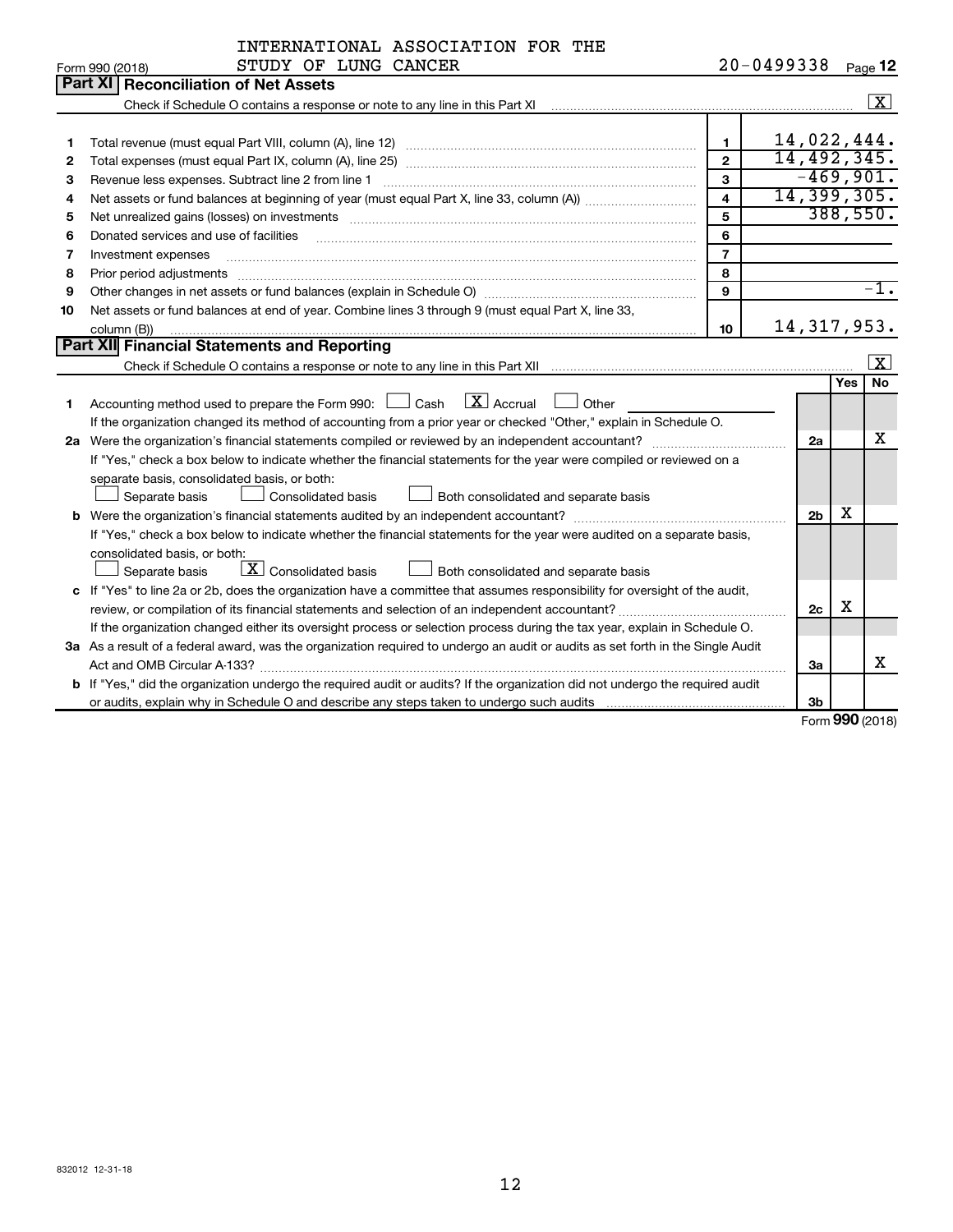| <b>SCHEDULE A</b>                                                                                         |                                                                                                   |                                                                                                                         |                                                                                                                                               |     |                                 |                            |  | OMB No. 1545-0047                                  |  |
|-----------------------------------------------------------------------------------------------------------|---------------------------------------------------------------------------------------------------|-------------------------------------------------------------------------------------------------------------------------|-----------------------------------------------------------------------------------------------------------------------------------------------|-----|---------------------------------|----------------------------|--|----------------------------------------------------|--|
| (Form 990 or 990-EZ)                                                                                      |                                                                                                   |                                                                                                                         | <b>Public Charity Status and Public Support</b>                                                                                               |     |                                 |                            |  |                                                    |  |
|                                                                                                           |                                                                                                   | Complete if the organization is a section 501(c)(3) organization or a section<br>4947(a)(1) nonexempt charitable trust. |                                                                                                                                               |     |                                 |                            |  |                                                    |  |
| Department of the Treasury                                                                                |                                                                                                   |                                                                                                                         | Attach to Form 990 or Form 990-EZ.                                                                                                            |     |                                 |                            |  | Open to Public                                     |  |
| Internal Revenue Service                                                                                  |                                                                                                   |                                                                                                                         | $\triangleright$ Go to www.irs.gov/Form990 for instructions and the latest information.                                                       |     |                                 |                            |  | <b>Inspection</b>                                  |  |
| Name of the organization                                                                                  |                                                                                                   |                                                                                                                         | INTERNATIONAL ASSOCIATION FOR THE                                                                                                             |     |                                 |                            |  | <b>Employer identification number</b>              |  |
|                                                                                                           |                                                                                                   | STUDY OF LUNG CANCER                                                                                                    |                                                                                                                                               |     |                                 |                            |  | $20 - 0499338$                                     |  |
| Part I                                                                                                    |                                                                                                   |                                                                                                                         | Reason for Public Charity Status (All organizations must complete this part.) See instructions.                                               |     |                                 |                            |  |                                                    |  |
| The organization is not a private foundation because it is: (For lines 1 through 12, check only one box.) |                                                                                                   |                                                                                                                         |                                                                                                                                               |     |                                 |                            |  |                                                    |  |
| 1                                                                                                         |                                                                                                   |                                                                                                                         | A church, convention of churches, or association of churches described in section 170(b)(1)(A)(i).                                            |     |                                 |                            |  |                                                    |  |
| 2<br>A school described in section 170(b)(1)(A)(ii). (Attach Schedule E (Form 990 or 990-EZ).)            |                                                                                                   |                                                                                                                         |                                                                                                                                               |     |                                 |                            |  |                                                    |  |
| 3                                                                                                         | A hospital or a cooperative hospital service organization described in section 170(b)(1)(A)(iii). |                                                                                                                         |                                                                                                                                               |     |                                 |                            |  |                                                    |  |
| 4                                                                                                         |                                                                                                   |                                                                                                                         | A medical research organization operated in conjunction with a hospital described in section 170(b)(1)(A)(iii). Enter the hospital's name,    |     |                                 |                            |  |                                                    |  |
| city, and state:                                                                                          |                                                                                                   |                                                                                                                         |                                                                                                                                               |     |                                 |                            |  |                                                    |  |
| 5                                                                                                         |                                                                                                   |                                                                                                                         | An organization operated for the benefit of a college or university owned or operated by a governmental unit described in                     |     |                                 |                            |  |                                                    |  |
|                                                                                                           |                                                                                                   | section 170(b)(1)(A)(iv). (Complete Part II.)                                                                           |                                                                                                                                               |     |                                 |                            |  |                                                    |  |
| 6                                                                                                         |                                                                                                   |                                                                                                                         | A federal, state, or local government or governmental unit described in section 170(b)(1)(A)(v).                                              |     |                                 |                            |  |                                                    |  |
| 7                                                                                                         |                                                                                                   |                                                                                                                         | An organization that normally receives a substantial part of its support from a governmental unit or from the general public described in     |     |                                 |                            |  |                                                    |  |
|                                                                                                           |                                                                                                   | section 170(b)(1)(A)(vi). (Complete Part II.)                                                                           |                                                                                                                                               |     |                                 |                            |  |                                                    |  |
| 8                                                                                                         |                                                                                                   |                                                                                                                         | A community trust described in section 170(b)(1)(A)(vi). (Complete Part II.)                                                                  |     |                                 |                            |  |                                                    |  |
| 9                                                                                                         |                                                                                                   |                                                                                                                         | An agricultural research organization described in section 170(b)(1)(A)(ix) operated in conjunction with a land-grant college                 |     |                                 |                            |  |                                                    |  |
|                                                                                                           |                                                                                                   |                                                                                                                         | or university or a non-land-grant college of agriculture (see instructions). Enter the name, city, and state of the college or                |     |                                 |                            |  |                                                    |  |
| university:<br>$\lfloor x \rfloor$<br>10                                                                  |                                                                                                   |                                                                                                                         | An organization that normally receives: (1) more than 33 1/3% of its support from contributions, membership fees, and gross receipts from     |     |                                 |                            |  |                                                    |  |
|                                                                                                           |                                                                                                   |                                                                                                                         | activities related to its exempt functions - subject to certain exceptions, and (2) no more than 33 1/3% of its support from gross investment |     |                                 |                            |  |                                                    |  |
|                                                                                                           |                                                                                                   |                                                                                                                         | income and unrelated business taxable income (less section 511 tax) from businesses acquired by the organization after June 30, 1975.         |     |                                 |                            |  |                                                    |  |
|                                                                                                           |                                                                                                   | See section 509(a)(2). (Complete Part III.)                                                                             |                                                                                                                                               |     |                                 |                            |  |                                                    |  |
| 11                                                                                                        |                                                                                                   |                                                                                                                         | An organization organized and operated exclusively to test for public safety. See section 509(a)(4).                                          |     |                                 |                            |  |                                                    |  |
| 12 <sub>2</sub>                                                                                           |                                                                                                   |                                                                                                                         | An organization organized and operated exclusively for the benefit of, to perform the functions of, or to carry out the purposes of one or    |     |                                 |                            |  |                                                    |  |
|                                                                                                           |                                                                                                   |                                                                                                                         | more publicly supported organizations described in section 509(a)(1) or section 509(a)(2). See section 509(a)(3). Check the box in            |     |                                 |                            |  |                                                    |  |
|                                                                                                           |                                                                                                   |                                                                                                                         | lines 12a through 12d that describes the type of supporting organization and complete lines 12e, 12f, and 12g.                                |     |                                 |                            |  |                                                    |  |
| a                                                                                                         |                                                                                                   |                                                                                                                         | Type I. A supporting organization operated, supervised, or controlled by its supported organization(s), typically by giving                   |     |                                 |                            |  |                                                    |  |
|                                                                                                           |                                                                                                   |                                                                                                                         | the supported organization(s) the power to regularly appoint or elect a majority of the directors or trustees of the supporting               |     |                                 |                            |  |                                                    |  |
|                                                                                                           |                                                                                                   | organization. You must complete Part IV, Sections A and B.                                                              |                                                                                                                                               |     |                                 |                            |  |                                                    |  |
| b                                                                                                         |                                                                                                   |                                                                                                                         | Type II. A supporting organization supervised or controlled in connection with its supported organization(s), by having                       |     |                                 |                            |  |                                                    |  |
|                                                                                                           |                                                                                                   |                                                                                                                         | control or management of the supporting organization vested in the same persons that control or manage the supported                          |     |                                 |                            |  |                                                    |  |
|                                                                                                           |                                                                                                   | organization(s). You must complete Part IV, Sections A and C.                                                           |                                                                                                                                               |     |                                 |                            |  |                                                    |  |
|                                                                                                           |                                                                                                   |                                                                                                                         | Type III functionally integrated. A supporting organization operated in connection with, and functionally integrated with,                    |     |                                 |                            |  |                                                    |  |
|                                                                                                           |                                                                                                   |                                                                                                                         | its supported organization(s) (see instructions). You must complete Part IV, Sections A, D, and E.                                            |     |                                 |                            |  |                                                    |  |
| d                                                                                                         |                                                                                                   |                                                                                                                         | Type III non-functionally integrated. A supporting organization operated in connection with its supported organization(s)                     |     |                                 |                            |  |                                                    |  |
|                                                                                                           |                                                                                                   |                                                                                                                         | that is not functionally integrated. The organization generally must satisfy a distribution requirement and an attentiveness                  |     |                                 |                            |  |                                                    |  |
|                                                                                                           |                                                                                                   |                                                                                                                         | requirement (see instructions). You must complete Part IV, Sections A and D, and Part V.                                                      |     |                                 |                            |  |                                                    |  |
| e                                                                                                         |                                                                                                   |                                                                                                                         | Check this box if the organization received a written determination from the IRS that it is a Type I, Type II, Type III                       |     |                                 |                            |  |                                                    |  |
|                                                                                                           |                                                                                                   |                                                                                                                         | functionally integrated, or Type III non-functionally integrated supporting organization.                                                     |     |                                 |                            |  |                                                    |  |
|                                                                                                           |                                                                                                   |                                                                                                                         |                                                                                                                                               |     |                                 |                            |  |                                                    |  |
| g Provide the following information about the supported organization(s).                                  |                                                                                                   |                                                                                                                         |                                                                                                                                               |     | (iv) Is the organization listed | (v) Amount of monetary     |  |                                                    |  |
| (i) Name of supported<br>organization                                                                     |                                                                                                   | (ii) EIN                                                                                                                | (iii) Type of organization<br>(described on lines 1-10                                                                                        |     | in your governing document?     | support (see instructions) |  | (vi) Amount of other<br>support (see instructions) |  |
|                                                                                                           |                                                                                                   |                                                                                                                         | above (see instructions))                                                                                                                     | Yes | No.                             |                            |  |                                                    |  |
|                                                                                                           |                                                                                                   |                                                                                                                         |                                                                                                                                               |     |                                 |                            |  |                                                    |  |
|                                                                                                           |                                                                                                   |                                                                                                                         |                                                                                                                                               |     |                                 |                            |  |                                                    |  |
|                                                                                                           |                                                                                                   |                                                                                                                         |                                                                                                                                               |     |                                 |                            |  |                                                    |  |
|                                                                                                           |                                                                                                   |                                                                                                                         |                                                                                                                                               |     |                                 |                            |  |                                                    |  |
|                                                                                                           |                                                                                                   |                                                                                                                         |                                                                                                                                               |     |                                 |                            |  |                                                    |  |
|                                                                                                           |                                                                                                   |                                                                                                                         |                                                                                                                                               |     |                                 |                            |  |                                                    |  |
|                                                                                                           |                                                                                                   |                                                                                                                         |                                                                                                                                               |     |                                 |                            |  |                                                    |  |
|                                                                                                           |                                                                                                   |                                                                                                                         |                                                                                                                                               |     |                                 |                            |  |                                                    |  |
|                                                                                                           |                                                                                                   |                                                                                                                         |                                                                                                                                               |     |                                 |                            |  |                                                    |  |
| Total                                                                                                     |                                                                                                   |                                                                                                                         |                                                                                                                                               |     |                                 |                            |  |                                                    |  |
|                                                                                                           |                                                                                                   |                                                                                                                         |                                                                                                                                               |     |                                 |                            |  |                                                    |  |

r.

 $\mathbf{r}$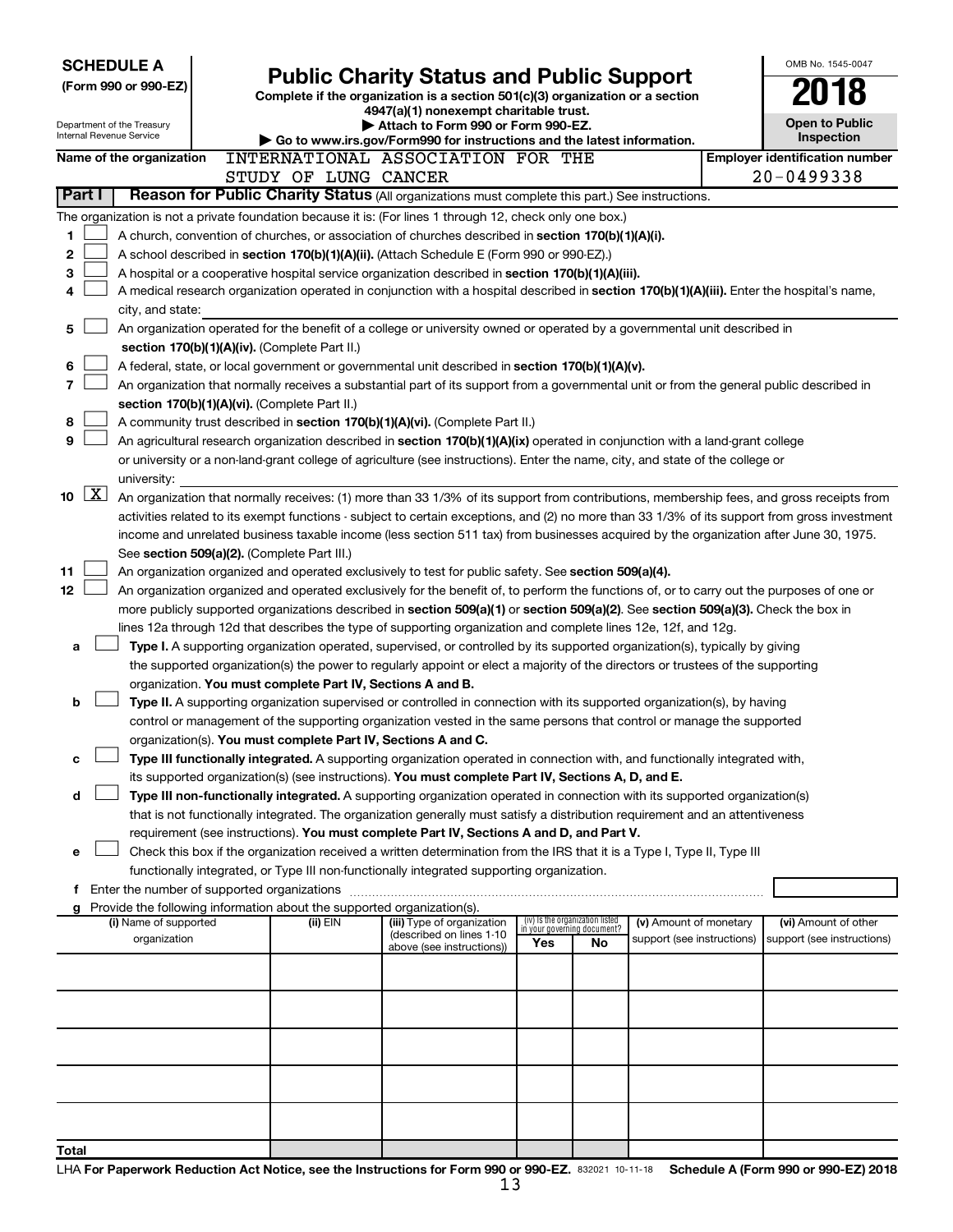### Schedule A (Form 990 or 990-EZ) 2018  $S TUDY$  OF LUNG CANCER  $20-0499338$  Page

20-0499338 Page 2

(Complete only if you checked the box on line 5, 7, or 8 of Part I or if the organization failed to qualify under Part III. If the organization fails to qualify under the tests listed below, please complete Part III.) **Part II Support Schedule for Organizations Described in Sections 170(b)(1)(A)(iv) and 170(b)(1)(A)(vi)**

|   | <b>Section A. Public Support</b>                                                                                                           |          |          |            |            |          |           |
|---|--------------------------------------------------------------------------------------------------------------------------------------------|----------|----------|------------|------------|----------|-----------|
|   | Calendar year (or fiscal year beginning in)                                                                                                | (a) 2014 | (b) 2015 | $(c)$ 2016 | $(d)$ 2017 | (e) 2018 | (f) Total |
|   | 1 Gifts, grants, contributions, and                                                                                                        |          |          |            |            |          |           |
|   | membership fees received. (Do not                                                                                                          |          |          |            |            |          |           |
|   | include any "unusual grants.")                                                                                                             |          |          |            |            |          |           |
|   | 2 Tax revenues levied for the organ-                                                                                                       |          |          |            |            |          |           |
|   | ization's benefit and either paid to                                                                                                       |          |          |            |            |          |           |
|   | or expended on its behalf                                                                                                                  |          |          |            |            |          |           |
|   | 3 The value of services or facilities                                                                                                      |          |          |            |            |          |           |
|   | furnished by a governmental unit to                                                                                                        |          |          |            |            |          |           |
|   | the organization without charge                                                                                                            |          |          |            |            |          |           |
|   | 4 Total. Add lines 1 through 3                                                                                                             |          |          |            |            |          |           |
|   | 5 The portion of total contributions                                                                                                       |          |          |            |            |          |           |
|   | by each person (other than a                                                                                                               |          |          |            |            |          |           |
|   | governmental unit or publicly                                                                                                              |          |          |            |            |          |           |
|   | supported organization) included                                                                                                           |          |          |            |            |          |           |
|   | on line 1 that exceeds 2% of the                                                                                                           |          |          |            |            |          |           |
|   | amount shown on line 11,                                                                                                                   |          |          |            |            |          |           |
|   | column (f)                                                                                                                                 |          |          |            |            |          |           |
|   | 6 Public support. Subtract line 5 from line 4.                                                                                             |          |          |            |            |          |           |
|   | <b>Section B. Total Support</b>                                                                                                            |          |          |            |            |          |           |
|   | Calendar year (or fiscal year beginning in)                                                                                                | (a) 2014 | (b) 2015 | $(c)$ 2016 | $(d)$ 2017 | (e) 2018 | (f) Total |
|   | 7 Amounts from line 4                                                                                                                      |          |          |            |            |          |           |
|   | 8 Gross income from interest,                                                                                                              |          |          |            |            |          |           |
|   | dividends, payments received on                                                                                                            |          |          |            |            |          |           |
|   | securities loans, rents, royalties,                                                                                                        |          |          |            |            |          |           |
|   | and income from similar sources                                                                                                            |          |          |            |            |          |           |
| 9 | Net income from unrelated business                                                                                                         |          |          |            |            |          |           |
|   | activities, whether or not the                                                                                                             |          |          |            |            |          |           |
|   | business is regularly carried on                                                                                                           |          |          |            |            |          |           |
|   | 10 Other income. Do not include gain                                                                                                       |          |          |            |            |          |           |
|   | or loss from the sale of capital                                                                                                           |          |          |            |            |          |           |
|   | assets (Explain in Part VI.)                                                                                                               |          |          |            |            |          |           |
|   | 11 Total support. Add lines 7 through 10                                                                                                   |          |          |            |            |          |           |
|   | <b>12</b> Gross receipts from related activities, etc. (see instructions)                                                                  |          |          |            |            | 12       |           |
|   | 13 First five years. If the Form 990 is for the organization's first, second, third, fourth, or fifth tax year as a section 501(c)(3)      |          |          |            |            |          |           |
|   | organization, check this box and stop here                                                                                                 |          |          |            |            |          |           |
|   | <b>Section C. Computation of Public Support Percentage</b>                                                                                 |          |          |            |            |          |           |
|   |                                                                                                                                            |          |          |            |            | 14       | %         |
|   |                                                                                                                                            |          |          |            |            | 15       | %         |
|   | 16a 33 1/3% support test - 2018. If the organization did not check the box on line 13, and line 14 is 33 1/3% or more, check this box and  |          |          |            |            |          |           |
|   | stop here. The organization qualifies as a publicly supported organization                                                                 |          |          |            |            |          |           |
|   | b 33 1/3% support test - 2017. If the organization did not check a box on line 13 or 16a, and line 15 is 33 1/3% or more, check this box   |          |          |            |            |          |           |
|   |                                                                                                                                            |          |          |            |            |          |           |
|   | 17a 10% -facts-and-circumstances test - 2018. If the organization did not check a box on line 13, 16a, or 16b, and line 14 is 10% or more, |          |          |            |            |          |           |
|   | and if the organization meets the "facts-and-circumstances" test, check this box and stop here. Explain in Part VI how the organization    |          |          |            |            |          |           |
|   | meets the "facts-and-circumstances" test. The organization qualifies as a publicly supported organization                                  |          |          |            |            |          |           |
|   | b 10% -facts-and-circumstances test - 2017. If the organization did not check a box on line 13, 16a, 16b, or 17a, and line 15 is 10% or    |          |          |            |            |          |           |
|   | more, and if the organization meets the "facts-and-circumstances" test, check this box and stop here. Explain in Part VI how the           |          |          |            |            |          |           |
|   | organization meets the "facts-and-circumstances" test. The organization qualifies as a publicly supported organization                     |          |          |            |            |          |           |
|   | 18 Private foundation. If the organization did not check a box on line 13, 16a, 16b, 17a, or 17b, check this box and see instructions      |          |          |            |            |          |           |
|   |                                                                                                                                            |          |          |            |            |          |           |

**Schedule A (Form 990 or 990-EZ) 2018**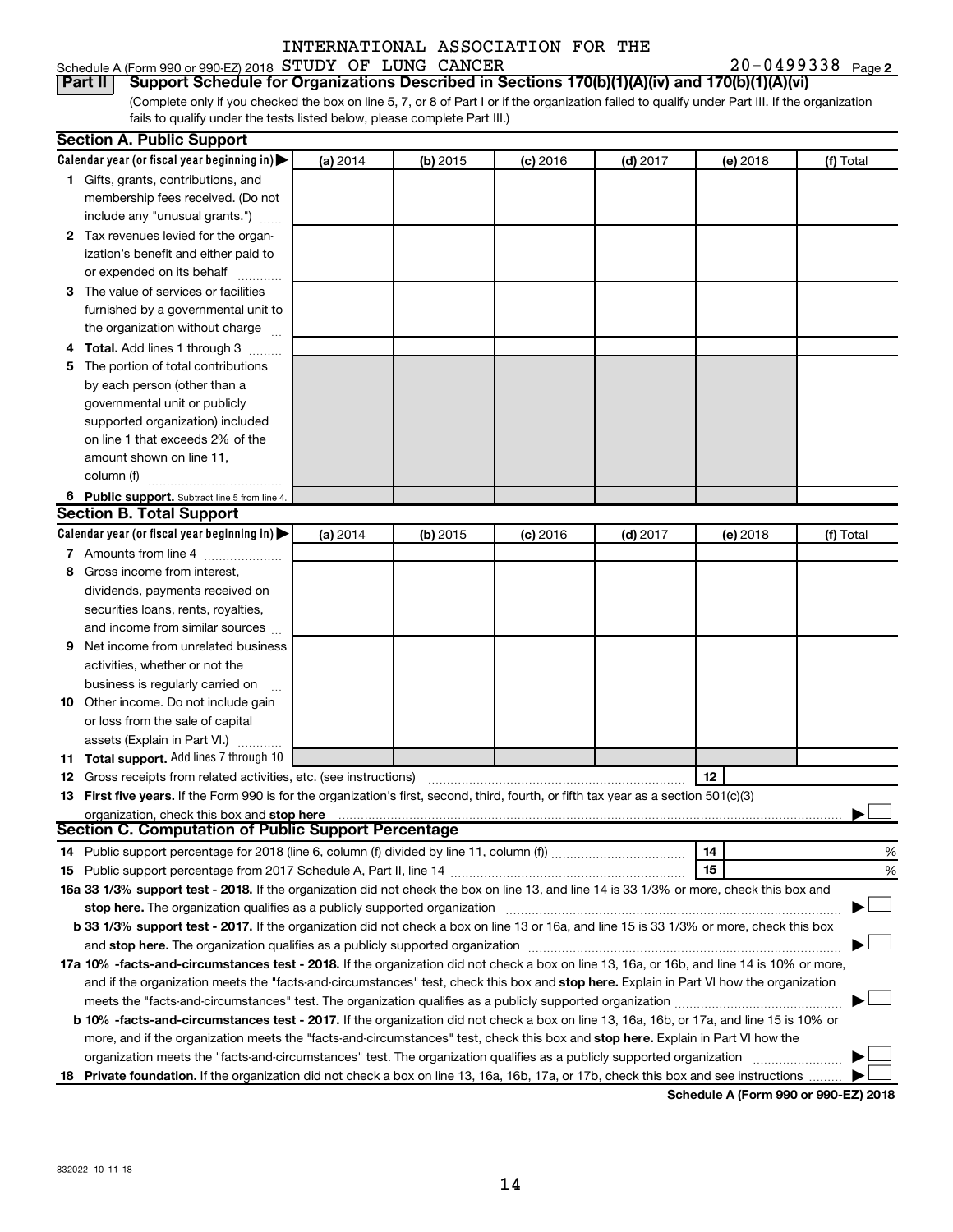### Schedule A (Form 990 or 990-EZ) 2018  $S TUDY$  OF LUNG CANCER  $20-0499338$  Page

### **Part III Support Schedule for Organizations Described in Section 509(a)(2)**

(Complete only if you checked the box on line 10 of Part I or if the organization failed to qualify under Part II. If the organization fails to qualify under the tests listed below, please complete Part II.)

| <b>Section A. Public Support</b>                                                                                                                    |              |                     |               |              |                         |                                    |
|-----------------------------------------------------------------------------------------------------------------------------------------------------|--------------|---------------------|---------------|--------------|-------------------------|------------------------------------|
| Calendar year (or fiscal year beginning in)                                                                                                         | (a) 2014     | (b) 2015            | $(c)$ 2016    | $(d)$ 2017   | (e) 2018                | (f) Total                          |
| 1 Gifts, grants, contributions, and                                                                                                                 |              |                     |               |              |                         |                                    |
| membership fees received. (Do not                                                                                                                   |              |                     |               |              |                         |                                    |
| include any "unusual grants.")                                                                                                                      | 1,064,804.   | 784,563.            | 1,047,714.    | 1,251,701.   | 763,425.                | 4,912,207.                         |
| 2 Gross receipts from admissions,                                                                                                                   |              |                     |               |              |                         |                                    |
| merchandise sold or services per-                                                                                                                   |              |                     |               |              |                         |                                    |
| formed, or facilities furnished in<br>any activity that is related to the                                                                           |              |                     |               |              |                         |                                    |
| organization's tax-exempt purpose                                                                                                                   | 4, 105, 370. | 13,879,388.         | 13, 911, 465. | 13,083,848.  | 13,551,881.             | 58, 531, 952.                      |
| 3 Gross receipts from activities that                                                                                                               |              |                     |               |              |                         |                                    |
| are not an unrelated trade or bus-                                                                                                                  |              |                     |               |              |                         |                                    |
| iness under section 513                                                                                                                             |              |                     |               |              |                         |                                    |
| 4 Tax revenues levied for the organ-                                                                                                                |              |                     |               |              |                         |                                    |
| ization's benefit and either paid to                                                                                                                |              |                     |               |              |                         |                                    |
| or expended on its behalf<br>.                                                                                                                      |              |                     |               |              |                         |                                    |
| 5 The value of services or facilities                                                                                                               |              |                     |               |              |                         |                                    |
| furnished by a governmental unit to                                                                                                                 |              |                     |               |              |                         |                                    |
| the organization without charge                                                                                                                     |              |                     |               |              |                         |                                    |
| 6 Total. Add lines 1 through 5                                                                                                                      | 5,170,174.   | 14,663,951          | 14,959,179    | 14, 335, 549 | 14, 315, 306.           | 63, 444, 159.                      |
| 7a Amounts included on lines 1, 2, and                                                                                                              |              |                     |               |              |                         |                                    |
| 3 received from disqualified persons                                                                                                                |              |                     |               |              |                         | 0.                                 |
| <b>b</b> Amounts included on lines 2 and 3 received                                                                                                 |              |                     |               |              |                         |                                    |
| from other than disqualified persons that                                                                                                           |              |                     |               |              |                         |                                    |
| exceed the greater of \$5,000 or 1% of the<br>amount on line 13 for the year                                                                        |              |                     |               |              |                         | 0.                                 |
| c Add lines 7a and 7b                                                                                                                               |              |                     |               |              |                         | σ.                                 |
|                                                                                                                                                     |              |                     |               |              |                         | 63, 444, 159.                      |
| 8 Public support. (Subtract line 7c from line 6.)<br><b>Section B. Total Support</b>                                                                |              |                     |               |              |                         |                                    |
| Calendar year (or fiscal year beginning in)                                                                                                         | (a) 2014     | $(b)$ 2015          | $(c)$ 2016    | $(d)$ 2017   | (e) 2018                | (f) Total                          |
| 9 Amounts from line 6                                                                                                                               | 5, 170, 174. | 14,663,951          | 14,959,179    | 14, 335, 549 | 14, 315, 306            | 63, 444, 159.                      |
| <b>10a</b> Gross income from interest,                                                                                                              |              |                     |               |              |                         |                                    |
| dividends, payments received on                                                                                                                     |              |                     |               |              |                         |                                    |
| securities loans, rents, royalties,                                                                                                                 |              | 148, 179. 151, 809. | 202, 124.     |              | $347, 114. - 292, 863.$ | 556,363.                           |
| and income from similar sources                                                                                                                     |              |                     |               |              |                         |                                    |
| <b>b</b> Unrelated business taxable income<br>(less section 511 taxes) from businesses                                                              |              |                     |               |              |                         |                                    |
| acquired after June 30, 1975                                                                                                                        |              |                     |               |              |                         |                                    |
|                                                                                                                                                     | 148,179.     | 151,809.            | 202, 124.     |              | $347, 114. - 292, 863.$ | 556, 363.                          |
| c Add lines 10a and 10b<br><b>11</b> Net income from unrelated business                                                                             |              |                     |               |              |                         |                                    |
| activities not included in line 10b,                                                                                                                |              |                     |               |              |                         |                                    |
| whether or not the business is                                                                                                                      |              |                     |               |              |                         |                                    |
| regularly carried on                                                                                                                                |              |                     |               |              |                         |                                    |
| 12 Other income. Do not include gain<br>or loss from the sale of capital                                                                            |              |                     |               |              |                         |                                    |
| assets (Explain in Part VI.)                                                                                                                        |              |                     |               |              |                         |                                    |
| <b>13</b> Total support. (Add lines 9, 10c, 11, and 12.)                                                                                            | 5,318,353.   | 14,815,760.         | 15, 161, 303. | 14,682,663.  | 14,022,443.             | 64,000,522.                        |
| 14 First five years. If the Form 990 is for the organization's first, second, third, fourth, or fifth tax year as a section 501(c)(3) organization, |              |                     |               |              |                         |                                    |
| check this box and stop here                                                                                                                        |              |                     |               |              |                         |                                    |
| <b>Section C. Computation of Public Support Percentage</b>                                                                                          |              |                     |               |              |                         |                                    |
| 15 Public support percentage for 2018 (line 8, column (f), divided by line 13, column (f))                                                          |              |                     |               |              | 15                      | 99.13<br>%                         |
| 16 Public support percentage from 2017 Schedule A, Part III, line 15                                                                                |              |                     |               |              | 16                      | 98.41<br>$\%$                      |
| Section D. Computation of Investment Income Percentage                                                                                              |              |                     |               |              |                         |                                    |
| 17 Investment income percentage for 2018 (line 10c, column (f), divided by line 13, column (f))                                                     |              |                     |               |              | 17                      | .87<br>%                           |
| 18 Investment income percentage from 2017 Schedule A, Part III, line 17                                                                             |              |                     |               |              | 18                      | 1.59<br>%                          |
| 19a 33 1/3% support tests - 2018. If the organization did not check the box on line 14, and line 15 is more than 33 1/3%, and line 17 is not        |              |                     |               |              |                         |                                    |
| more than 33 1/3%, check this box and stop here. The organization qualifies as a publicly supported organization                                    |              |                     |               |              |                         | $\blacktriangleright$ $\mathbf{X}$ |
| b 33 1/3% support tests - 2017. If the organization did not check a box on line 14 or line 19a, and line 16 is more than 33 1/3%, and               |              |                     |               |              |                         |                                    |
| line 18 is not more than 33 1/3%, check this box and stop here. The organization qualifies as a publicly supported organization                     |              |                     |               |              |                         |                                    |
|                                                                                                                                                     |              |                     |               |              |                         |                                    |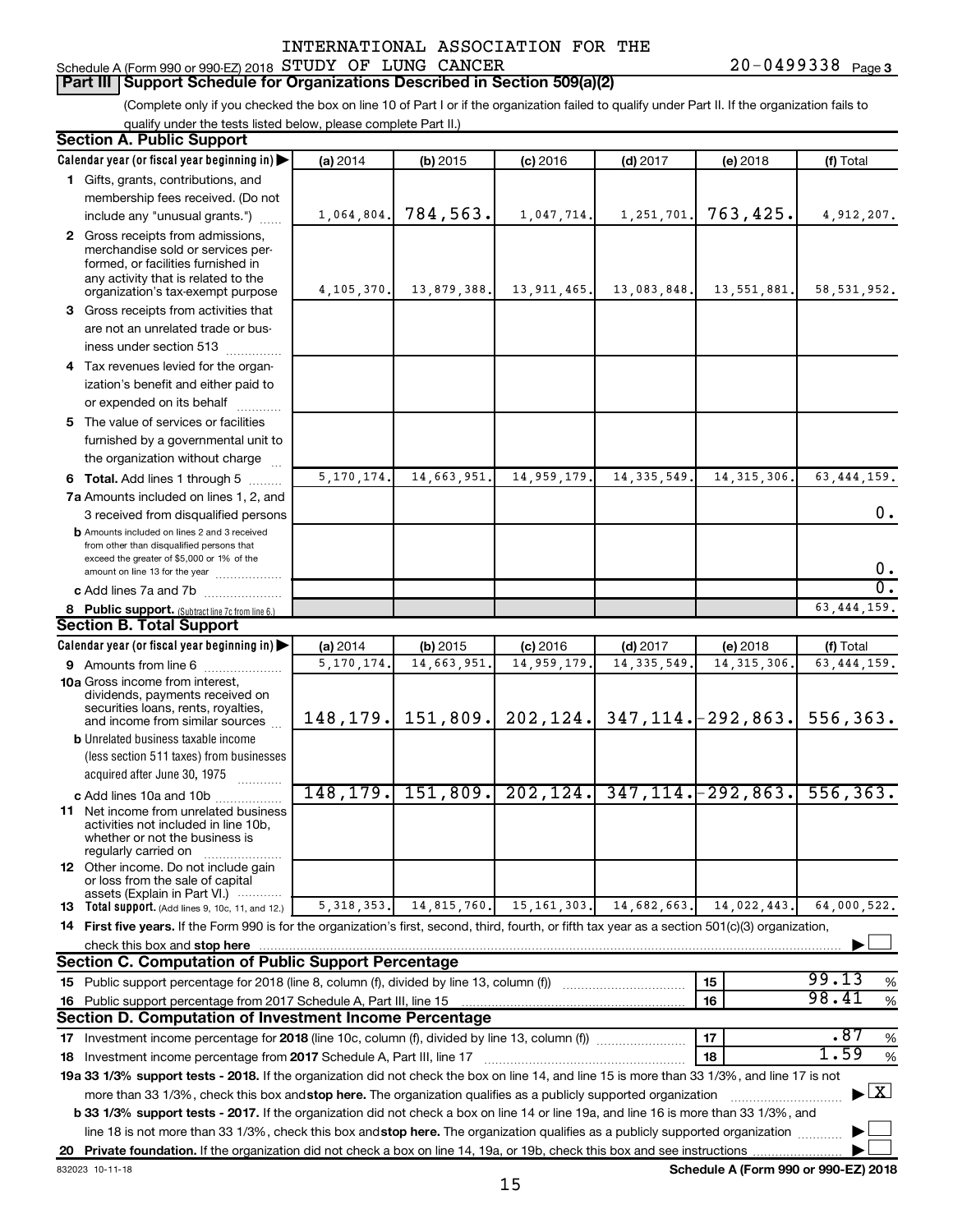**Yes No**

### **Part IV Supporting Organizations**

(Complete only if you checked a box in line 12 on Part I. If you checked 12a of Part I, complete Sections A and B. If you checked 12b of Part I, complete Sections A and C. If you checked 12c of Part I, complete Sections A, D, and E. If you checked 12d of Part I, complete Sections A and D, and complete Part V.)

#### **Section A. All Supporting Organizations**

- **1** Are all of the organization's supported organizations listed by name in the organization's governing documents? If "No," describe in Part VI how the supported organizations are designated. If designated by *class or purpose, describe the designation. If historic and continuing relationship, explain.*
- **2** Did the organization have any supported organization that does not have an IRS determination of status under section 509(a)(1) or (2)? If "Yes," explain in Part **VI** how the organization determined that the supported *organization was described in section 509(a)(1) or (2).*
- **3a** Did the organization have a supported organization described in section 501(c)(4), (5), or (6)? If "Yes," answer *(b) and (c) below.*
- **b** Did the organization confirm that each supported organization qualified under section 501(c)(4), (5), or (6) and satisfied the public support tests under section 509(a)(2)? If "Yes," describe in Part VI when and how the *organization made the determination.*
- **c** Did the organization ensure that all support to such organizations was used exclusively for section 170(c)(2)(B) purposes? If "Yes," explain in Part VI what controls the organization put in place to ensure such use.
- **4 a** *If* Was any supported organization not organized in the United States ("foreign supported organization")? *"Yes," and if you checked 12a or 12b in Part I, answer (b) and (c) below.*
- **b** Did the organization have ultimate control and discretion in deciding whether to make grants to the foreign supported organization? If "Yes," describe in Part VI how the organization had such control and discretion *despite being controlled or supervised by or in connection with its supported organizations.*
- **c** Did the organization support any foreign supported organization that does not have an IRS determination under sections 501(c)(3) and 509(a)(1) or (2)? If "Yes," explain in Part VI what controls the organization used *to ensure that all support to the foreign supported organization was used exclusively for section 170(c)(2)(B) purposes.*
- **5a** Did the organization add, substitute, or remove any supported organizations during the tax year? If "Yes," answer (b) and (c) below (if applicable). Also, provide detail in **Part VI,** including (i) the names and EIN *numbers of the supported organizations added, substituted, or removed; (ii) the reasons for each such action; (iii) the authority under the organization's organizing document authorizing such action; and (iv) how the action was accomplished (such as by amendment to the organizing document).*
- **b** Type I or Type II only. Was any added or substituted supported organization part of a class already designated in the organization's organizing document?
- **c Substitutions only.**  Was the substitution the result of an event beyond the organization's control?
- **6** Did the organization provide support (whether in the form of grants or the provision of services or facilities) to **Part VI.** support or benefit one or more of the filing organization's supported organizations? If "Yes," provide detail in anyone other than (i) its supported organizations, (ii) individuals that are part of the charitable class benefited by one or more of its supported organizations, or (iii) other supporting organizations that also
- **7** Did the organization provide a grant, loan, compensation, or other similar payment to a substantial contributor regard to a substantial contributor? If "Yes," complete Part I of Schedule L (Form 990 or 990-EZ). (as defined in section 4958(c)(3)(C)), a family member of a substantial contributor, or a 35% controlled entity with
- **8** Did the organization make a loan to a disqualified person (as defined in section 4958) not described in line 7? *If "Yes," complete Part I of Schedule L (Form 990 or 990-EZ).*
- **9 a** Was the organization controlled directly or indirectly at any time during the tax year by one or more in section 509(a)(1) or (2))? If "Yes," provide detail in **Part VI.** disqualified persons as defined in section 4946 (other than foundation managers and organizations described
- **b** Did one or more disqualified persons (as defined in line 9a) hold a controlling interest in any entity in which the supporting organization had an interest? If "Yes," provide detail in Part VI.
- **c** Did a disqualified person (as defined in line 9a) have an ownership interest in, or derive any personal benefit from, assets in which the supporting organization also had an interest? If "Yes," provide detail in Part VI.
- **10 a** Was the organization subject to the excess business holdings rules of section 4943 because of section supporting organizations)? If "Yes," answer 10b below. 4943(f) (regarding certain Type II supporting organizations, and all Type III non-functionally integrated
	- **b** Did the organization have any excess business holdings in the tax year? (Use Schedule C, Form 4720, to *determine whether the organization had excess business holdings.)*

**1 2 3a 3b 3c 4a 4b 4c 5a 5b 5c 6 7 8 9a 9b 9c 10a**

**10b**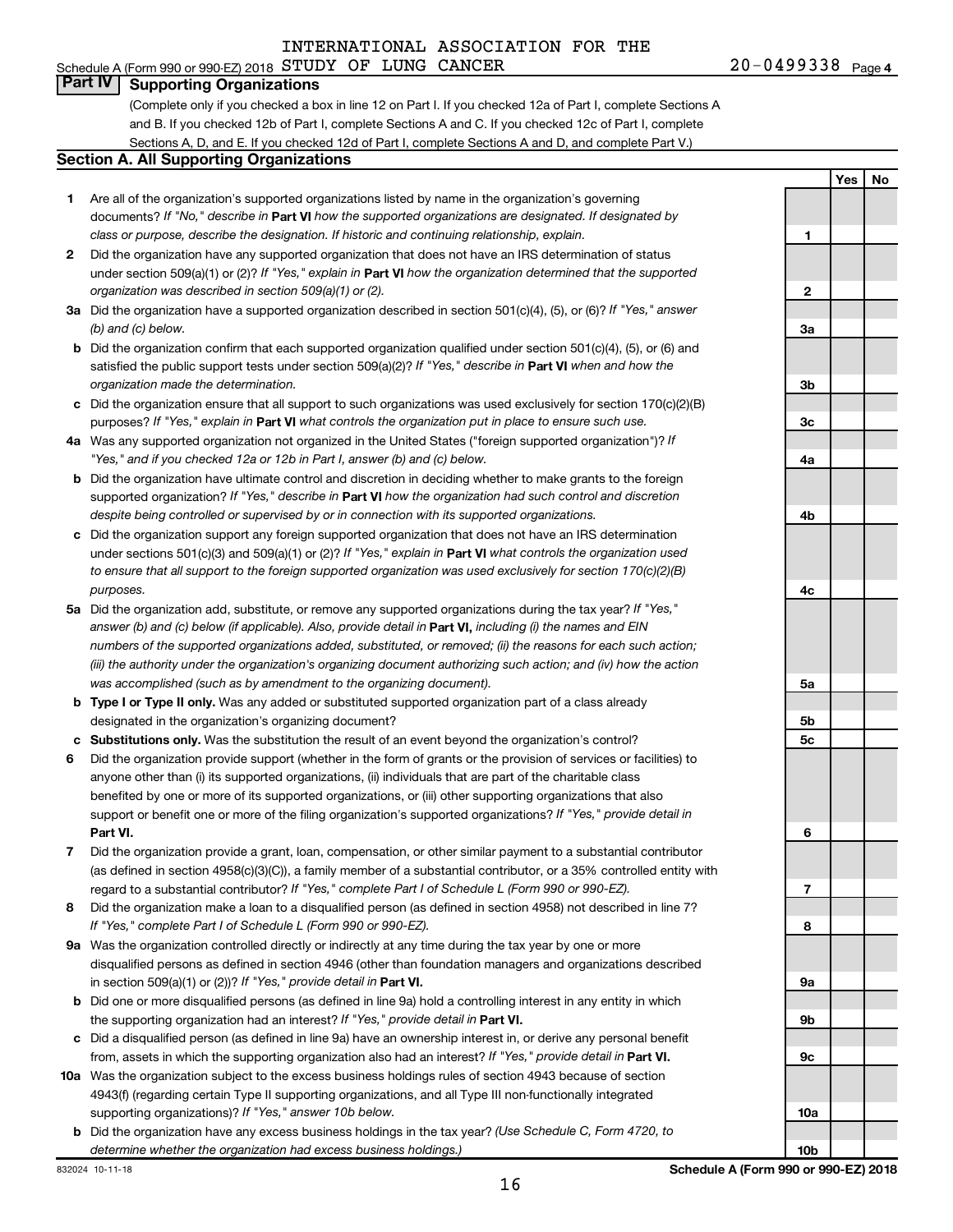20-0499338 Page 5 Schedule A (Form 990 or 990-EZ) 2018 STUDY OF LIUNG CANCER NAMEL ALL NAMEL AND MODEL AND MODEL ASSESSED Fage STUDY OF LUNG CANCER 20-0499338

|             | Part IV<br><b>Supporting Organizations (continued)</b>                                                                          |                 |     |    |
|-------------|---------------------------------------------------------------------------------------------------------------------------------|-----------------|-----|----|
|             |                                                                                                                                 |                 | Yes | No |
| 11          | Has the organization accepted a gift or contribution from any of the following persons?                                         |                 |     |    |
|             | a A person who directly or indirectly controls, either alone or together with persons described in (b) and (c)                  |                 |     |    |
|             | below, the governing body of a supported organization?                                                                          | 11a             |     |    |
|             | <b>b</b> A family member of a person described in (a) above?                                                                    | 11 <sub>b</sub> |     |    |
|             | c A 35% controlled entity of a person described in (a) or (b) above? If "Yes" to a, b, or c, provide detail in Part VI.         | 11c             |     |    |
|             | <b>Section B. Type I Supporting Organizations</b>                                                                               |                 |     |    |
|             |                                                                                                                                 |                 | Yes | No |
|             |                                                                                                                                 |                 |     |    |
| 1           | Did the directors, trustees, or membership of one or more supported organizations have the power to                             |                 |     |    |
|             | regularly appoint or elect at least a majority of the organization's directors or trustees at all times during the              |                 |     |    |
|             | tax year? If "No," describe in Part VI how the supported organization(s) effectively operated, supervised, or                   |                 |     |    |
|             | controlled the organization's activities. If the organization had more than one supported organization,                         |                 |     |    |
|             | describe how the powers to appoint and/or remove directors or trustees were allocated among the supported                       |                 |     |    |
|             | organizations and what conditions or restrictions, if any, applied to such powers during the tax year.                          | 1               |     |    |
| 2           | Did the organization operate for the benefit of any supported organization other than the supported                             |                 |     |    |
|             | organization(s) that operated, supervised, or controlled the supporting organization? If "Yes," explain in                      |                 |     |    |
|             | Part VI how providing such benefit carried out the purposes of the supported organization(s) that operated,                     |                 |     |    |
|             | supervised, or controlled the supporting organization.                                                                          | $\mathbf{2}$    |     |    |
|             | <b>Section C. Type II Supporting Organizations</b>                                                                              |                 |     |    |
|             |                                                                                                                                 |                 | Yes | No |
| 1           | Were a majority of the organization's directors or trustees during the tax year also a majority of the directors                |                 |     |    |
|             | or trustees of each of the organization's supported organization(s)? If "No," describe in Part VI how control                   |                 |     |    |
|             | or management of the supporting organization was vested in the same persons that controlled or managed                          |                 |     |    |
|             | the supported organization(s).                                                                                                  | 1               |     |    |
|             | <b>Section D. All Type III Supporting Organizations</b>                                                                         |                 |     |    |
|             |                                                                                                                                 |                 | Yes | No |
| 1           | Did the organization provide to each of its supported organizations, by the last day of the fifth month of the                  |                 |     |    |
|             |                                                                                                                                 |                 |     |    |
|             | organization's tax year, (i) a written notice describing the type and amount of support provided during the prior tax           |                 |     |    |
|             | year, (ii) a copy of the Form 990 that was most recently filed as of the date of notification, and (iii) copies of the          |                 |     |    |
|             | organization's governing documents in effect on the date of notification, to the extent not previously provided?                | 1               |     |    |
| 2           | Were any of the organization's officers, directors, or trustees either (i) appointed or elected by the supported                |                 |     |    |
|             | organization(s) or (ii) serving on the governing body of a supported organization? If "No," explain in Part VI how              |                 |     |    |
|             | the organization maintained a close and continuous working relationship with the supported organization(s).                     | 2               |     |    |
| 3           | By reason of the relationship described in (2), did the organization's supported organizations have a                           |                 |     |    |
|             | significant voice in the organization's investment policies and in directing the use of the organization's                      |                 |     |    |
|             | income or assets at all times during the tax year? If "Yes," describe in Part VI the role the organization's                    |                 |     |    |
|             | supported organizations played in this regard.                                                                                  | з               |     |    |
|             | Section E. Type III Functionally Integrated Supporting Organizations                                                            |                 |     |    |
| 1           | Check the box next to the method that the organization used to satisfy the Integral Part Test during the yealsee instructions). |                 |     |    |
| a           | The organization satisfied the Activities Test. Complete line 2 below.                                                          |                 |     |    |
| $\mathbf b$ | The organization is the parent of each of its supported organizations. Complete line 3 below.                                   |                 |     |    |
| c           | The organization supported a governmental entity. Describe in Part VI how you supported a government entity (see instructions). |                 |     |    |
| 2           | Activities Test. Answer (a) and (b) below.                                                                                      |                 | Yes | No |
| а           | Did substantially all of the organization's activities during the tax year directly further the exempt purposes of              |                 |     |    |
|             | the supported organization(s) to which the organization was responsive? If "Yes," then in Part VI identify                      |                 |     |    |
|             | those supported organizations and explain how these activities directly furthered their exempt purposes,                        |                 |     |    |
|             | how the organization was responsive to those supported organizations, and how the organization determined                       |                 |     |    |
|             | that these activities constituted substantially all of its activities.                                                          | 2a              |     |    |
|             | <b>b</b> Did the activities described in (a) constitute activities that, but for the organization's involvement, one or more    |                 |     |    |
|             | of the organization's supported organization(s) would have been engaged in? If "Yes," explain in Part VI the                    |                 |     |    |
|             | reasons for the organization's position that its supported organization(s) would have engaged in these                          |                 |     |    |
|             |                                                                                                                                 |                 |     |    |
|             | activities but for the organization's involvement.                                                                              | 2b              |     |    |
| З           | Parent of Supported Organizations. Answer (a) and (b) below.                                                                    |                 |     |    |
| а           | Did the organization have the power to regularly appoint or elect a majority of the officers, directors, or                     |                 |     |    |
|             | trustees of each of the supported organizations? Provide details in Part VI.                                                    | За              |     |    |
|             | <b>b</b> Did the organization exercise a substantial degree of direction over the policies, programs, and activities of each    |                 |     |    |
|             | of its supported organizations? If "Yes," describe in Part VI the role played by the organization in this regard.               | 3b              |     |    |

17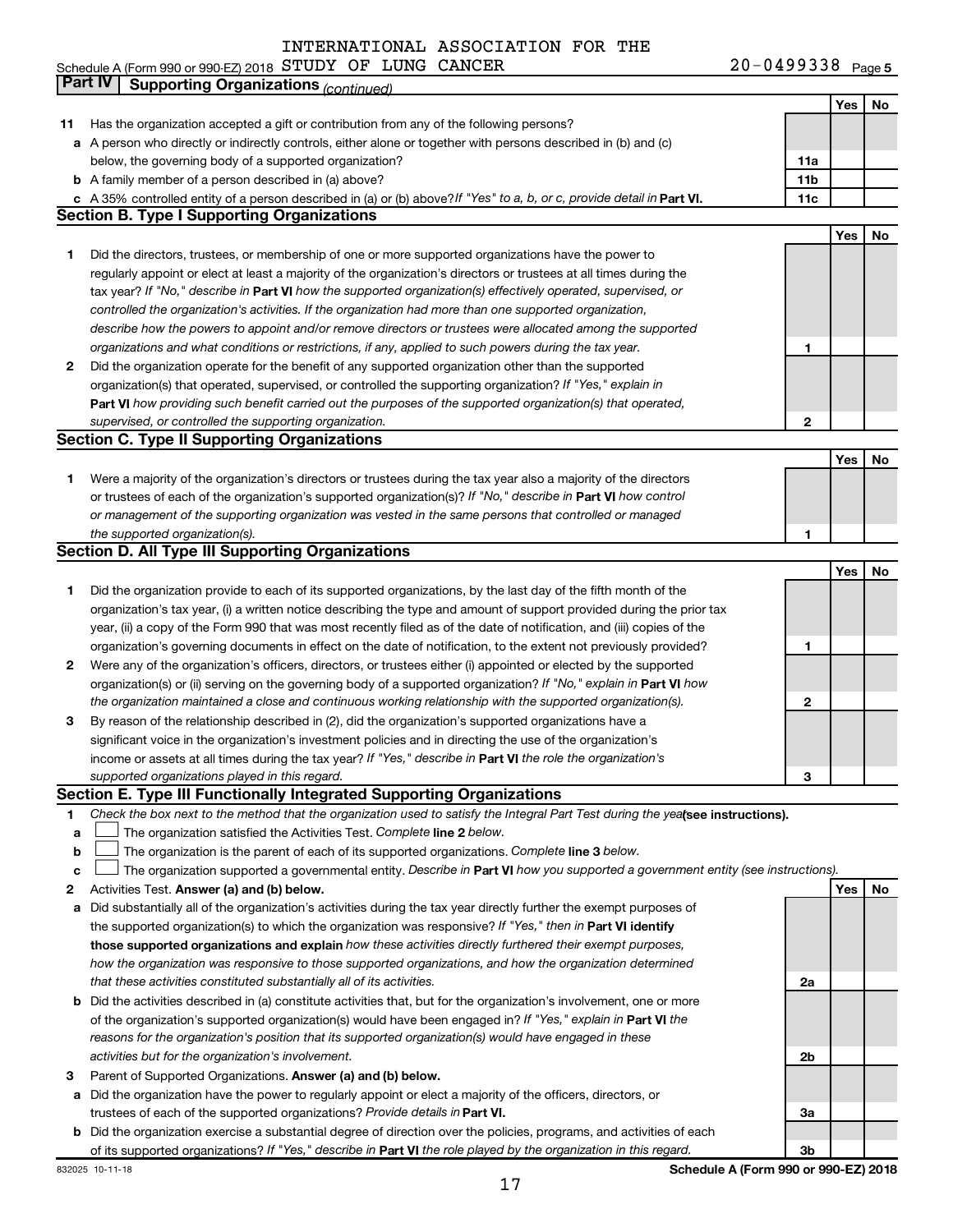### **Part V Type III Non-Functionally Integrated 509(a)(3) Supporting Organizations**

1 **Letter See instructions.** All Check here if the organization satisfied the Integral Part Test as a qualifying trust on Nov. 20, 1970 (explain in Part VI.) See instructions. All other Type III non-functionally integrated supporting organizations must complete Sections A through E.

|              | Section A - Adjusted Net Income                                              |                | (A) Prior Year | (B) Current Year<br>(optional) |
|--------------|------------------------------------------------------------------------------|----------------|----------------|--------------------------------|
| 1            | Net short-term capital gain                                                  | 1              |                |                                |
| 2            | Recoveries of prior-year distributions                                       | $\mathbf{2}$   |                |                                |
| 3            | Other gross income (see instructions)                                        | 3              |                |                                |
| 4            | Add lines 1 through 3                                                        | 4              |                |                                |
| 5            | Depreciation and depletion                                                   | 5              |                |                                |
| 6            | Portion of operating expenses paid or incurred for production or             |                |                |                                |
|              | collection of gross income or for management, conservation, or               |                |                |                                |
|              | maintenance of property held for production of income (see instructions)     | 6              |                |                                |
| 7            | Other expenses (see instructions)                                            | 7              |                |                                |
| 8            | Adjusted Net Income (subtract lines 5, 6, and 7 from line 4)                 | 8              |                |                                |
|              | <b>Section B - Minimum Asset Amount</b>                                      |                | (A) Prior Year | (B) Current Year<br>(optional) |
| 1.           | Aggregate fair market value of all non-exempt-use assets (see                |                |                |                                |
|              | instructions for short tax year or assets held for part of year):            |                |                |                                |
|              | a Average monthly value of securities                                        | 1a             |                |                                |
|              | <b>b</b> Average monthly cash balances                                       | 1b             |                |                                |
|              | c Fair market value of other non-exempt-use assets                           | 1c             |                |                                |
|              | <b>d</b> Total (add lines 1a, 1b, and 1c)                                    | 1d             |                |                                |
|              | e Discount claimed for blockage or other                                     |                |                |                                |
|              | factors (explain in detail in Part VI):                                      |                |                |                                |
| 2            | Acquisition indebtedness applicable to non-exempt-use assets                 | $\overline{2}$ |                |                                |
| 3            | Subtract line 2 from line 1d                                                 | 3              |                |                                |
| 4            | Cash deemed held for exempt use. Enter 1-1/2% of line 3 (for greater amount, |                |                |                                |
|              | see instructions)                                                            | 4              |                |                                |
| 5            | Net value of non-exempt-use assets (subtract line 4 from line 3)             | 5              |                |                                |
| 6            | Multiply line 5 by .035                                                      | 6              |                |                                |
| 7            | Recoveries of prior-year distributions                                       | 7              |                |                                |
| 8            | Minimum Asset Amount (add line 7 to line 6)                                  | 8              |                |                                |
|              | <b>Section C - Distributable Amount</b>                                      |                |                | <b>Current Year</b>            |
| 1            | Adjusted net income for prior year (from Section A, line 8, Column A)        | 1              |                |                                |
| $\mathbf{2}$ | Enter 85% of line 1                                                          | $\mathbf{2}$   |                |                                |
| 3            | Minimum asset amount for prior year (from Section B, line 8, Column A)       | 3              |                |                                |
| 4            | Enter greater of line 2 or line 3                                            | 4              |                |                                |
| 5            | Income tax imposed in prior year                                             | 5              |                |                                |
| 6            | <b>Distributable Amount.</b> Subtract line 5 from line 4, unless subject to  |                |                |                                |
|              | emergency temporary reduction (see instructions)                             | 6              |                |                                |

**7** Let Check here if the current year is the organization's first as a non-functionally integrated Type III supporting organization (see instructions).

**Schedule A (Form 990 or 990-EZ) 2018**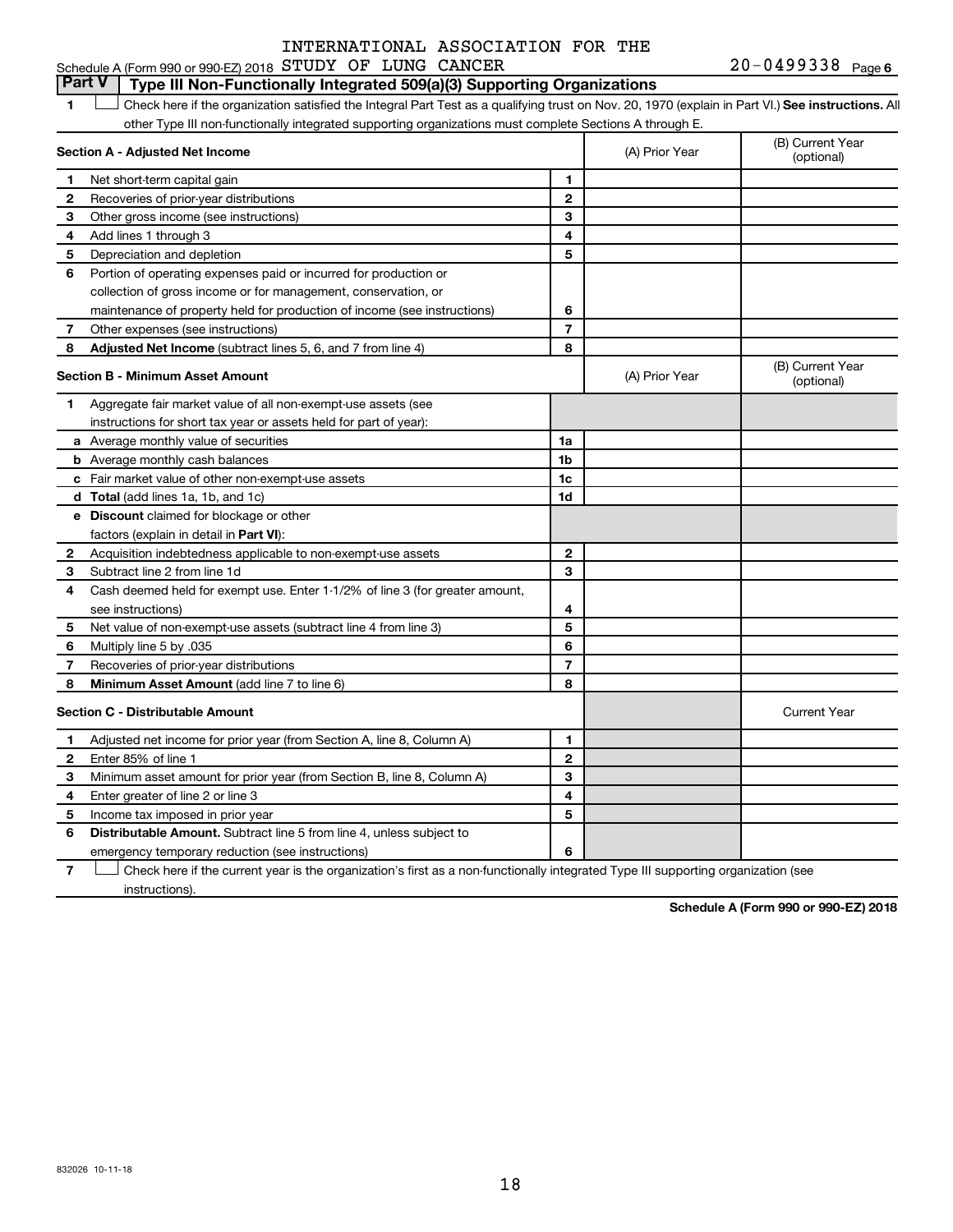|               | Schedule A (Form 990 or 990-EZ) 2018 STUDY OF LUNG CANCER                                  |                             |                           | $20 - 0499338$ Page 7  |
|---------------|--------------------------------------------------------------------------------------------|-----------------------------|---------------------------|------------------------|
| <b>Part V</b> | Type III Non-Functionally Integrated 509(a)(3) Supporting Organizations (continued)        |                             |                           |                        |
|               | <b>Section D - Distributions</b>                                                           |                             |                           | <b>Current Year</b>    |
| 1             | Amounts paid to supported organizations to accomplish exempt purposes                      |                             |                           |                        |
| $\mathbf{2}$  | Amounts paid to perform activity that directly furthers exempt purposes of supported       |                             |                           |                        |
|               | organizations, in excess of income from activity                                           |                             |                           |                        |
| 3             | Administrative expenses paid to accomplish exempt purposes of supported organizations      |                             |                           |                        |
| 4             | Amounts paid to acquire exempt-use assets                                                  |                             |                           |                        |
| 5             | Qualified set-aside amounts (prior IRS approval required)                                  |                             |                           |                        |
| 6             | Other distributions (describe in Part VI). See instructions.                               |                             |                           |                        |
| 7             | Total annual distributions. Add lines 1 through 6.                                         |                             |                           |                        |
| 8             | Distributions to attentive supported organizations to which the organization is responsive |                             |                           |                        |
|               | (provide details in Part VI). See instructions.                                            |                             |                           |                        |
| 9             | Distributable amount for 2018 from Section C, line 6                                       |                             |                           |                        |
| 10            | Line 8 amount divided by line 9 amount                                                     |                             |                           |                        |
|               |                                                                                            | (i)                         | (ii)                      | (iii)                  |
|               | <b>Section E - Distribution Allocations (see instructions)</b>                             | <b>Excess Distributions</b> | <b>Underdistributions</b> | <b>Distributable</b>   |
|               |                                                                                            |                             | Pre-2018                  | <b>Amount for 2018</b> |
| 1             | Distributable amount for 2018 from Section C, line 6                                       |                             |                           |                        |
| $\mathbf{2}$  | Underdistributions, if any, for years prior to 2018 (reason-                               |                             |                           |                        |
|               | able cause required- explain in Part VI). See instructions.                                |                             |                           |                        |
| 3             | Excess distributions carryover, if any, to 2018                                            |                             |                           |                        |
|               | a From 2013                                                                                |                             |                           |                        |
|               | <b>b</b> From 2014                                                                         |                             |                           |                        |
|               | c From 2015                                                                                |                             |                           |                        |
|               | d From 2016                                                                                |                             |                           |                        |
|               | e From 2017                                                                                |                             |                           |                        |
|               | f Total of lines 3a through e                                                              |                             |                           |                        |
|               | g Applied to underdistributions of prior years                                             |                             |                           |                        |
|               | h Applied to 2018 distributable amount                                                     |                             |                           |                        |
| Ť.            | Carryover from 2013 not applied (see instructions)                                         |                             |                           |                        |
|               | Remainder. Subtract lines 3g, 3h, and 3i from 3f.                                          |                             |                           |                        |
| 4             | Distributions for 2018 from Section D,                                                     |                             |                           |                        |
|               | line $7:$                                                                                  |                             |                           |                        |
|               | a Applied to underdistributions of prior years                                             |                             |                           |                        |
|               | <b>b</b> Applied to 2018 distributable amount                                              |                             |                           |                        |
|               | c Remainder. Subtract lines 4a and 4b from 4.                                              |                             |                           |                        |
|               | 5 Remaining underdistributions for years prior to 2018, if                                 |                             |                           |                        |
|               | any. Subtract lines 3g and 4a from line 2. For result greater                              |                             |                           |                        |
|               | than zero, explain in Part VI. See instructions.                                           |                             |                           |                        |
| 6             | Remaining underdistributions for 2018. Subtract lines 3h                                   |                             |                           |                        |
|               | and 4b from line 1. For result greater than zero, explain in                               |                             |                           |                        |
|               | <b>Part VI.</b> See instructions.                                                          |                             |                           |                        |
| 7             | Excess distributions carryover to 2019. Add lines 3j                                       |                             |                           |                        |
|               | and 4c.                                                                                    |                             |                           |                        |
| 8             | Breakdown of line 7:                                                                       |                             |                           |                        |
|               | a Excess from 2014                                                                         |                             |                           |                        |
|               | <b>b</b> Excess from 2015                                                                  |                             |                           |                        |
|               | c Excess from 2016                                                                         |                             |                           |                        |
|               | d Excess from 2017                                                                         |                             |                           |                        |
|               | e Excess from 2018                                                                         |                             |                           |                        |

**Schedule A (Form 990 or 990-EZ) 2018**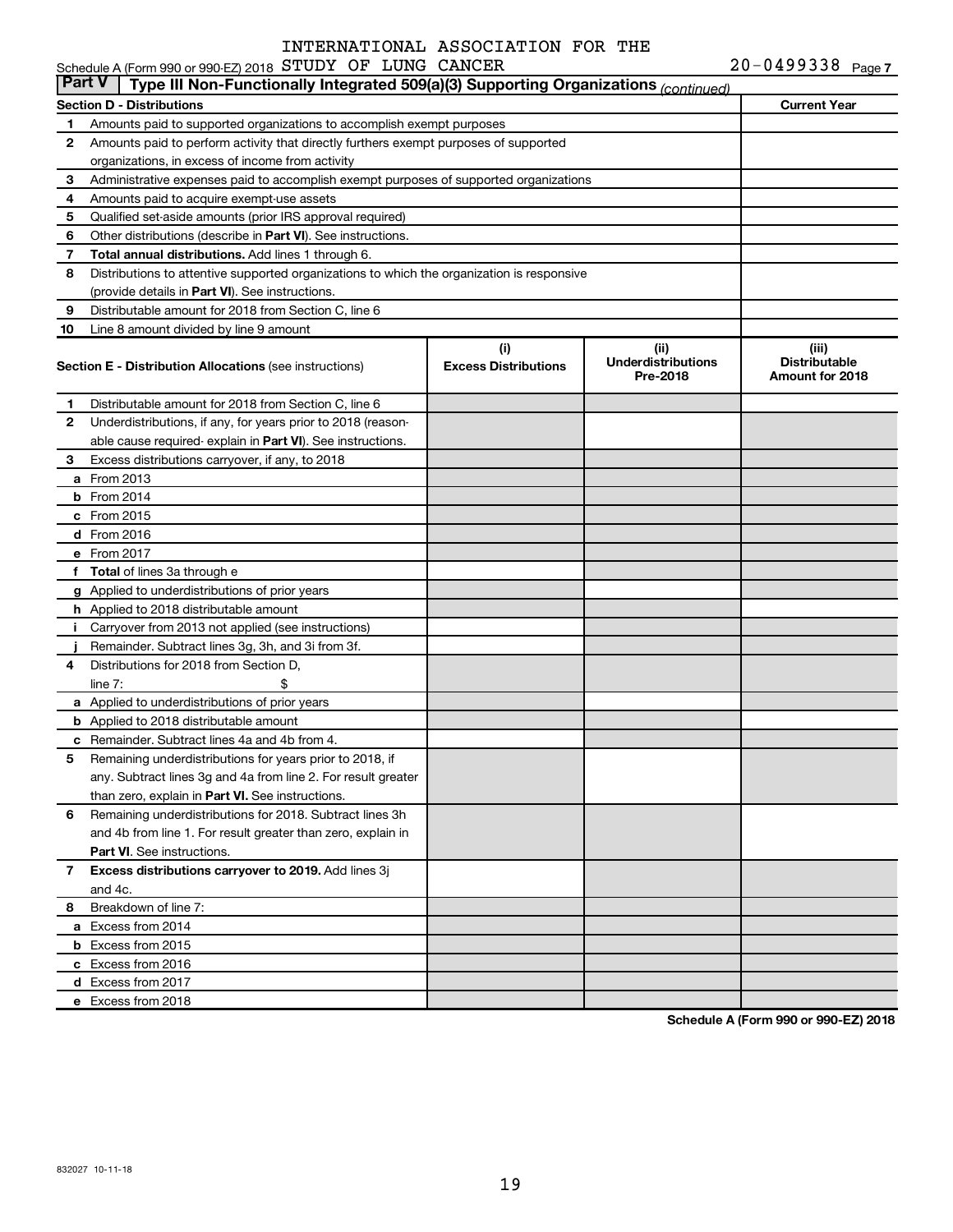|                |                                                                                                                                                                                                                                                                                         |  | INTERNATIONAL ASSOCIATION FOR THE |                                                                                                                                                                                                                                                                                                  |
|----------------|-----------------------------------------------------------------------------------------------------------------------------------------------------------------------------------------------------------------------------------------------------------------------------------------|--|-----------------------------------|--------------------------------------------------------------------------------------------------------------------------------------------------------------------------------------------------------------------------------------------------------------------------------------------------|
|                | Schedule A (Form 990 or 990-EZ) 2018 STUDY OF LUNG CANCER                                                                                                                                                                                                                               |  |                                   | 20-0499338 Page 8                                                                                                                                                                                                                                                                                |
| <b>Part VI</b> | Supplemental Information. Provide the explanations required by Part II, line 10; Part II, line 17a or 17b; Part III, line 12;<br>Section D, lines 5, 6, and 8; and Part V, Section E, lines 2, 5, and 6. Also complete this part for any additional information.<br>(See instructions.) |  |                                   | Part IV, Section A, lines 1, 2, 3b, 3c, 4b, 4c, 5a, 6, 9a, 9b, 9c, 11a, 11b, and 11c; Part IV, Section B, lines 1 and 2; Part IV, Section C,<br>line 1; Part IV, Section D, lines 2 and 3; Part IV, Section E, lines 1c, 2a, 2b, 3a, and 3b; Part V, line 1; Part V, Section B, line 1e; Part V, |
|                |                                                                                                                                                                                                                                                                                         |  |                                   |                                                                                                                                                                                                                                                                                                  |
|                |                                                                                                                                                                                                                                                                                         |  |                                   |                                                                                                                                                                                                                                                                                                  |
|                |                                                                                                                                                                                                                                                                                         |  |                                   |                                                                                                                                                                                                                                                                                                  |
|                |                                                                                                                                                                                                                                                                                         |  |                                   |                                                                                                                                                                                                                                                                                                  |
|                |                                                                                                                                                                                                                                                                                         |  |                                   |                                                                                                                                                                                                                                                                                                  |
|                |                                                                                                                                                                                                                                                                                         |  |                                   |                                                                                                                                                                                                                                                                                                  |
|                |                                                                                                                                                                                                                                                                                         |  |                                   |                                                                                                                                                                                                                                                                                                  |
|                |                                                                                                                                                                                                                                                                                         |  |                                   |                                                                                                                                                                                                                                                                                                  |
|                |                                                                                                                                                                                                                                                                                         |  |                                   |                                                                                                                                                                                                                                                                                                  |
|                |                                                                                                                                                                                                                                                                                         |  |                                   |                                                                                                                                                                                                                                                                                                  |
|                |                                                                                                                                                                                                                                                                                         |  |                                   |                                                                                                                                                                                                                                                                                                  |
|                |                                                                                                                                                                                                                                                                                         |  |                                   |                                                                                                                                                                                                                                                                                                  |
|                |                                                                                                                                                                                                                                                                                         |  |                                   |                                                                                                                                                                                                                                                                                                  |
|                |                                                                                                                                                                                                                                                                                         |  |                                   |                                                                                                                                                                                                                                                                                                  |
|                |                                                                                                                                                                                                                                                                                         |  |                                   |                                                                                                                                                                                                                                                                                                  |
|                |                                                                                                                                                                                                                                                                                         |  |                                   |                                                                                                                                                                                                                                                                                                  |
|                |                                                                                                                                                                                                                                                                                         |  |                                   |                                                                                                                                                                                                                                                                                                  |
|                |                                                                                                                                                                                                                                                                                         |  |                                   |                                                                                                                                                                                                                                                                                                  |
|                |                                                                                                                                                                                                                                                                                         |  |                                   |                                                                                                                                                                                                                                                                                                  |
|                |                                                                                                                                                                                                                                                                                         |  |                                   |                                                                                                                                                                                                                                                                                                  |
|                |                                                                                                                                                                                                                                                                                         |  |                                   |                                                                                                                                                                                                                                                                                                  |
|                |                                                                                                                                                                                                                                                                                         |  |                                   |                                                                                                                                                                                                                                                                                                  |
|                |                                                                                                                                                                                                                                                                                         |  |                                   |                                                                                                                                                                                                                                                                                                  |
|                |                                                                                                                                                                                                                                                                                         |  |                                   |                                                                                                                                                                                                                                                                                                  |
|                |                                                                                                                                                                                                                                                                                         |  |                                   |                                                                                                                                                                                                                                                                                                  |
|                |                                                                                                                                                                                                                                                                                         |  |                                   |                                                                                                                                                                                                                                                                                                  |
|                |                                                                                                                                                                                                                                                                                         |  |                                   |                                                                                                                                                                                                                                                                                                  |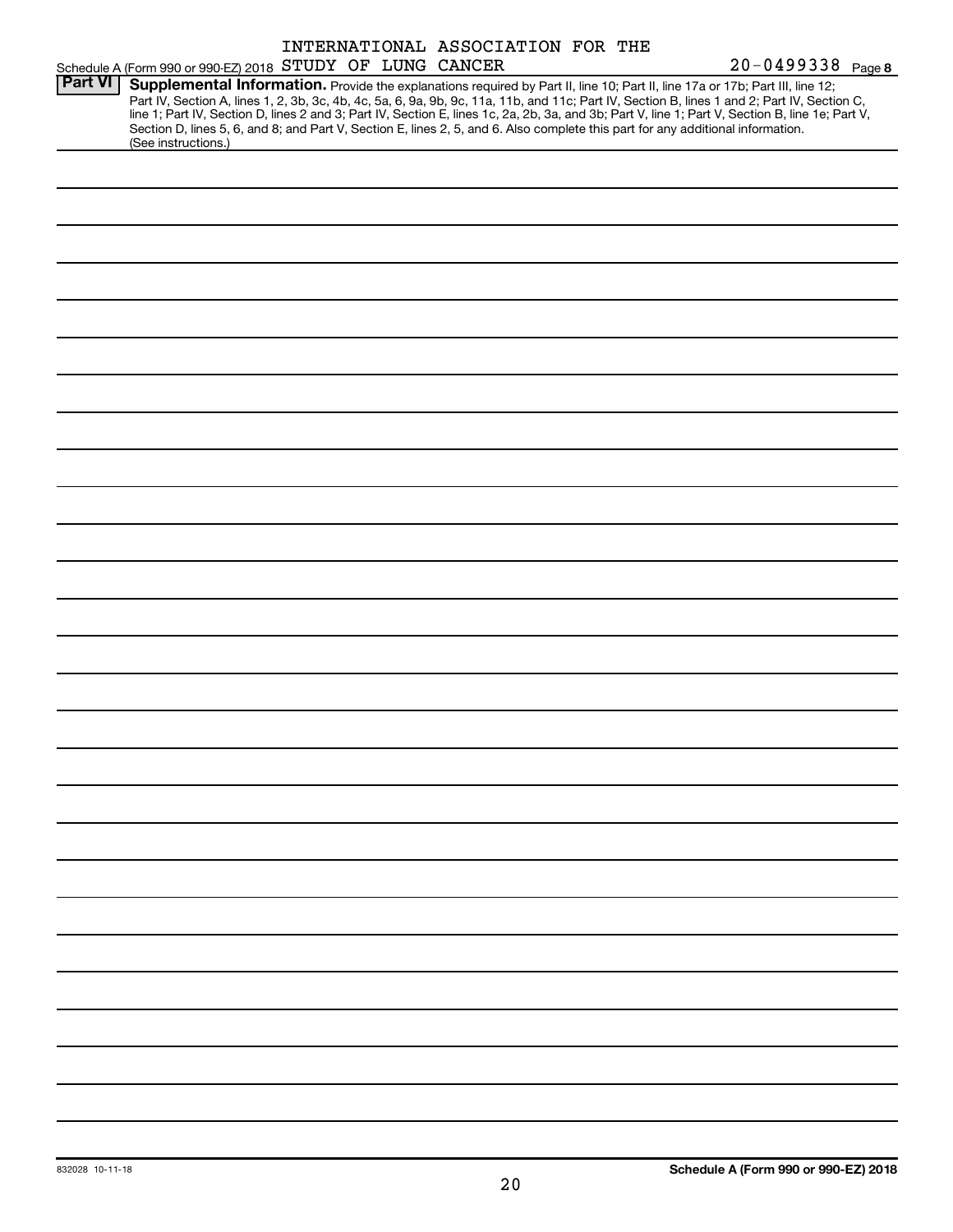Department of the Treasury Internal Revenue Service **(Form 990, 990-EZ,**

## **Schedule B Schedule of Contributors**

**or 990-PF) | Attach to Form 990, Form 990-EZ, or Form 990-PF. | Go to www.irs.gov/Form990 for the latest information.** OMB No. 1545-0047

**2018**

**Employer identification number**

|  |  | Name of the organization |
|--|--|--------------------------|
|--|--|--------------------------|

**Organization type** (check one):

|                      | INTERNATIONAL ASSOCIATION FOR THE |                |
|----------------------|-----------------------------------|----------------|
| STUDY OF LUNG CANCER |                                   | $20 - 0499338$ |

| Filers of:         | Section:                                                                  |
|--------------------|---------------------------------------------------------------------------|
| Form 990 or 990-EZ | $\boxed{\textbf{X}}$ 501(c)( 3) (enter number) organization               |
|                    | 4947(a)(1) nonexempt charitable trust not treated as a private foundation |
|                    | 527 political organization                                                |
| Form 990-PF        | 501(c)(3) exempt private foundation                                       |
|                    | 4947(a)(1) nonexempt charitable trust treated as a private foundation     |
|                    | 501(c)(3) taxable private foundation                                      |

Check if your organization is covered by the General Rule or a Special Rule. **Note:**  Only a section 501(c)(7), (8), or (10) organization can check boxes for both the General Rule and a Special Rule. See instructions.

#### **General Rule**

**K** For an organization filing Form 990, 990-EZ, or 990-PF that received, during the year, contributions totaling \$5,000 or more (in money or property) from any one contributor. Complete Parts I and II. See instructions for determining a contributor's total contributions.

#### **Special Rules**

 $\Box$ 

any one contributor, during the year, total contributions of the greater of (1) \$5,000; or (2) 2% of the amount on (i) Form 990, Part VIII, line 1h; For an organization described in section 501(c)(3) filing Form 990 or 990-EZ that met the 33 1/3% support test of the regulations under sections 509(a)(1) and 170(b)(1)(A)(vi), that checked Schedule A (Form 990 or 990-EZ), Part II, line 13, 16a, or 16b, and that received from or (ii) Form 990-EZ, line 1. Complete Parts I and II.  $\Box$ 

year, total contributions of more than \$1,000 *exclusively* for religious, charitable, scientific, literary, or educational purposes, or for the For an organization described in section 501(c)(7), (8), or (10) filing Form 990 or 990-EZ that received from any one contributor, during the prevention of cruelty to children or animals. Complete Parts I (entering "N/A" in column (b) instead of the contributor name and address), II, and III.  $\Box$ 

purpose. Don't complete any of the parts unless the General Rule applies to this organization because it received nonexclusively year, contributions exclusively for religious, charitable, etc., purposes, but no such contributions totaled more than \$1,000. If this box is checked, enter here the total contributions that were received during the year for an exclusively religious, charitable, etc., For an organization described in section 501(c)(7), (8), or (10) filing Form 990 or 990-EZ that received from any one contributor, during the religious, charitable, etc., contributions totaling \$5,000 or more during the year  $\ldots$  $\ldots$  $\ldots$  $\ldots$  $\ldots$  $\ldots$ 

**Caution:**  An organization that isn't covered by the General Rule and/or the Special Rules doesn't file Schedule B (Form 990, 990-EZ, or 990-PF),  **must** but it answer "No" on Part IV, line 2, of its Form 990; or check the box on line H of its Form 990-EZ or on its Form 990-PF, Part I, line 2, to certify that it doesn't meet the filing requirements of Schedule B (Form 990, 990-EZ, or 990-PF).

**For Paperwork Reduction Act Notice, see the instructions for Form 990, 990-EZ, or 990-PF. Schedule B (Form 990, 990-EZ, or 990-PF) (2018)** LHA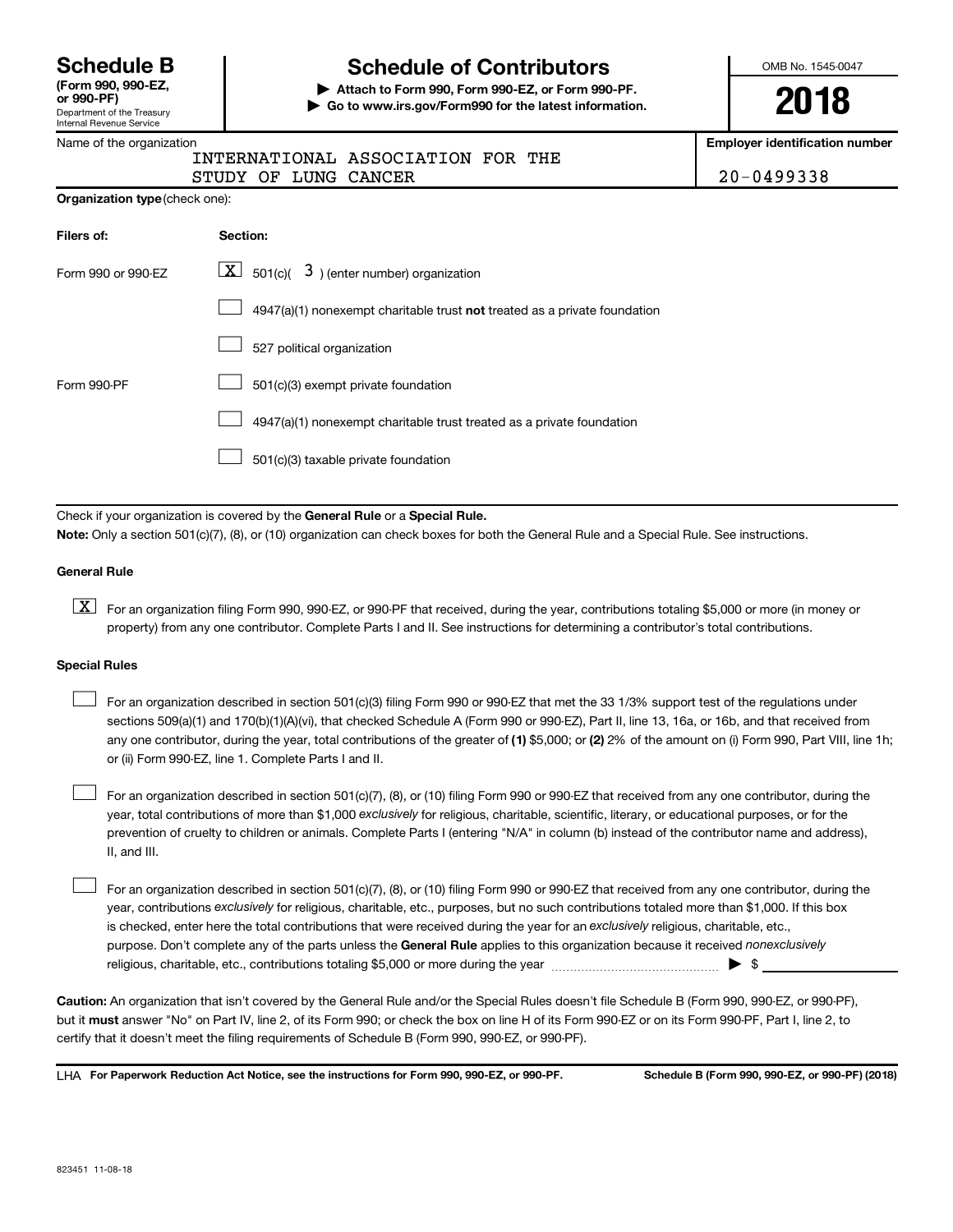#### Schedule B (Form 990, 990-EZ, or 990-PF) (2018)

Name of organization

INTERNATIONAL ASSOCIATION FOR THE STUDY OF LUNG CANCER 20-0499338

| Part I     | <b>Contributors</b> (see instructions). Use duplicate copies of Part I if additional space is needed.                       |                                   |                                                                                                  |  |  |  |
|------------|-----------------------------------------------------------------------------------------------------------------------------|-----------------------------------|--------------------------------------------------------------------------------------------------|--|--|--|
| (a)<br>No. | (b)<br>Name, address, and ZIP + 4                                                                                           | (c)<br><b>Total contributions</b> | (d)<br>Type of contribution                                                                      |  |  |  |
| 1          | BOEHRINGER INGELHEIM INTERNATIONAL<br><b>GMBH</b><br>BINGER STRASSE 173,<br>INGELHEIM AM RHEIN, , GERMANY, GERMANY<br>55216 | 40,000.<br>\$                     | $\mathbf{X}$<br>Person<br>Payroll<br>Noncash<br>(Complete Part II for<br>noncash contributions.) |  |  |  |
| (a)<br>No. | (b)<br>Name, address, and ZIP + 4                                                                                           | (c)<br><b>Total contributions</b> | (d)<br>Type of contribution                                                                      |  |  |  |
| 2          | PREVENT CANCER FOUNDATION<br>1600 DUKE ST STE 500<br>ALEXANDRIA, VA 22314                                                   | 10,000.<br>\$                     | $\mathbf{X}$<br>Person<br>Payroll<br>Noncash<br>(Complete Part II for<br>noncash contributions.) |  |  |  |
| (a)<br>No. | (b)<br>Name, address, and ZIP + 4                                                                                           | (c)<br><b>Total contributions</b> | (d)<br>Type of contribution                                                                      |  |  |  |
| 3          | UH CANCER CENTER<br>701 ILALO ST; 6TH FL<br>HONOLULU, HI 96813                                                              | 10,000.<br>\$                     | $\mathbf{X}$<br>Person<br>Payroll<br>Noncash<br>(Complete Part II for<br>noncash contributions.) |  |  |  |
| (a)<br>No. | (b)<br>Name, address, and ZIP + 4                                                                                           | (c)<br><b>Total contributions</b> | (d)<br>Type of contribution                                                                      |  |  |  |
|            |                                                                                                                             | \$                                | Person<br>Payroll<br>Noncash<br>(Complete Part II for<br>noncash contributions.)                 |  |  |  |
| (a)<br>No. | (b)<br>Name, address, and ZIP + 4                                                                                           | (c)<br><b>Total contributions</b> | (d)<br>Type of contribution                                                                      |  |  |  |
|            |                                                                                                                             | \$                                | Person<br>Payroll<br><b>Noncash</b><br>(Complete Part II for<br>noncash contributions.)          |  |  |  |
| (a)<br>No. | (b)<br>Name, address, and ZIP + 4                                                                                           | (c)<br><b>Total contributions</b> | (d)<br>Type of contribution                                                                      |  |  |  |
|            |                                                                                                                             | \$                                | Person<br>Payroll<br><b>Noncash</b><br>(Complete Part II for<br>noncash contributions.           |  |  |  |

823452 11-08-18 **Schedule B (Form 990, 990-EZ, or 990-PF) (2018)**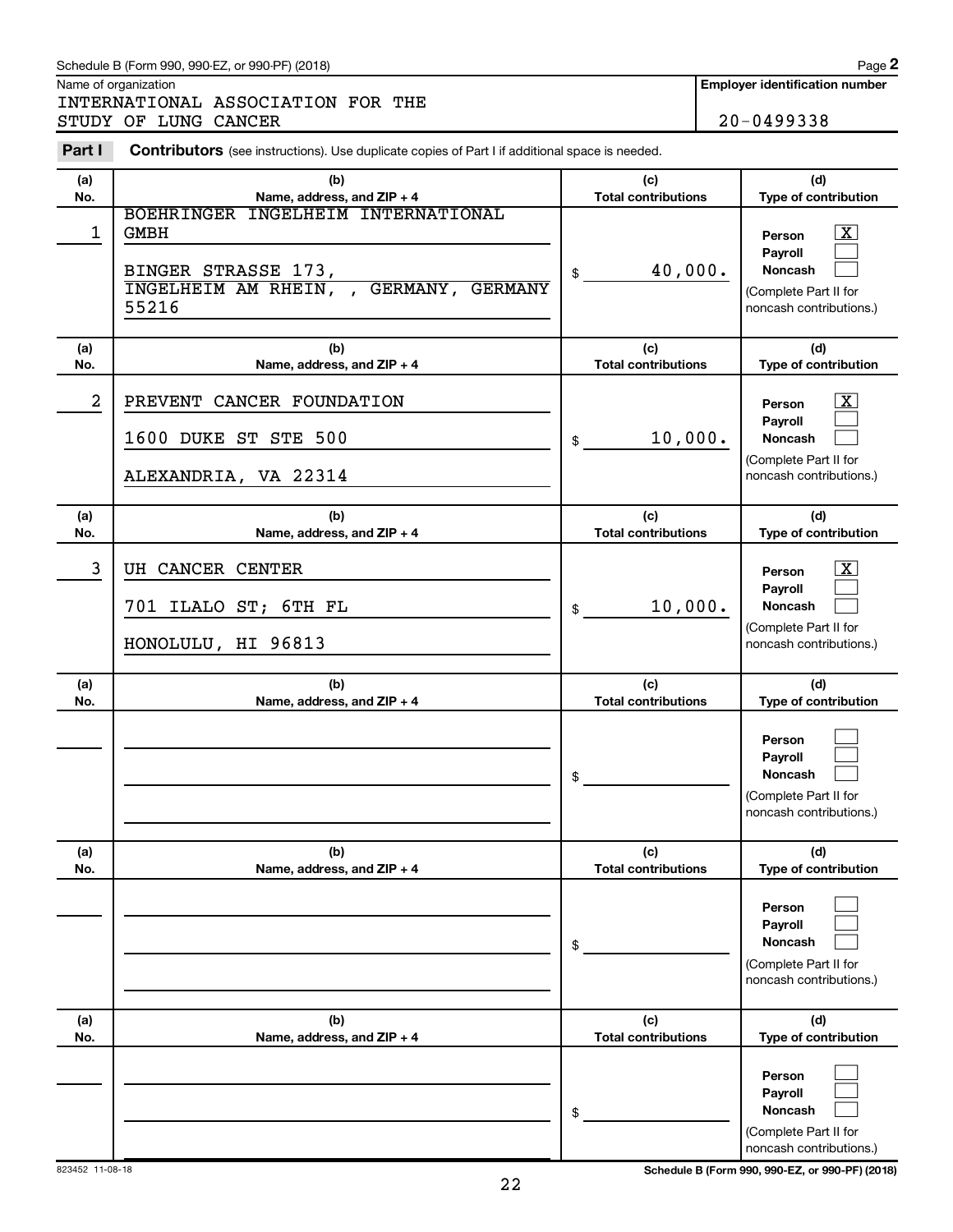| Noncash Property (see instructions). Use duplicate copies of Part II if additional space is needed. |                                                 |                      |
|-----------------------------------------------------------------------------------------------------|-------------------------------------------------|----------------------|
| (b)<br>Description of noncash property given                                                        | (c)<br>FMV (or estimate)<br>(See instructions.) | (d)<br>Date received |
|                                                                                                     |                                                 |                      |
|                                                                                                     | $$\tilde{}}$                                    |                      |
| (b)<br>Description of noncash property given                                                        | (c)<br>FMV (or estimate)<br>(See instructions.) | (d)<br>Date received |
|                                                                                                     |                                                 |                      |
|                                                                                                     | $\frac{1}{2}$                                   |                      |
| (b)<br>Description of noncash property given                                                        | (c)<br>FMV (or estimate)<br>(See instructions.) | (d)<br>Date received |
|                                                                                                     |                                                 |                      |
|                                                                                                     | \$                                              |                      |
| (b)<br>Description of noncash property given                                                        | (c)<br>FMV (or estimate)<br>(See instructions.) | (d)<br>Date received |
|                                                                                                     |                                                 |                      |
|                                                                                                     | \$                                              |                      |
| (b)<br>Description of noncash property given                                                        | (c)<br>FMV (or estimate)<br>(See instructions.) | (d)<br>Date received |
|                                                                                                     |                                                 |                      |
|                                                                                                     | \$                                              |                      |
| (b)<br>Description of noncash property given                                                        | (c)<br>FMV (or estimate)<br>(See instructions.) | (d)<br>Date received |
|                                                                                                     |                                                 |                      |
|                                                                                                     |                                                 |                      |
|                                                                                                     |                                                 |                      |

### Schedule B (Form 990, 990-EZ, or 990-PF) (2018)

Name of organization

INTERNATIONAL ASSOCIATION FOR THE STUDY OF LUNG CANCER 20-0499338

**Employer identification number**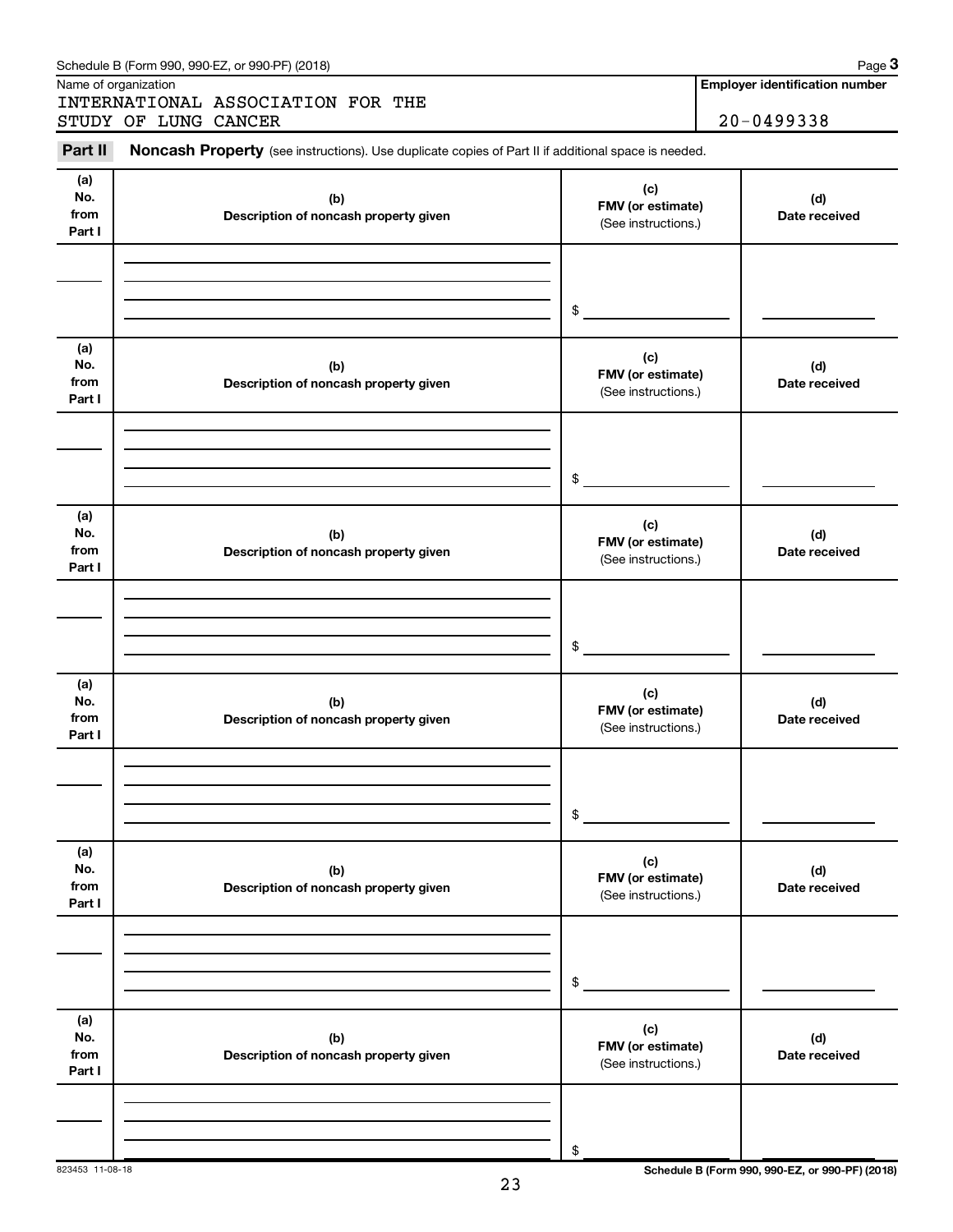|                 | Schedule B (Form 990, 990-EZ, or 990-PF) (2018)                                                                                                                                                                                                                                                                                                                                                                                                                   |                      |  |  | Page 4                                   |  |  |
|-----------------|-------------------------------------------------------------------------------------------------------------------------------------------------------------------------------------------------------------------------------------------------------------------------------------------------------------------------------------------------------------------------------------------------------------------------------------------------------------------|----------------------|--|--|------------------------------------------|--|--|
|                 | Name of organization                                                                                                                                                                                                                                                                                                                                                                                                                                              |                      |  |  | <b>Employer identification number</b>    |  |  |
|                 | INTERNATIONAL ASSOCIATION FOR THE                                                                                                                                                                                                                                                                                                                                                                                                                                 |                      |  |  |                                          |  |  |
|                 | STUDY OF LUNG CANCER                                                                                                                                                                                                                                                                                                                                                                                                                                              |                      |  |  | $20 - 0499338$                           |  |  |
| Part III        | Exclusively religious, charitable, etc., contributions to organizations described in section 501(c)(7), (8), or (10) that total more than \$1,000 for the year<br>from any one contributor. Complete columns (a) through (e) and the following line entry. For organizations<br>completing Part III, enter the total of exclusively religious, charitable, etc., contributions of \$1,000 or less for the year. (Enter this info. once.) $\blacktriangleright$ \$ |                      |  |  |                                          |  |  |
|                 | Use duplicate copies of Part III if additional space is needed.                                                                                                                                                                                                                                                                                                                                                                                                   |                      |  |  |                                          |  |  |
| (a) No.<br>from | (b) Purpose of gift                                                                                                                                                                                                                                                                                                                                                                                                                                               | (c) Use of gift      |  |  |                                          |  |  |
| Part I          |                                                                                                                                                                                                                                                                                                                                                                                                                                                                   |                      |  |  | (d) Description of how gift is held      |  |  |
|                 |                                                                                                                                                                                                                                                                                                                                                                                                                                                                   |                      |  |  |                                          |  |  |
|                 |                                                                                                                                                                                                                                                                                                                                                                                                                                                                   |                      |  |  |                                          |  |  |
|                 |                                                                                                                                                                                                                                                                                                                                                                                                                                                                   |                      |  |  |                                          |  |  |
|                 |                                                                                                                                                                                                                                                                                                                                                                                                                                                                   | (e) Transfer of gift |  |  |                                          |  |  |
|                 |                                                                                                                                                                                                                                                                                                                                                                                                                                                                   |                      |  |  |                                          |  |  |
|                 | Transferee's name, address, and ZIP + 4                                                                                                                                                                                                                                                                                                                                                                                                                           |                      |  |  | Relationship of transferor to transferee |  |  |
|                 |                                                                                                                                                                                                                                                                                                                                                                                                                                                                   |                      |  |  |                                          |  |  |
|                 |                                                                                                                                                                                                                                                                                                                                                                                                                                                                   |                      |  |  |                                          |  |  |
|                 |                                                                                                                                                                                                                                                                                                                                                                                                                                                                   |                      |  |  |                                          |  |  |
| (a) No.         |                                                                                                                                                                                                                                                                                                                                                                                                                                                                   |                      |  |  |                                          |  |  |
| from            | (b) Purpose of gift                                                                                                                                                                                                                                                                                                                                                                                                                                               | (c) Use of gift      |  |  | (d) Description of how gift is held      |  |  |
| Part I          |                                                                                                                                                                                                                                                                                                                                                                                                                                                                   |                      |  |  |                                          |  |  |
|                 |                                                                                                                                                                                                                                                                                                                                                                                                                                                                   |                      |  |  |                                          |  |  |
|                 |                                                                                                                                                                                                                                                                                                                                                                                                                                                                   |                      |  |  |                                          |  |  |
|                 |                                                                                                                                                                                                                                                                                                                                                                                                                                                                   |                      |  |  |                                          |  |  |
|                 | (e) Transfer of gift                                                                                                                                                                                                                                                                                                                                                                                                                                              |                      |  |  |                                          |  |  |
|                 |                                                                                                                                                                                                                                                                                                                                                                                                                                                                   |                      |  |  |                                          |  |  |
|                 | Transferee's name, address, and ZIP + 4                                                                                                                                                                                                                                                                                                                                                                                                                           |                      |  |  | Relationship of transferor to transferee |  |  |
|                 |                                                                                                                                                                                                                                                                                                                                                                                                                                                                   |                      |  |  |                                          |  |  |
|                 |                                                                                                                                                                                                                                                                                                                                                                                                                                                                   |                      |  |  |                                          |  |  |
|                 |                                                                                                                                                                                                                                                                                                                                                                                                                                                                   |                      |  |  |                                          |  |  |
| (a) No.<br>from | (b) Purpose of gift                                                                                                                                                                                                                                                                                                                                                                                                                                               | (c) Use of gift      |  |  | (d) Description of how gift is held      |  |  |
| Part I          |                                                                                                                                                                                                                                                                                                                                                                                                                                                                   |                      |  |  |                                          |  |  |
|                 |                                                                                                                                                                                                                                                                                                                                                                                                                                                                   |                      |  |  |                                          |  |  |
|                 |                                                                                                                                                                                                                                                                                                                                                                                                                                                                   |                      |  |  |                                          |  |  |
|                 |                                                                                                                                                                                                                                                                                                                                                                                                                                                                   |                      |  |  |                                          |  |  |
|                 | (e) Transfer of gift                                                                                                                                                                                                                                                                                                                                                                                                                                              |                      |  |  |                                          |  |  |
|                 |                                                                                                                                                                                                                                                                                                                                                                                                                                                                   |                      |  |  |                                          |  |  |
|                 | Transferee's name, address, and ZIP + 4                                                                                                                                                                                                                                                                                                                                                                                                                           |                      |  |  | Relationship of transferor to transferee |  |  |
|                 |                                                                                                                                                                                                                                                                                                                                                                                                                                                                   |                      |  |  |                                          |  |  |
|                 |                                                                                                                                                                                                                                                                                                                                                                                                                                                                   |                      |  |  |                                          |  |  |
|                 |                                                                                                                                                                                                                                                                                                                                                                                                                                                                   |                      |  |  |                                          |  |  |
| (a) No.<br>from |                                                                                                                                                                                                                                                                                                                                                                                                                                                                   |                      |  |  |                                          |  |  |
| Part I          | (b) Purpose of gift                                                                                                                                                                                                                                                                                                                                                                                                                                               | (c) Use of gift      |  |  | (d) Description of how gift is held      |  |  |
|                 |                                                                                                                                                                                                                                                                                                                                                                                                                                                                   |                      |  |  |                                          |  |  |
|                 |                                                                                                                                                                                                                                                                                                                                                                                                                                                                   |                      |  |  |                                          |  |  |
|                 |                                                                                                                                                                                                                                                                                                                                                                                                                                                                   |                      |  |  |                                          |  |  |
|                 |                                                                                                                                                                                                                                                                                                                                                                                                                                                                   |                      |  |  |                                          |  |  |
|                 |                                                                                                                                                                                                                                                                                                                                                                                                                                                                   | (e) Transfer of gift |  |  |                                          |  |  |
|                 | Transferee's name, address, and ZIP + 4                                                                                                                                                                                                                                                                                                                                                                                                                           |                      |  |  | Relationship of transferor to transferee |  |  |
|                 |                                                                                                                                                                                                                                                                                                                                                                                                                                                                   |                      |  |  |                                          |  |  |
|                 |                                                                                                                                                                                                                                                                                                                                                                                                                                                                   |                      |  |  |                                          |  |  |
|                 |                                                                                                                                                                                                                                                                                                                                                                                                                                                                   |                      |  |  |                                          |  |  |
|                 |                                                                                                                                                                                                                                                                                                                                                                                                                                                                   |                      |  |  |                                          |  |  |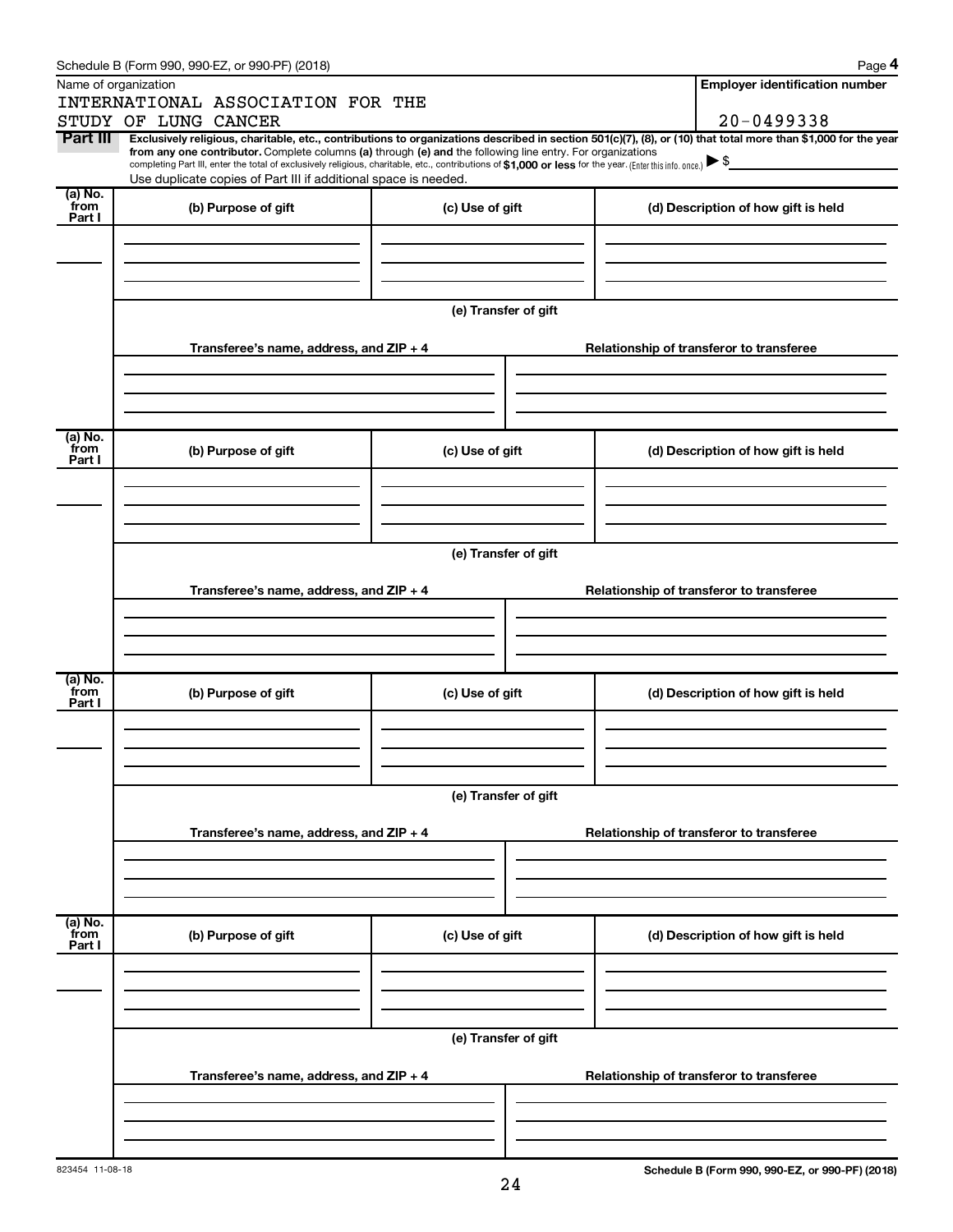| <b>Supplemental Financial Statements</b><br><b>SCHEDULE D</b><br>Complete if the organization answered "Yes" on Form 990,<br>(Form 990)<br>Part IV, line 6, 7, 8, 9, 10, 11a, 11b, 11c, 11d, 11e, 11f, 12a, or 12b.<br>Attach to Form 990.<br>Department of the Treasury<br>Go to www.irs.gov/Form990 for instructions and the latest information.<br>Internal Revenue Service |                                |                                                                                                   |                                                                                                                                                            | OMB No. 1545-0047<br><b>Open to Public</b><br>Inspection |
|--------------------------------------------------------------------------------------------------------------------------------------------------------------------------------------------------------------------------------------------------------------------------------------------------------------------------------------------------------------------------------|--------------------------------|---------------------------------------------------------------------------------------------------|------------------------------------------------------------------------------------------------------------------------------------------------------------|----------------------------------------------------------|
|                                                                                                                                                                                                                                                                                                                                                                                | Name of the organization       | INTERNATIONAL ASSOCIATION FOR THE<br>STUDY OF LUNG CANCER                                         |                                                                                                                                                            | <b>Employer identification number</b><br>20-0499338      |
| Part I                                                                                                                                                                                                                                                                                                                                                                         |                                |                                                                                                   | Organizations Maintaining Donor Advised Funds or Other Similar Funds or Accounts. Complete if the                                                          |                                                          |
|                                                                                                                                                                                                                                                                                                                                                                                |                                | organization answered "Yes" on Form 990, Part IV, line 6.                                         | (a) Donor advised funds                                                                                                                                    |                                                          |
|                                                                                                                                                                                                                                                                                                                                                                                |                                |                                                                                                   |                                                                                                                                                            | (b) Funds and other accounts                             |
| 1<br>2                                                                                                                                                                                                                                                                                                                                                                         |                                | Aggregate value of contributions to (during year)                                                 |                                                                                                                                                            |                                                          |
| 3                                                                                                                                                                                                                                                                                                                                                                              |                                |                                                                                                   |                                                                                                                                                            |                                                          |
| 4                                                                                                                                                                                                                                                                                                                                                                              |                                |                                                                                                   | the control of the control of the control of the control of the control of                                                                                 |                                                          |
| 5                                                                                                                                                                                                                                                                                                                                                                              |                                |                                                                                                   | Did the organization inform all donors and donor advisors in writing that the assets held in donor advised funds                                           |                                                          |
|                                                                                                                                                                                                                                                                                                                                                                                |                                |                                                                                                   |                                                                                                                                                            | Yes<br><b>No</b>                                         |
| 6                                                                                                                                                                                                                                                                                                                                                                              |                                |                                                                                                   | Did the organization inform all grantees, donors, and donor advisors in writing that grant funds can be used only                                          |                                                          |
|                                                                                                                                                                                                                                                                                                                                                                                |                                |                                                                                                   | for charitable purposes and not for the benefit of the donor or donor advisor, or for any other purpose conferring                                         |                                                          |
| Part II                                                                                                                                                                                                                                                                                                                                                                        | impermissible private benefit? |                                                                                                   |                                                                                                                                                            | Yes<br>No                                                |
| 1.                                                                                                                                                                                                                                                                                                                                                                             |                                | Purpose(s) of conservation easements held by the organization (check all that apply).             | <b>Conservation Easements.</b> Complete if the organization answered "Yes" on Form 990, Part IV, line 7.                                                   |                                                          |
|                                                                                                                                                                                                                                                                                                                                                                                |                                | Preservation of land for public use (e.g., recreation or education)                               | Preservation of a historically important land area                                                                                                         |                                                          |
|                                                                                                                                                                                                                                                                                                                                                                                |                                | Protection of natural habitat                                                                     | Preservation of a certified historic structure                                                                                                             |                                                          |
|                                                                                                                                                                                                                                                                                                                                                                                |                                | Preservation of open space                                                                        |                                                                                                                                                            |                                                          |
| 2                                                                                                                                                                                                                                                                                                                                                                              |                                |                                                                                                   | Complete lines 2a through 2d if the organization held a qualified conservation contribution in the form of a conservation easement on the last             |                                                          |
|                                                                                                                                                                                                                                                                                                                                                                                | day of the tax year.           |                                                                                                   |                                                                                                                                                            | Held at the End of the Tax Year                          |
| а                                                                                                                                                                                                                                                                                                                                                                              |                                |                                                                                                   |                                                                                                                                                            | 2a                                                       |
|                                                                                                                                                                                                                                                                                                                                                                                |                                |                                                                                                   |                                                                                                                                                            | 2 <sub>b</sub>                                           |
| с                                                                                                                                                                                                                                                                                                                                                                              |                                |                                                                                                   |                                                                                                                                                            | 2c                                                       |
|                                                                                                                                                                                                                                                                                                                                                                                |                                |                                                                                                   | d Number of conservation easements included in (c) acquired after 7/25/06, and not on a historic structure                                                 |                                                          |
|                                                                                                                                                                                                                                                                                                                                                                                |                                |                                                                                                   |                                                                                                                                                            | 2d                                                       |
| З                                                                                                                                                                                                                                                                                                                                                                              | $year \blacktriangleright$     |                                                                                                   | Number of conservation easements modified, transferred, released, extinguished, or terminated by the organization during the tax                           |                                                          |
| 4                                                                                                                                                                                                                                                                                                                                                                              |                                | Number of states where property subject to conservation easement is located $\blacktriangleright$ |                                                                                                                                                            |                                                          |
| 5                                                                                                                                                                                                                                                                                                                                                                              |                                |                                                                                                   | Does the organization have a written policy regarding the periodic monitoring, inspection, handling of                                                     |                                                          |
|                                                                                                                                                                                                                                                                                                                                                                                |                                |                                                                                                   |                                                                                                                                                            | Yes<br><b>No</b>                                         |
| 6                                                                                                                                                                                                                                                                                                                                                                              |                                |                                                                                                   | Staff and volunteer hours devoted to monitoring, inspecting, handling of violations, and enforcing conservation easements during the year                  |                                                          |
|                                                                                                                                                                                                                                                                                                                                                                                |                                |                                                                                                   |                                                                                                                                                            |                                                          |
| 7                                                                                                                                                                                                                                                                                                                                                                              | ► \$                           |                                                                                                   | Amount of expenses incurred in monitoring, inspecting, handling of violations, and enforcing conservation easements during the year                        |                                                          |
| 8                                                                                                                                                                                                                                                                                                                                                                              |                                |                                                                                                   | Does each conservation easement reported on line 2(d) above satisfy the requirements of section 170(h)(4)(B)(i)                                            |                                                          |
|                                                                                                                                                                                                                                                                                                                                                                                |                                |                                                                                                   |                                                                                                                                                            | No<br>Yes                                                |
| 9                                                                                                                                                                                                                                                                                                                                                                              |                                |                                                                                                   | In Part XIII, describe how the organization reports conservation easements in its revenue and expense statement, and balance sheet, and                    |                                                          |
|                                                                                                                                                                                                                                                                                                                                                                                |                                |                                                                                                   | include, if applicable, the text of the footnote to the organization's financial statements that describes the organization's accounting for               |                                                          |
|                                                                                                                                                                                                                                                                                                                                                                                | conservation easements.        |                                                                                                   | Part III   Organizations Maintaining Collections of Art, Historical Treasures, or Other Similar Assets.                                                    |                                                          |
|                                                                                                                                                                                                                                                                                                                                                                                |                                | Complete if the organization answered "Yes" on Form 990, Part IV, line 8.                         |                                                                                                                                                            |                                                          |
|                                                                                                                                                                                                                                                                                                                                                                                |                                |                                                                                                   | 1a If the organization elected, as permitted under SFAS 116 (ASC 958), not to report in its revenue statement and balance sheet works of art,              |                                                          |
|                                                                                                                                                                                                                                                                                                                                                                                |                                |                                                                                                   | historical treasures, or other similar assets held for public exhibition, education, or research in furtherance of public service, provide, in Part XIII,  |                                                          |
|                                                                                                                                                                                                                                                                                                                                                                                |                                | the text of the footnote to its financial statements that describes these items.                  |                                                                                                                                                            |                                                          |
|                                                                                                                                                                                                                                                                                                                                                                                |                                |                                                                                                   | <b>b</b> If the organization elected, as permitted under SFAS 116 (ASC 958), to report in its revenue statement and balance sheet works of art, historical |                                                          |
|                                                                                                                                                                                                                                                                                                                                                                                |                                |                                                                                                   | treasures, or other similar assets held for public exhibition, education, or research in furtherance of public service, provide the following amounts      |                                                          |
|                                                                                                                                                                                                                                                                                                                                                                                | relating to these items:       |                                                                                                   |                                                                                                                                                            |                                                          |
|                                                                                                                                                                                                                                                                                                                                                                                |                                |                                                                                                   |                                                                                                                                                            |                                                          |
|                                                                                                                                                                                                                                                                                                                                                                                |                                |                                                                                                   | (ii) Assets included in Form 990, Part X [110] [12] Assets included in Form 990, Part X [12] Assets included in Form 990, Part X                           | $\blacktriangleright$ \$                                 |
| 2                                                                                                                                                                                                                                                                                                                                                                              |                                |                                                                                                   | If the organization received or held works of art, historical treasures, or other similar assets for financial gain, provide                               |                                                          |
|                                                                                                                                                                                                                                                                                                                                                                                |                                |                                                                                                   | the following amounts required to be reported under SFAS 116 (ASC 958) relating to these items:                                                            |                                                          |
|                                                                                                                                                                                                                                                                                                                                                                                |                                |                                                                                                   |                                                                                                                                                            | \$                                                       |
|                                                                                                                                                                                                                                                                                                                                                                                |                                | LHA For Paperwork Reduction Act Notice, see the Instructions for Form 990.                        |                                                                                                                                                            | $\blacktriangleright$ \$<br>Schedule D (Form 990) 2018   |

832051 10-29-18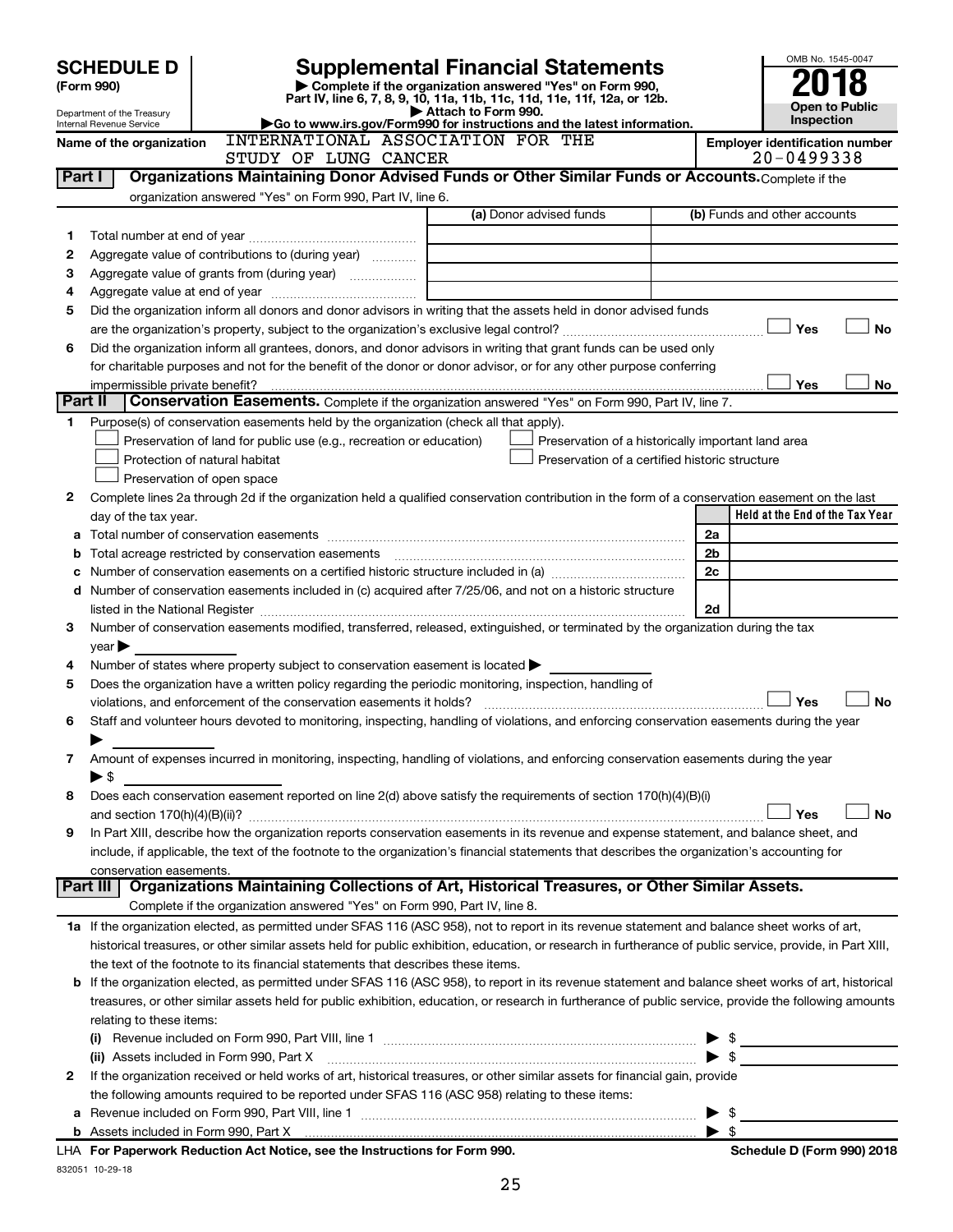|               |                                                                                                                                                                                                                                      |                  |                    | INTERNATIONAL ASSOCIATION FOR THE |                                                                                                                                                                                                                               |                      |                       |           |                   |
|---------------|--------------------------------------------------------------------------------------------------------------------------------------------------------------------------------------------------------------------------------------|------------------|--------------------|-----------------------------------|-------------------------------------------------------------------------------------------------------------------------------------------------------------------------------------------------------------------------------|----------------------|-----------------------|-----------|-------------------|
|               | STUDY OF LUNG CANCER<br>Schedule D (Form 990) 2018                                                                                                                                                                                   |                  |                    |                                   |                                                                                                                                                                                                                               |                      | $20 - 0499338$ Page 2 |           |                   |
|               | Part III   Organizations Maintaining Collections of Art, Historical Treasures, or Other Similar Assets continued)                                                                                                                    |                  |                    |                                   |                                                                                                                                                                                                                               |                      |                       |           |                   |
| 3.            | Using the organization's acquisition, accession, and other records, check any of the following that are a significant use of its collection items                                                                                    |                  |                    |                                   |                                                                                                                                                                                                                               |                      |                       |           |                   |
|               | (check all that apply):                                                                                                                                                                                                              |                  |                    |                                   |                                                                                                                                                                                                                               |                      |                       |           |                   |
| a             | Public exhibition                                                                                                                                                                                                                    |                  |                    |                                   | Loan or exchange programs                                                                                                                                                                                                     |                      |                       |           |                   |
| b             | Scholarly research                                                                                                                                                                                                                   |                  | e                  |                                   | Other and the contract of the contract of the contract of the contract of the contract of the contract of the contract of the contract of the contract of the contract of the contract of the contract of the contract of the |                      |                       |           |                   |
| c             | Preservation for future generations                                                                                                                                                                                                  |                  |                    |                                   |                                                                                                                                                                                                                               |                      |                       |           |                   |
| 4             | Provide a description of the organization's collections and explain how they further the organization's exempt purpose in Part XIII.                                                                                                 |                  |                    |                                   |                                                                                                                                                                                                                               |                      |                       |           |                   |
| 5             | During the year, did the organization solicit or receive donations of art, historical treasures, or other similar assets                                                                                                             |                  |                    |                                   |                                                                                                                                                                                                                               |                      |                       |           |                   |
|               |                                                                                                                                                                                                                                      |                  |                    |                                   |                                                                                                                                                                                                                               |                      | Yes                   |           | No                |
|               | Part IV<br><b>Escrow and Custodial Arrangements.</b> Complete if the organization answered "Yes" on Form 990, Part IV, line 9, or                                                                                                    |                  |                    |                                   |                                                                                                                                                                                                                               |                      |                       |           |                   |
|               | reported an amount on Form 990, Part X, line 21.                                                                                                                                                                                     |                  |                    |                                   |                                                                                                                                                                                                                               |                      |                       |           |                   |
|               | 1a Is the organization an agent, trustee, custodian or other intermediary for contributions or other assets not included                                                                                                             |                  |                    |                                   |                                                                                                                                                                                                                               |                      |                       |           |                   |
|               |                                                                                                                                                                                                                                      |                  |                    |                                   |                                                                                                                                                                                                                               |                      | Yes                   |           | $\overline{X}$ No |
|               | b If "Yes," explain the arrangement in Part XIII and complete the following table:                                                                                                                                                   |                  |                    |                                   |                                                                                                                                                                                                                               |                      |                       |           |                   |
|               |                                                                                                                                                                                                                                      |                  |                    |                                   |                                                                                                                                                                                                                               |                      | Amount                |           |                   |
|               | c Beginning balance <b>contract to the contract of the contract of the contract of the contract of the contract of the contract of the contract of the contract of the contract of the contract of the contract of the contract </b> |                  |                    |                                   |                                                                                                                                                                                                                               | 1c                   |                       |           |                   |
|               |                                                                                                                                                                                                                                      |                  |                    |                                   |                                                                                                                                                                                                                               | 1d                   |                       |           |                   |
|               | e Distributions during the year manufactured and continuum and contact the year manufactured and contact the year manufactured and contact the year manufactured and contact the year manufactured and contact the year manufa       |                  |                    |                                   |                                                                                                                                                                                                                               | 1e                   |                       |           |                   |
| f             | Ending balance <i>www.communicality.communicality.communicality.communicality.communicality.communicality.communicality.com</i>                                                                                                      |                  |                    |                                   |                                                                                                                                                                                                                               | 1f                   |                       |           |                   |
|               | 2a Did the organization include an amount on Form 990, Part X, line 21, for escrow or custodial account liability?                                                                                                                   |                  |                    |                                   |                                                                                                                                                                                                                               |                      | Yes                   |           | No                |
| <b>Part V</b> | <b>b</b> If "Yes," explain the arrangement in Part XIII. Check here if the explanation has been provided on Part XIII                                                                                                                |                  |                    |                                   |                                                                                                                                                                                                                               |                      |                       |           |                   |
|               | <b>Endowment Funds.</b> Complete if the organization answered "Yes" on Form 990, Part IV, line 10.                                                                                                                                   |                  |                    |                                   |                                                                                                                                                                                                                               |                      |                       |           |                   |
|               |                                                                                                                                                                                                                                      | (a) Current year |                    | (b) Prior year                    | (c) Two years back                                                                                                                                                                                                            | (d) Three years back | (e) Four years back   |           |                   |
|               | 1a Beginning of year balance                                                                                                                                                                                                         |                  |                    |                                   |                                                                                                                                                                                                                               |                      |                       |           |                   |
|               |                                                                                                                                                                                                                                      |                  |                    |                                   |                                                                                                                                                                                                                               |                      |                       |           |                   |
|               | c Net investment earnings, gains, and losses                                                                                                                                                                                         |                  |                    |                                   |                                                                                                                                                                                                                               |                      |                       |           |                   |
|               |                                                                                                                                                                                                                                      |                  |                    |                                   |                                                                                                                                                                                                                               |                      |                       |           |                   |
|               | e Other expenditures for facilities                                                                                                                                                                                                  |                  |                    |                                   |                                                                                                                                                                                                                               |                      |                       |           |                   |
|               | and programs                                                                                                                                                                                                                         |                  |                    |                                   |                                                                                                                                                                                                                               |                      |                       |           |                   |
|               |                                                                                                                                                                                                                                      |                  |                    |                                   |                                                                                                                                                                                                                               |                      |                       |           |                   |
| g             |                                                                                                                                                                                                                                      |                  |                    |                                   |                                                                                                                                                                                                                               |                      |                       |           |                   |
| 2             | Provide the estimated percentage of the current year end balance (line 1g, column (a)) held as:                                                                                                                                      |                  |                    |                                   |                                                                                                                                                                                                                               |                      |                       |           |                   |
|               | a Board designated or quasi-endowment >                                                                                                                                                                                              |                  |                    | %                                 |                                                                                                                                                                                                                               |                      |                       |           |                   |
| b             | Permanent endowment                                                                                                                                                                                                                  | %                |                    |                                   |                                                                                                                                                                                                                               |                      |                       |           |                   |
|               | c Temporarily restricted endowment $\blacktriangleright$                                                                                                                                                                             |                  | %                  |                                   |                                                                                                                                                                                                                               |                      |                       |           |                   |
|               | The percentages on lines 2a, 2b, and 2c should equal 100%.                                                                                                                                                                           |                  |                    |                                   |                                                                                                                                                                                                                               |                      |                       |           |                   |
|               | 3a Are there endowment funds not in the possession of the organization that are held and administered for the organization                                                                                                           |                  |                    |                                   |                                                                                                                                                                                                                               |                      |                       |           |                   |
|               | by:                                                                                                                                                                                                                                  |                  |                    |                                   |                                                                                                                                                                                                                               |                      |                       | Yes       | No                |
|               | (i)                                                                                                                                                                                                                                  |                  |                    |                                   |                                                                                                                                                                                                                               |                      | 3a(i)                 |           |                   |
|               |                                                                                                                                                                                                                                      |                  |                    |                                   |                                                                                                                                                                                                                               |                      | 3a(ii)                |           |                   |
|               |                                                                                                                                                                                                                                      |                  |                    |                                   |                                                                                                                                                                                                                               |                      | 3b                    |           |                   |
| 4             | Describe in Part XIII the intended uses of the organization's endowment funds.<br>Land, Buildings, and Equipment.<br><b>Part VI</b>                                                                                                  |                  |                    |                                   |                                                                                                                                                                                                                               |                      |                       |           |                   |
|               | Complete if the organization answered "Yes" on Form 990, Part IV, line 11a. See Form 990, Part X, line 10.                                                                                                                           |                  |                    |                                   |                                                                                                                                                                                                                               |                      |                       |           |                   |
|               | Description of property                                                                                                                                                                                                              |                  | (a) Cost or other  |                                   | (b) Cost or other                                                                                                                                                                                                             | (c) Accumulated      | (d) Book value        |           |                   |
|               |                                                                                                                                                                                                                                      |                  | basis (investment) |                                   | basis (other)                                                                                                                                                                                                                 | depreciation         |                       |           |                   |
|               |                                                                                                                                                                                                                                      |                  |                    |                                   |                                                                                                                                                                                                                               |                      |                       |           |                   |
|               |                                                                                                                                                                                                                                      |                  |                    |                                   |                                                                                                                                                                                                                               |                      |                       |           |                   |
|               |                                                                                                                                                                                                                                      |                  |                    |                                   | 408, 126.                                                                                                                                                                                                                     | 143,485.             |                       |           | 264,641.          |
|               |                                                                                                                                                                                                                                      |                  |                    |                                   | 436,950.                                                                                                                                                                                                                      | 321,942.             |                       |           | 115,008.          |
|               |                                                                                                                                                                                                                                      |                  |                    |                                   | 408,449.                                                                                                                                                                                                                      | 124,063.             |                       | 284, 386. |                   |
|               | Total. Add lines 1a through 1e. (Column (d) must equal Form 990, Part X, column (B), line 10c.)                                                                                                                                      |                  |                    |                                   |                                                                                                                                                                                                                               |                      |                       |           | 664,035.          |

**Schedule D (Form 990) 2018**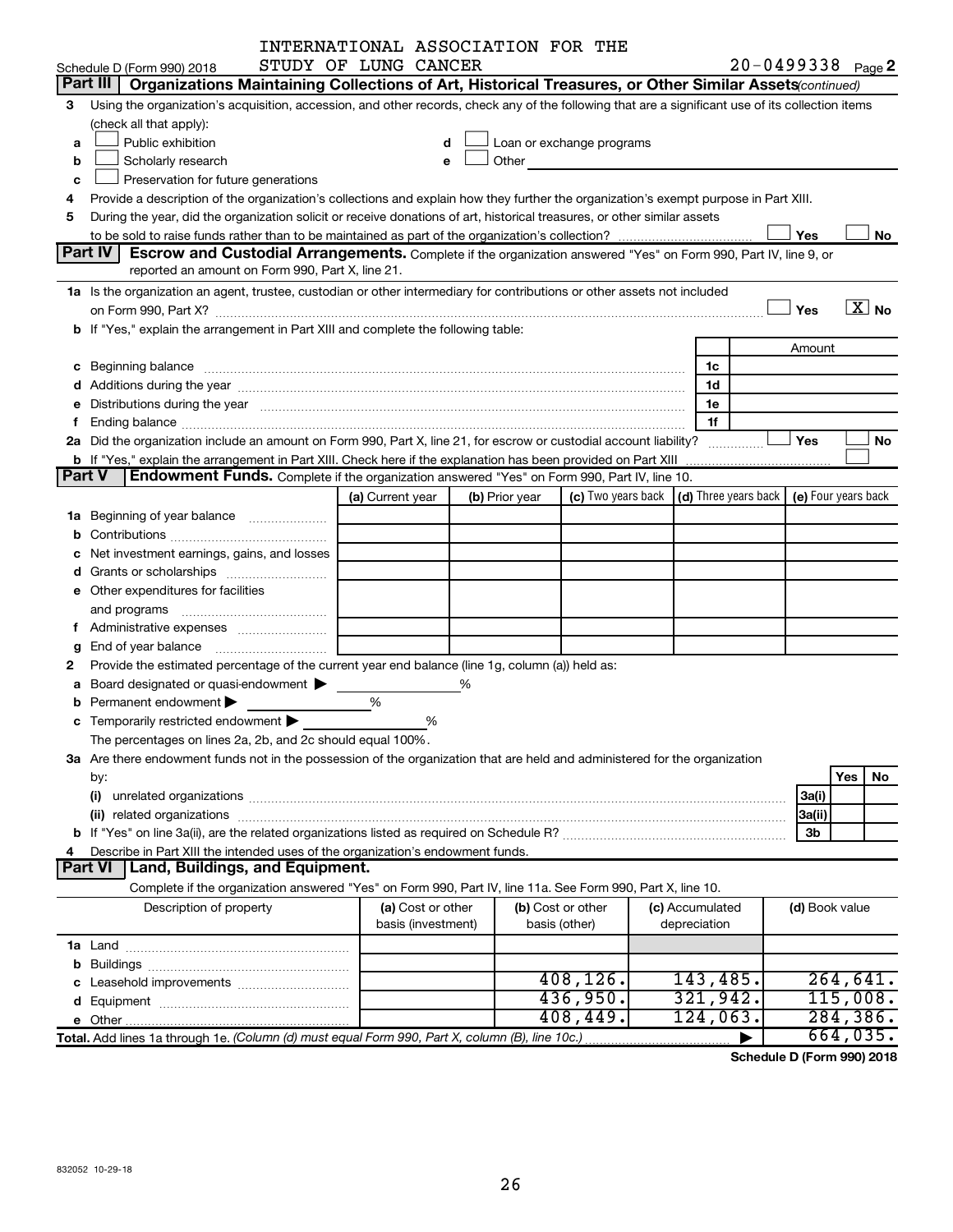|  | INTERNATIONAL ASSOCIATION FOR THE |  |                       |  |
|--|-----------------------------------|--|-----------------------|--|
|  | STUDY OF LUNG CANCER              |  | $20 - 0499338$ Page 3 |  |

| STUDY OF LUNG CANCER<br>Schedule D (Form 990) 2018                                                                                                                                                                                                                                                                              |                         |                                                           | 20-0499338 Page 3                                         |
|---------------------------------------------------------------------------------------------------------------------------------------------------------------------------------------------------------------------------------------------------------------------------------------------------------------------------------|-------------------------|-----------------------------------------------------------|-----------------------------------------------------------|
| <b>Investments - Other Securities.</b><br><b>Part VIII</b>                                                                                                                                                                                                                                                                      |                         |                                                           |                                                           |
| Complete if the organization answered "Yes" on Form 990, Part IV, line 11b. See Form 990, Part X, line 12.                                                                                                                                                                                                                      |                         |                                                           |                                                           |
| (a) Description of security or category (including name of security)                                                                                                                                                                                                                                                            | (b) Book value          |                                                           | (c) Method of valuation: Cost or end-of-year market value |
| (1) Financial derivatives                                                                                                                                                                                                                                                                                                       |                         |                                                           |                                                           |
|                                                                                                                                                                                                                                                                                                                                 |                         |                                                           |                                                           |
| (3) Other                                                                                                                                                                                                                                                                                                                       |                         |                                                           |                                                           |
| ALTERNATIVE INVESTMENTS<br>(A)<br>OTHER SECURITIES                                                                                                                                                                                                                                                                              | 326, 459.<br>5,481,704. | END-OF-YEAR MARKET VALUE<br>END-OF-YEAR MARKET VALUE      |                                                           |
| (B)<br>(C)                                                                                                                                                                                                                                                                                                                      |                         |                                                           |                                                           |
| (D)                                                                                                                                                                                                                                                                                                                             |                         |                                                           |                                                           |
| (E)                                                                                                                                                                                                                                                                                                                             |                         |                                                           |                                                           |
| (F)                                                                                                                                                                                                                                                                                                                             |                         |                                                           |                                                           |
| (G)                                                                                                                                                                                                                                                                                                                             |                         |                                                           |                                                           |
| (H)                                                                                                                                                                                                                                                                                                                             |                         |                                                           |                                                           |
| <b>Total.</b> (Col. (b) must equal Form 990, Part X, col. (B) line 12.) $\blacktriangleright$                                                                                                                                                                                                                                   | 5,808,163.              |                                                           |                                                           |
| Part VIII Investments - Program Related.                                                                                                                                                                                                                                                                                        |                         |                                                           |                                                           |
| Complete if the organization answered "Yes" on Form 990, Part IV, line 11c. See Form 990, Part X, line 13.                                                                                                                                                                                                                      |                         |                                                           |                                                           |
| (a) Description of investment                                                                                                                                                                                                                                                                                                   | (b) Book value          | (c) Method of valuation: Cost or end-of-year market value |                                                           |
| (1)                                                                                                                                                                                                                                                                                                                             |                         |                                                           |                                                           |
| (2)                                                                                                                                                                                                                                                                                                                             |                         |                                                           |                                                           |
| (3)                                                                                                                                                                                                                                                                                                                             |                         |                                                           |                                                           |
| (4)                                                                                                                                                                                                                                                                                                                             |                         |                                                           |                                                           |
| (5)                                                                                                                                                                                                                                                                                                                             |                         |                                                           |                                                           |
| (6)                                                                                                                                                                                                                                                                                                                             |                         |                                                           |                                                           |
| (7)                                                                                                                                                                                                                                                                                                                             |                         |                                                           |                                                           |
| (8)<br>(9)                                                                                                                                                                                                                                                                                                                      |                         |                                                           |                                                           |
| <b>Total.</b> (Col. (b) must equal Form 990, Part X, col. (B) line 13.)                                                                                                                                                                                                                                                         |                         |                                                           |                                                           |
| Part IX<br><b>Other Assets.</b>                                                                                                                                                                                                                                                                                                 |                         |                                                           |                                                           |
| Complete if the organization answered "Yes" on Form 990, Part IV, line 11d. See Form 990, Part X, line 15.                                                                                                                                                                                                                      |                         |                                                           |                                                           |
|                                                                                                                                                                                                                                                                                                                                 | (a) Description         |                                                           | (b) Book value                                            |
| (1)                                                                                                                                                                                                                                                                                                                             |                         |                                                           |                                                           |
| (2)                                                                                                                                                                                                                                                                                                                             |                         |                                                           |                                                           |
| (3)                                                                                                                                                                                                                                                                                                                             |                         |                                                           |                                                           |
| (4)                                                                                                                                                                                                                                                                                                                             |                         |                                                           |                                                           |
| (5)                                                                                                                                                                                                                                                                                                                             |                         |                                                           |                                                           |
| (6)                                                                                                                                                                                                                                                                                                                             |                         |                                                           |                                                           |
| (7)                                                                                                                                                                                                                                                                                                                             |                         |                                                           |                                                           |
| (8)                                                                                                                                                                                                                                                                                                                             |                         |                                                           |                                                           |
| (9)<br>Total. (Column (b) must equal Form 990, Part X, col. (B) line 15.)                                                                                                                                                                                                                                                       |                         |                                                           |                                                           |
| <b>Other Liabilities.</b><br>Part X                                                                                                                                                                                                                                                                                             |                         |                                                           |                                                           |
| Complete if the organization answered "Yes" on Form 990, Part IV, line 11e or 11f. See Form 990, Part X, line 25.                                                                                                                                                                                                               |                         |                                                           |                                                           |
| (a) Description of liability<br>1.                                                                                                                                                                                                                                                                                              |                         | (b) Book value                                            |                                                           |
| Federal income taxes<br>(1)                                                                                                                                                                                                                                                                                                     |                         |                                                           |                                                           |
| (2)                                                                                                                                                                                                                                                                                                                             |                         |                                                           |                                                           |
| (3)                                                                                                                                                                                                                                                                                                                             |                         |                                                           |                                                           |
| (4)                                                                                                                                                                                                                                                                                                                             |                         |                                                           |                                                           |
| (5)                                                                                                                                                                                                                                                                                                                             |                         |                                                           |                                                           |
| (6)                                                                                                                                                                                                                                                                                                                             |                         |                                                           |                                                           |
| (7)                                                                                                                                                                                                                                                                                                                             |                         |                                                           |                                                           |
| (8)                                                                                                                                                                                                                                                                                                                             |                         |                                                           |                                                           |
| (9)                                                                                                                                                                                                                                                                                                                             |                         |                                                           |                                                           |
| <b>Total.</b> (Column (b) must equal Form 990, Part X, col. (B) line 25.)                                                                                                                                                                                                                                                       |                         |                                                           |                                                           |
| 2. Liability for uncertain tax positions. In Part XIII, provide the text of the footnote to the organization's financial statements that reports the<br>organization's liability for uncertain tax positions under FIN 48 (ASC 740). Check here if the text of the footnote has been provided in Part XIII $\boxed{\mathrm{X}}$ |                         |                                                           |                                                           |
|                                                                                                                                                                                                                                                                                                                                 |                         |                                                           |                                                           |

**Schedule D (Form 990) 2018**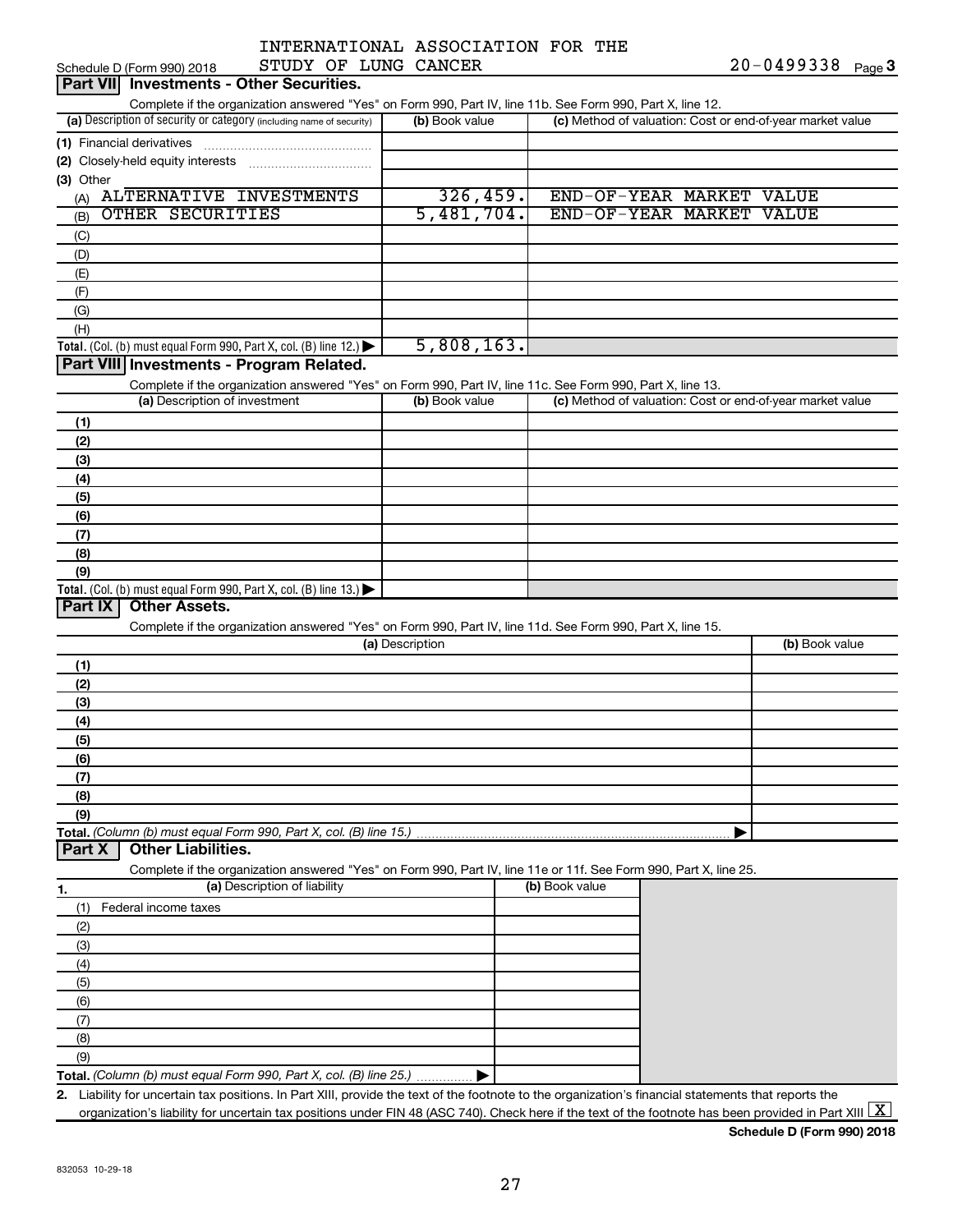|  | INTERNATIONAL ASSOCIATION FOR THE |  |
|--|-----------------------------------|--|
|  |                                   |  |

|    | STUDY OF LUNG CANCER<br>Schedule D (Form 990) 2018                                                                                                           |                | $20 - 0499338$ Page 4 |  |
|----|--------------------------------------------------------------------------------------------------------------------------------------------------------------|----------------|-----------------------|--|
|    | <b>Part XI</b><br>Reconciliation of Revenue per Audited Financial Statements With Revenue per Return.                                                        |                |                       |  |
|    | Complete if the organization answered "Yes" on Form 990, Part IV, line 12a.                                                                                  |                |                       |  |
| 1  | Total revenue, gains, and other support per audited financial statements [111] [11] Total revenue, gains, and other support per audited financial statements |                | $\blacksquare$        |  |
| 2  | Amounts included on line 1 but not on Form 990, Part VIII, line 12:                                                                                          |                |                       |  |
| a  |                                                                                                                                                              | 2a             |                       |  |
| b  |                                                                                                                                                              | 2 <sub>b</sub> |                       |  |
| c  |                                                                                                                                                              | 2c             |                       |  |
| d  |                                                                                                                                                              | 2d             |                       |  |
| е  | Add lines 2a through 2d                                                                                                                                      |                | 2е                    |  |
| 3  |                                                                                                                                                              |                | 3                     |  |
| 4  | Amounts included on Form 990, Part VIII, line 12, but not on line 1:                                                                                         |                |                       |  |
| a  | Investment expenses not included on Form 990, Part VIII, line 7b [11, 111, 111, 111]                                                                         | 4a             |                       |  |
| b  |                                                                                                                                                              | 4 <sub>b</sub> |                       |  |
|    | Add lines 4a and 4b                                                                                                                                          |                | 4с                    |  |
| 5. |                                                                                                                                                              |                | 5                     |  |
|    | Part XII Reconciliation of Expenses per Audited Financial Statements With Expenses per Return.                                                               |                |                       |  |
|    | Complete if the organization answered "Yes" on Form 990, Part IV, line 12a.                                                                                  |                |                       |  |
| 1  |                                                                                                                                                              |                | $\blacksquare$        |  |
| 2  | Amounts included on line 1 but not on Form 990, Part IX, line 25:                                                                                            |                |                       |  |
| a  |                                                                                                                                                              | 2a             |                       |  |
| b  |                                                                                                                                                              | 2 <sub>b</sub> |                       |  |
| c  |                                                                                                                                                              | 2 <sub>c</sub> |                       |  |
|    |                                                                                                                                                              | 2d             |                       |  |
| е  |                                                                                                                                                              |                | 2e                    |  |
| 3  |                                                                                                                                                              |                | 3                     |  |
| 4  | Amounts included on Form 990, Part IX, line 25, but not on line 1:                                                                                           |                |                       |  |
| а  | Investment expenses not included on Form 990, Part VIII, line 7b [11, 111, 120]                                                                              | 4a l           |                       |  |
| b  |                                                                                                                                                              | 4b             |                       |  |
|    | Add lines 4a and 4b                                                                                                                                          |                | 4c                    |  |
| 5. |                                                                                                                                                              |                | 5                     |  |
|    | Part XIII Supplemental Information.                                                                                                                          |                |                       |  |

Provide the descriptions required for Part II, lines 3, 5, and 9; Part III, lines 1a and 4; Part IV, lines 1b and 2b; Part V, line 4; Part X, line 2; Part XI, lines 2d and 4b; and Part XII, lines 2d and 4b. Also complete this part to provide any additional information.

PART X, LINE 2:

|  |  |  |  |  |  |                                                                  | THE ASSOCIATION HAS ADOPTED GUIDANCE ON ACCOUNTING FOR UNCERTAINTY IN     |  |
|--|--|--|--|--|--|------------------------------------------------------------------|---------------------------------------------------------------------------|--|
|  |  |  |  |  |  | INCOME TAXES. AFTER EVALUATING THE TAX POSITIONS TAKEN, NONE ARE |                                                                           |  |
|  |  |  |  |  |  |                                                                  | CONSIDERED TO BE UNCERTAIN; THEREFORE, NO AMOUNTS HAVE BEEN RECOGNIZED AS |  |
|  |  |  |  |  |  |                                                                  | OF DECEMBER 31, 2018 AND 2017. THE ASSOCICATION IS NO LONGER SUBJECT TO   |  |
|  |  |  |  |  |  | U.S. FEDERAL INCOME TAX EXAMINATIONS FOR YEARS PRIOR TO 2015.    |                                                                           |  |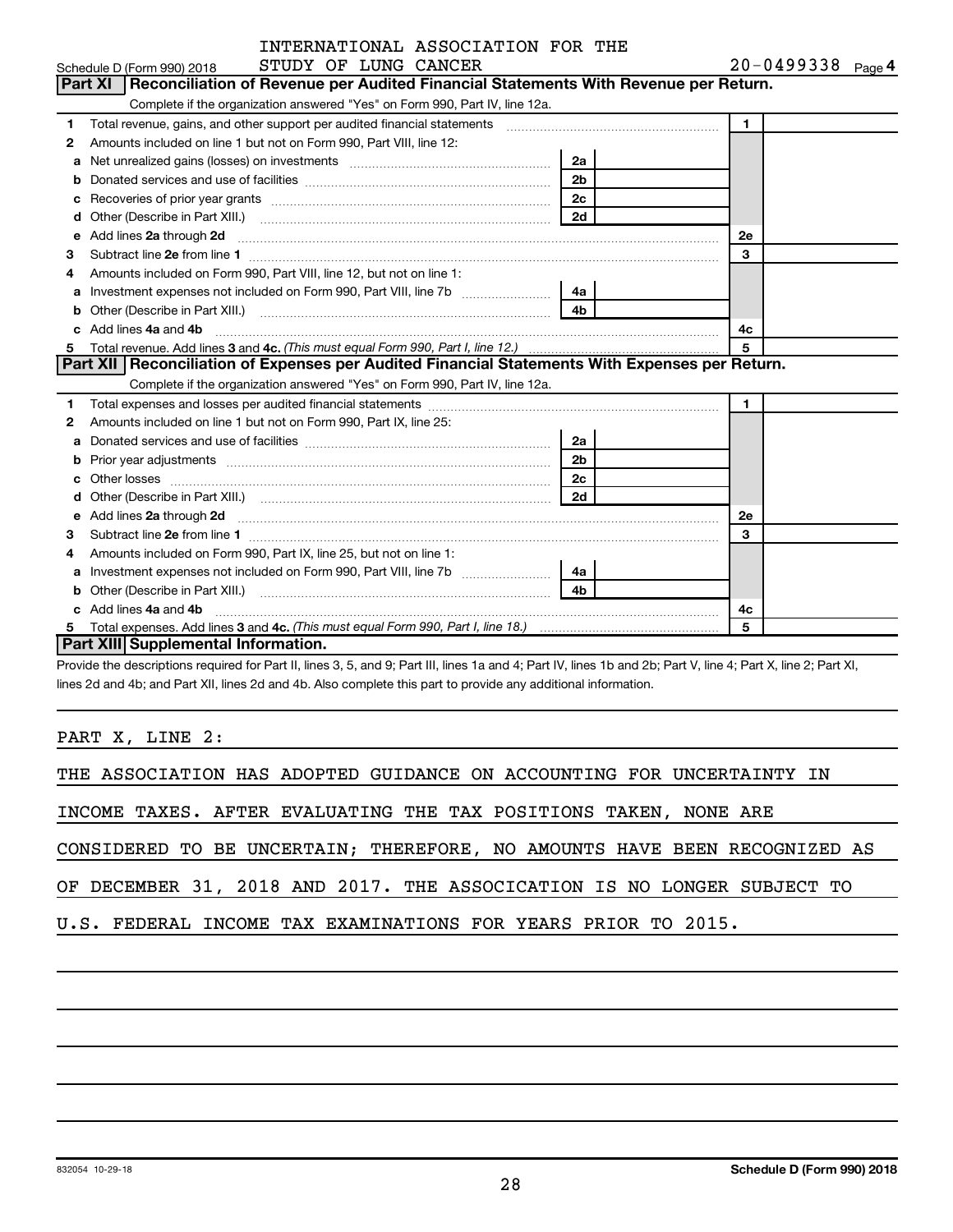| <b>SCHEDULE F</b><br>(Form 990)                               |                                           |                                                                          | <b>Statement of Activities Outside the United States</b><br>Complete if the organization answered "Yes" on Form 990, Part IV, line 14b, 15, or 16.                                  |                                                                                                                 | OMB No. 1545-0047                                                    |
|---------------------------------------------------------------|-------------------------------------------|--------------------------------------------------------------------------|-------------------------------------------------------------------------------------------------------------------------------------------------------------------------------------|-----------------------------------------------------------------------------------------------------------------|----------------------------------------------------------------------|
| Department of the Treasury                                    |                                           |                                                                          | Attach to Form 990.                                                                                                                                                                 |                                                                                                                 | <b>Open to Public</b>                                                |
| Internal Revenue Service                                      |                                           |                                                                          | Go to www.irs.gov/Form990 for instructions and the latest information.                                                                                                              |                                                                                                                 | <b>Inspection</b>                                                    |
| Name of the organization<br>INTERNATIONAL ASSOCIATION FOR THE |                                           |                                                                          |                                                                                                                                                                                     |                                                                                                                 | <b>Employer identification number</b>                                |
| STUDY OF LUNG CANCER                                          |                                           |                                                                          |                                                                                                                                                                                     | 20-0499338                                                                                                      |                                                                      |
| Part I                                                        |                                           |                                                                          | General Information on Activities Outside the United States. Complete if the organization answered "Yes" on                                                                         |                                                                                                                 |                                                                      |
| Form 990, Part IV, line 14b.                                  |                                           |                                                                          |                                                                                                                                                                                     |                                                                                                                 |                                                                      |
| 1                                                             |                                           |                                                                          | For grantmakers. Does the organization maintain records to substantiate the amount of its grants and other assistance,                                                              |                                                                                                                 |                                                                      |
|                                                               |                                           |                                                                          | the grantees' eligibility for the grants or assistance, and the selection criteria used to award the grants or assistance?                                                          |                                                                                                                 | $\boxed{X}$ No<br>Yes                                                |
| 2<br>United States.                                           |                                           |                                                                          | For grantmakers. Describe in Part V the organization's procedures for monitoring the use of its grants and other assistance outside the                                             |                                                                                                                 |                                                                      |
|                                                               |                                           |                                                                          | Activities per Region. (The following Part I, line 3 table can be duplicated if additional space is needed.)                                                                        |                                                                                                                 |                                                                      |
| (a) Region                                                    | (b) Number of<br>offices<br>in the region | employees,<br>agents, and<br>independent<br>contractors<br>in the region | (c) Number of $\vert$ (d) Activities conducted in the region<br>(by type) (such as, fundraising, pro-<br>gram services, investments, grants to<br>recipients located in the region) | (e) If activity listed in (d)<br>is a program service,<br>describe specific type<br>of service(s) in the region | (f) Total<br>expenditures<br>for and<br>investments<br>in the region |
| EUROPE (INCLUDING                                             |                                           |                                                                          |                                                                                                                                                                                     |                                                                                                                 |                                                                      |
| ICELAND & GREENLAND)                                          |                                           |                                                                          |                                                                                                                                                                                     |                                                                                                                 |                                                                      |
| - ALBANIA, ANDORRA,                                           |                                           |                                                                          |                                                                                                                                                                                     |                                                                                                                 |                                                                      |
| AUSTRIA, BELGIUM<br>EAST ASIA AND THE                         | 01                                        | 0                                                                        | PROGRAM SERVICES                                                                                                                                                                    | SCIENTIFIC CONFERENCE                                                                                           | 21,686.                                                              |
| PACIFIC - AUSTRALIA,                                          |                                           |                                                                          |                                                                                                                                                                                     |                                                                                                                 |                                                                      |
| BRUNEI, BURMA,                                                |                                           |                                                                          |                                                                                                                                                                                     |                                                                                                                 |                                                                      |
| CAMBODIA,                                                     | 01                                        | 0                                                                        | PROGRAM SERVICES                                                                                                                                                                    | SCIENTIFIC CONFERENCE                                                                                           | 59,768.                                                              |
| NORTH AMERICA                                                 | 01                                        | 0                                                                        | PROGRAM SERVICES                                                                                                                                                                    | SCIENTIFIC CONFERENCE                                                                                           | 6,036,989.                                                           |
| SOUTH AMERICA                                                 | 01                                        | 0                                                                        | PROGRAM SERVICES                                                                                                                                                                    | SCIENTIFIC CONFERENCE                                                                                           | 220,464.                                                             |
| MIDDLE EAST AND<br>NORTH AFRICA                               |                                           | 0                                                                        | <b>PROGRAM SERVICES</b>                                                                                                                                                             | SCIENTIFIC CONFERENCE                                                                                           | 225,660.                                                             |
|                                                               |                                           |                                                                          |                                                                                                                                                                                     |                                                                                                                 |                                                                      |
| 3 a Subtotal                                                  |                                           | 0                                                                        |                                                                                                                                                                                     |                                                                                                                 | 6,564,567.                                                           |
| <b>b</b> Total from continuation                              |                                           |                                                                          |                                                                                                                                                                                     |                                                                                                                 |                                                                      |
| sheets to Part I                                              |                                           | 0                                                                        |                                                                                                                                                                                     |                                                                                                                 | $\mathbf 0$ .                                                        |
| c Totals (add lines 3a<br>and $3b)$                           |                                           | 0                                                                        |                                                                                                                                                                                     |                                                                                                                 | 6,564,567.                                                           |

**For Paperwork Reduction Act Notice, see the Instructions for Form 990. Schedule F (Form 990) 2018** LHA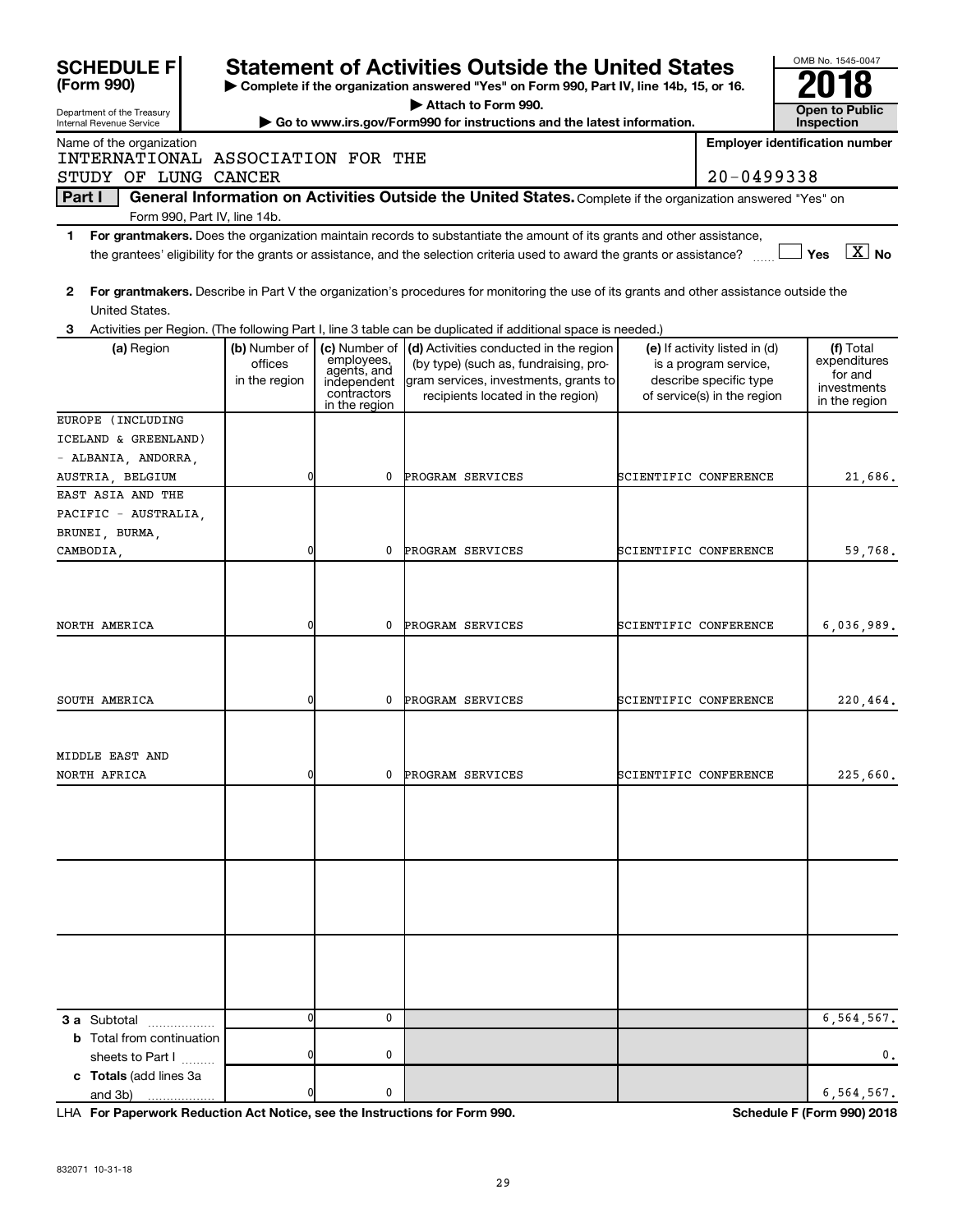Schedule F (Form 990) 2018 STUDY OF LUNG CANCER Page 20-0499338

Part II | Grants and Other Assistance to Organizations or Entities Outside the United States. Complete if the organization answered "Yes" on Form 990, Part IV, line 15, for any recipient who received more than \$5,000. Part II can be duplicated if additional space is needed.

| 1<br>(a) Name of organization                              | (b) IRS code section<br>and EIN (if applicable) | (c) Region        | (d) Purpose of<br>grant                                                                                                                      | (e) Amount    | (f) Manner of<br>of cash grant cash disbursement | (g) Amount of<br>noncash<br>assistance | (h) Description<br>of noncash<br>assistance | (i) Method of<br>valuation (book, FMV,<br>appraisal, other) |
|------------------------------------------------------------|-------------------------------------------------|-------------------|----------------------------------------------------------------------------------------------------------------------------------------------|---------------|--------------------------------------------------|----------------------------------------|---------------------------------------------|-------------------------------------------------------------|
|                                                            |                                                 |                   | EUROPE (INCLUDING SUPPORT DEVELOPMENT                                                                                                        |               |                                                  |                                        |                                             |                                                             |
|                                                            |                                                 | ICELAND &         | OF RESEARCH & YOUNG                                                                                                                          |               |                                                  |                                        |                                             |                                                             |
|                                                            |                                                 | GREENLAND) -      | MEDICAL PROFS. IN                                                                                                                            |               |                                                  |                                        |                                             |                                                             |
|                                                            |                                                 | ALBANIA, ANDORRA, | THORACIC ONCOLOGY.                                                                                                                           | 115,873. WIRE |                                                  | $\mathbf{0}$                           |                                             | CASH                                                        |
|                                                            |                                                 |                   |                                                                                                                                              |               |                                                  |                                        |                                             |                                                             |
|                                                            |                                                 |                   |                                                                                                                                              |               |                                                  |                                        |                                             |                                                             |
|                                                            |                                                 |                   |                                                                                                                                              |               |                                                  |                                        |                                             |                                                             |
|                                                            |                                                 |                   |                                                                                                                                              |               |                                                  |                                        |                                             |                                                             |
|                                                            |                                                 |                   |                                                                                                                                              |               |                                                  |                                        |                                             |                                                             |
|                                                            |                                                 |                   |                                                                                                                                              |               |                                                  |                                        |                                             |                                                             |
|                                                            |                                                 |                   |                                                                                                                                              |               |                                                  |                                        |                                             |                                                             |
|                                                            |                                                 |                   |                                                                                                                                              |               |                                                  |                                        |                                             |                                                             |
|                                                            |                                                 |                   |                                                                                                                                              |               |                                                  |                                        |                                             |                                                             |
|                                                            |                                                 |                   |                                                                                                                                              |               |                                                  |                                        |                                             |                                                             |
|                                                            |                                                 |                   |                                                                                                                                              |               |                                                  |                                        |                                             |                                                             |
|                                                            |                                                 |                   |                                                                                                                                              |               |                                                  |                                        |                                             |                                                             |
|                                                            |                                                 |                   |                                                                                                                                              |               |                                                  |                                        |                                             |                                                             |
|                                                            |                                                 |                   |                                                                                                                                              |               |                                                  |                                        |                                             |                                                             |
|                                                            |                                                 |                   |                                                                                                                                              |               |                                                  |                                        |                                             |                                                             |
|                                                            |                                                 |                   |                                                                                                                                              |               |                                                  |                                        |                                             |                                                             |
|                                                            |                                                 |                   |                                                                                                                                              |               |                                                  |                                        |                                             |                                                             |
|                                                            |                                                 |                   |                                                                                                                                              |               |                                                  |                                        |                                             |                                                             |
|                                                            |                                                 |                   |                                                                                                                                              |               |                                                  |                                        |                                             |                                                             |
|                                                            |                                                 |                   |                                                                                                                                              |               |                                                  |                                        |                                             |                                                             |
|                                                            |                                                 |                   |                                                                                                                                              |               |                                                  |                                        |                                             |                                                             |
|                                                            |                                                 |                   |                                                                                                                                              |               |                                                  |                                        |                                             |                                                             |
|                                                            |                                                 |                   |                                                                                                                                              |               |                                                  |                                        |                                             |                                                             |
|                                                            |                                                 |                   |                                                                                                                                              |               |                                                  |                                        |                                             |                                                             |
|                                                            |                                                 |                   |                                                                                                                                              |               |                                                  |                                        |                                             |                                                             |
|                                                            |                                                 |                   |                                                                                                                                              |               |                                                  |                                        |                                             |                                                             |
| $\mathbf{2}$                                               |                                                 |                   | Enter total number of recipient organizations listed above that are recognized as charities by the foreign country, recognized as tax-exempt |               |                                                  |                                        |                                             |                                                             |
|                                                            |                                                 |                   |                                                                                                                                              |               |                                                  |                                        |                                             |                                                             |
| Enter total number of other organizations or entities<br>3 |                                                 |                   |                                                                                                                                              |               |                                                  |                                        |                                             |                                                             |

**2**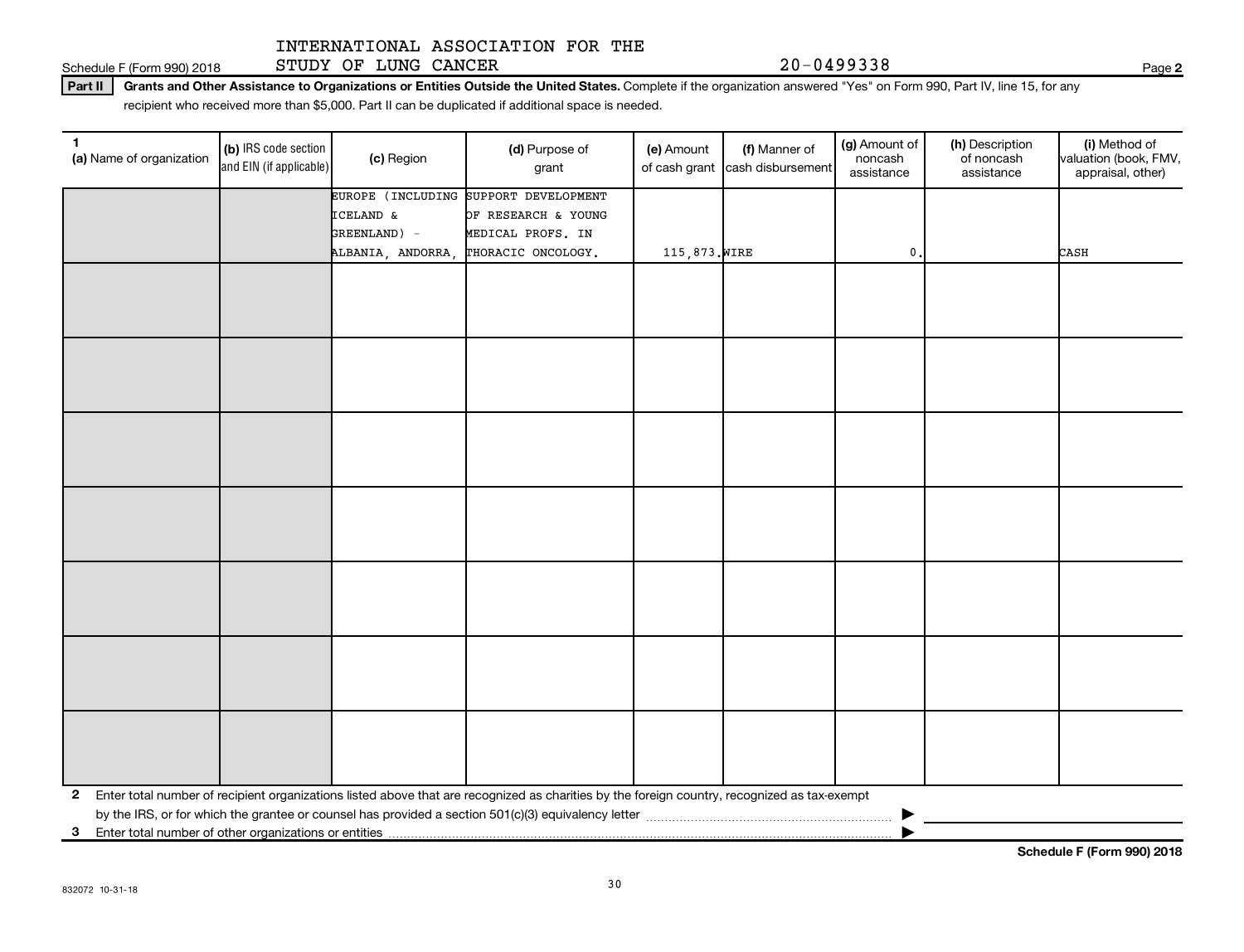Schedule F (Form 990) 2018 STUDY OF LUNG CANCER Page 20-0499338

Part III Grants and Other Assistance to Individuals Outside the United States. Complete if the organization answered "Yes" on Form 990, Part IV, line 16.

Part III can be duplicated if additional space is needed.

| (a) Type of grant or assistance | (b) Region           | (c) Number of<br>recipients | (d) Amount of<br>cash grant | (e) Manner of<br>cash disbursement | (f) Amount of<br>noncash<br>assistance | (g) Description of<br>noncash assistance | (h) Method of<br>valuation<br>(book, FMV,<br>appraisal, other) |
|---------------------------------|----------------------|-----------------------------|-----------------------------|------------------------------------|----------------------------------------|------------------------------------------|----------------------------------------------------------------|
| THE IASLC OFFERS A VARIETY OF   |                      |                             |                             |                                    |                                        |                                          |                                                                |
| TRAVEL AWARDS TO HELP           |                      |                             |                             |                                    |                                        |                                          |                                                                |
| RESEARCHERS FROM AROUND THE     | EAST ASIA AND THE    |                             |                             |                                    |                                        |                                          |                                                                |
| WORLD ATTEND THE ANNUAL IASLC   | PACIFIC              | 10                          | 15,485.                     |                                    | 0                                      |                                          |                                                                |
| THE IASLC OFFERS A VARIETY OF   |                      |                             |                             |                                    |                                        |                                          |                                                                |
| TRAVEL AWARDS TO HELP           | EUROPE (INCLUDING    |                             |                             |                                    |                                        |                                          |                                                                |
| RESEARCHERS FROM AROUND THE     | <b>ICELAND &amp;</b> |                             |                             |                                    |                                        |                                          |                                                                |
| WORLD ATTEND THE ANNUAL IASLC   | GREENLAND)           | 8                           | 14,750.                     |                                    | $\pmb{0}$                              |                                          |                                                                |
| THE IASLC OFFERS A VARIETY OF   |                      |                             |                             |                                    |                                        |                                          |                                                                |
| TRAVEL AWARDS TO HELP           |                      |                             |                             |                                    |                                        |                                          |                                                                |
| RESEARCHERS FROM AROUND THE     |                      |                             |                             |                                    |                                        |                                          |                                                                |
| WORLD ATTEND THE ANNUAL IASLC   | SOUTH ASIA           | 3                           | 6, 208                      |                                    | 0                                      |                                          |                                                                |
| THE IASLC OFFERS A VARIETY OF   |                      |                             |                             |                                    |                                        |                                          |                                                                |
| TRAVEL AWARDS TO HELP           |                      |                             |                             |                                    |                                        |                                          |                                                                |
| RESEARCHERS FROM AROUND THE     |                      |                             |                             |                                    |                                        |                                          |                                                                |
| WORLD ATTEND THE ANNUAL IASLC   | SOUTH AMERICA        | $\overline{c}$              | 3,335.                      |                                    | $\mathbf 0$                            |                                          |                                                                |
| THE IASLC OFFERS A VARIETY OF   |                      |                             |                             |                                    |                                        |                                          |                                                                |
| TRAVEL AWARDS TO HELP           |                      |                             |                             |                                    |                                        |                                          |                                                                |
| RESEARCHERS FROM AROUND THE     | EAST ASIA AND THE    |                             |                             |                                    |                                        |                                          |                                                                |
| WORLD ATTEND THE ANNUAL IASLC   | PACIFIC              | 20                          | 61,109                      |                                    | $\mathbf 0$                            |                                          |                                                                |
| THE IASLC OFFERS A VARIETY OF   |                      |                             |                             |                                    |                                        |                                          |                                                                |
| TRAVEL AWARDS TO HELP           | EUROPE (INCLUDING    |                             |                             |                                    |                                        |                                          |                                                                |
| RESEARCHERS FROM AROUND THE     | ICELAND &            |                             |                             |                                    |                                        |                                          |                                                                |
| WORLD ATTEND THE ANNUAL IASLC   | GREENLAND)           | 10                          | 14,986.                     |                                    | 0                                      |                                          |                                                                |
|                                 |                      |                             |                             |                                    |                                        |                                          |                                                                |
|                                 |                      |                             |                             |                                    |                                        |                                          |                                                                |
|                                 |                      |                             |                             |                                    |                                        |                                          |                                                                |

Page 3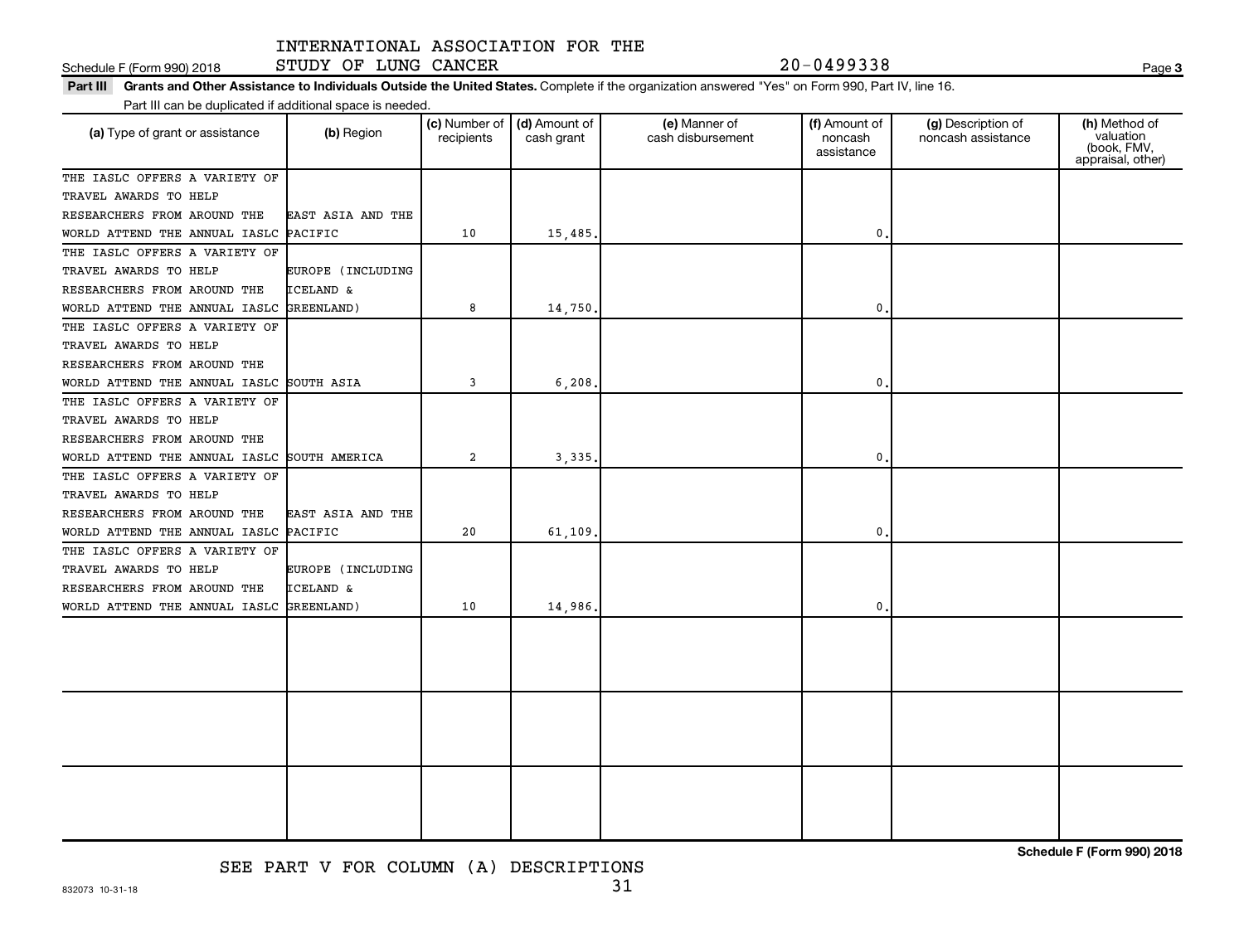|              | STUDY OF LUNG CANCER<br>Schedule F (Form 990) 2018                                                                                                                                                                                                                                                                                                                                                                                              | $20 - 0499338$ | Page 4             |
|--------------|-------------------------------------------------------------------------------------------------------------------------------------------------------------------------------------------------------------------------------------------------------------------------------------------------------------------------------------------------------------------------------------------------------------------------------------------------|----------------|--------------------|
| Part IV      | <b>Foreign Forms</b>                                                                                                                                                                                                                                                                                                                                                                                                                            |                |                    |
| 1            | Was the organization a U.S. transferor of property to a foreign corporation during the tax year? If "Yes," the<br>organization may be required to file Form 926, Return by a U.S. Transferor of Property to a Foreign                                                                                                                                                                                                                           | Yes            | $\overline{X}$ No  |
| $\mathbf{2}$ | Did the organization have an interest in a foreign trust during the tax year? If "Yes," the organization<br>may be required to separately file Form 3520, Annual Return To Report Transactions With Foreign<br>Trusts and Receipt of Certain Foreign Gifts, and/or Form 3520-A, Annual Information Return of Foreign<br>Trust With a U.S. Owner (see Instructions for Forms 3520 and 3520-A; don't file with Form 990)                          | Yes            | $X _{\mathsf{No}}$ |
| 3            | Did the organization have an ownership interest in a foreign corporation during the tax year? If "Yes,"<br>the organization may be required to file Form 5471, Information Return of U.S. Persons With Respect To                                                                                                                                                                                                                               | Yes            | $X _{\text{No}}$   |
| 4            | Was the organization a direct or indirect shareholder of a passive foreign investment company or a<br>qualified electing fund during the tax year? If "Yes," the organization may be required to file Form 8621,<br>Information Return by a Shareholder of a Passive Foreign Investment Company or Qualified Electing Fund<br>(see Instructions for Form 8621)                                                                                  | Yes            | $X _{\text{No}}$   |
| 5            | Did the organization have an ownership interest in a foreign partnership during the tax year? If "Yes,"<br>the organization may be required to file Form 8865, Return of U.S. Persons With Respect to Certain<br>Foreign Partnerships (see Instructions for Form 8865) [111] [12] The Content of Partnerships (see Instructions of Form 8865) [12] The Content of The Content of The Content of The Content of The Content of The Content of Th | Yes            | $ X $ No           |
| 6            | Did the organization have any operations in or related to any boycotting countries during the tax year? If<br>"Yes," the organization may be required to separately file Form 5713, International Boycott Report (see                                                                                                                                                                                                                           | Yes            | X<br><b>No</b>     |

**Schedule F (Form 990) 2018**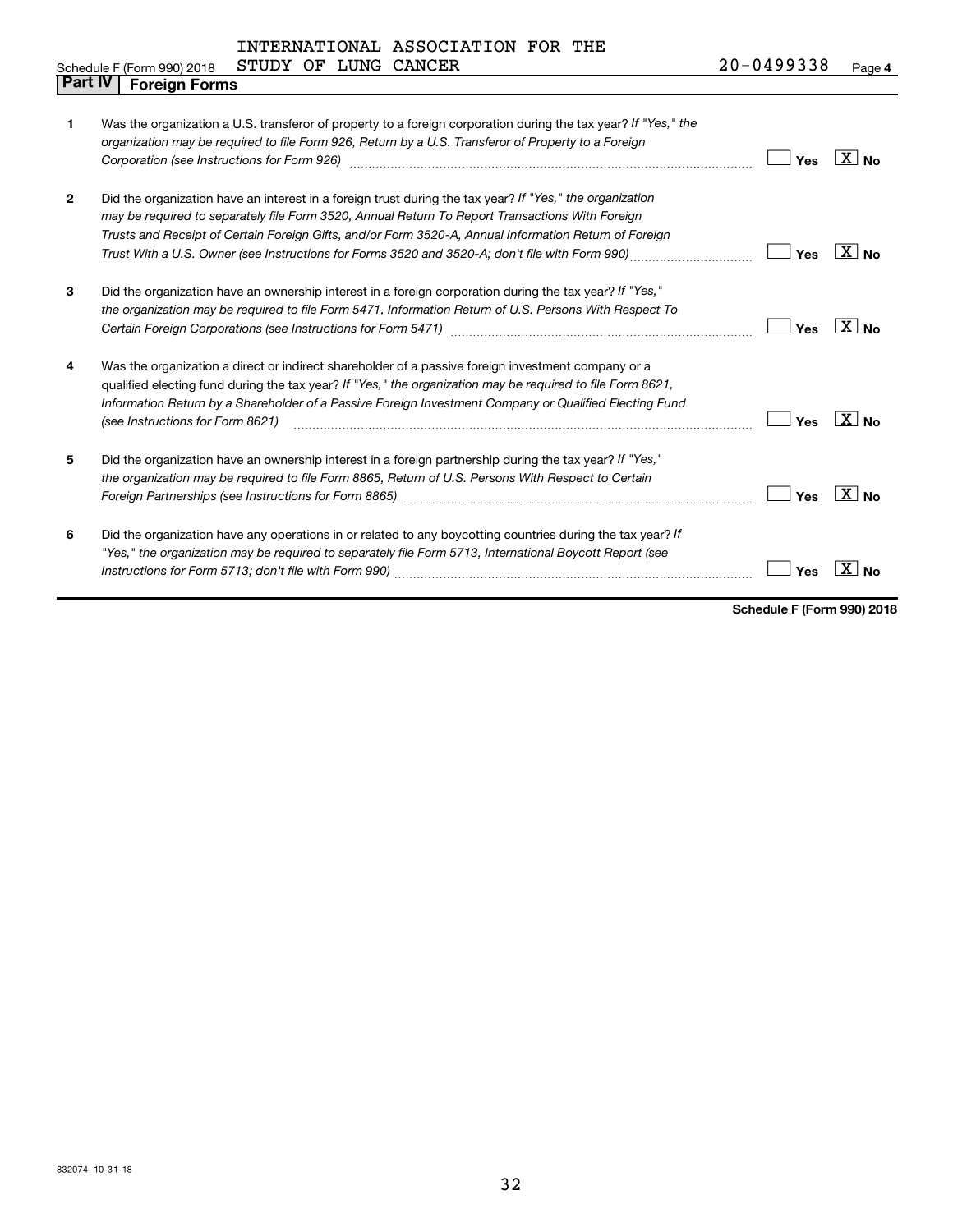| OCHEQUIE F (FORM 990) ZUTO |  | uluul ul                 |  |
|----------------------------|--|--------------------------|--|
| <b>Part V</b>              |  | Supplemental Information |  |

Provide the information required by Part I, line 2 (monitoring of funds); Part I, line 3, column (f) (accounting method; amounts of investments vs. expenditures per region); Part II, line 1 (accounting method); Part III (accounting method); and Part III, column (c) (estimated number of recipients), as applicable. Also complete this part to provide any additional information. See instructions.

PART I, LINE 2:

1. GRANTS WILL BE INITIALLY REVIEWED BY THE COMMITTEE CHAIR FOR

COMPLETENESS. INCOMPLETE SUBMISSIONS OR GRANTS SUBMITTED AFTER THE

DEADLINE WILL BE RETURNED TO THE PI IN 48 HOURS.

2. EACH MEMBER OF THE SCIENTIFIC REVIEW COMMITTEE WILL RIGOROUSLY REVIEW

THE APPLICATIONS. APPLICATIONS WILL BE SCORED ON FOUR CRITERIA:

A. POTENTIAL OF THE CANDIDATE:

IS THE CANDIDATE COMMITTED TO A CAREER IN LUNG CANCER RESEARCH?

DOES THE CANDIDATE HAVE BASIC TRAINING RELATED TO THE PROJECT PROPOSED?

PUBLISHED/SUBMITTED PAPERS OR ABSTRACTS

CURRENT OR PENDING GRANT SUBMISSIONS

STRONG LETTERS OF SUPPORT

B. SCIENTIFIC MERIT OF THE PROJECT:

IS THE PROPOSAL ORIGINAL?

IS THE PROPOSAL CLEAR & CONCISE?

ARE THE SPECIFIC AIMS REASONABLE?

IS THE METHODOLOGY REASONABLE TO ACCOMPLISH THE OBJECTIVES?

CAN THE PROJECT BY COMPLETED IN THE 2 YEAR TIME FRAME?

C. SIGNIFICANCE OF PROJECT:

IS THE PROJECT WITHIN THE IASLC SCOPE?

WHAT WILL THIS INFORMATION CONTRIBUTE TO KNOWLEDGE IN THIS FIELD?

DO THESE RESULTS SIGNIFICANTLY IMPROVE THE APPLICATION OF KNOWLEDGE OF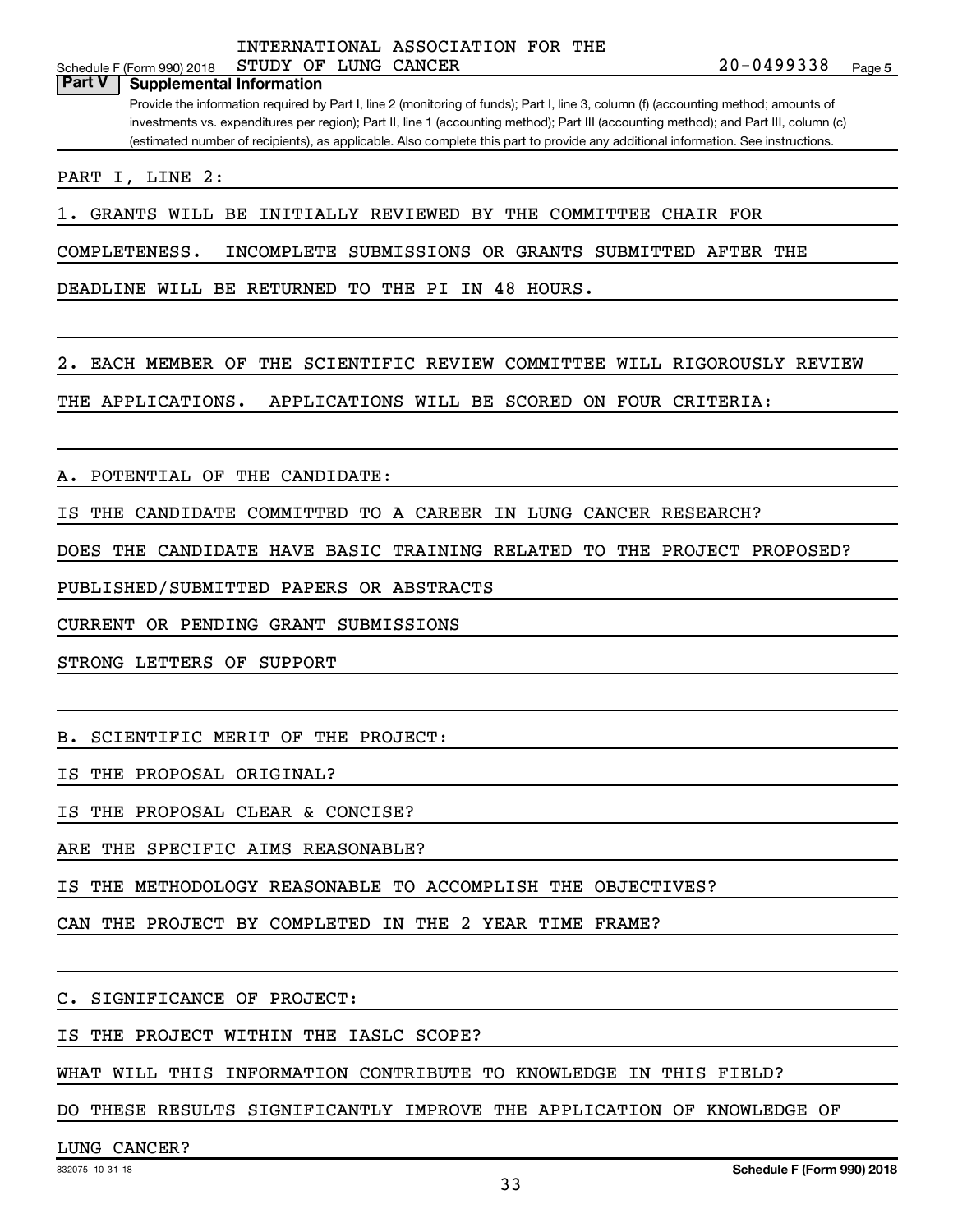## **Part V Supplemental Information**

Provide the information required by Part I, line 2 (monitoring of funds); Part I, line 3, column (f) (accounting method; amounts of investments vs. expenditures per region); Part II, line 1 (accounting method); Part III (accounting method); and Part III, column (c) (estimated number of recipients), as applicable. Also complete this part to provide any additional information. See instructions.

### WILL THESE DATA STIMULATE FURTHER SCIENTIFIC RESEARCH INTO LUNG CANCER?

#### D. STRENGTH OF THE PI/INSTITUTIONAL SUPPORT (FOR FELLOWSHIP GRANTS):

#### IS THE PI DEDICATED TO ASSISTING IN THE EXECUTION AND COMPLETION OF THE

#### PROJECT?

IS THE PI OF GOOD STANDING IN THE FIELD OF LUNG CANCER RESEARCH?

#### DOES THE PI HAVE SUFFICIENT GRANT SUPPORT FOR THE FELLOW TO COMPLETE THE

#### PROJECT IF REQUIRED?

DOES THE INSTITUTION HAVE THE NECESSARY RESOURCES TO SUPPORT THE PROJECT?

SCORES WILL RANGE FROM 1-5.

- 5 OUTSTANDING
- EXCELLENT
- 3 GOOD
- 2 POOR
- 1 UNACCEPTABLE

TOTAL SCORES WILL THEN BE TABULATED, AVERAGED, AND THE CANDIDATE RANKED.

THE COMMITTEE WILL MEET BY CONFERENCE CALL TO SELECT THE AWARDEES.

#### 3. PROGRESS REPORTS FROM YEAR 1 WILL BE REVIEWED BY THE COMMITTEE CHAIR.

PART I, LINE 3:

#### BUDGET REVIEW AND APPROVAL WAS REQUIRED FOR EACH CONFERENCE.

#### PART III, COLUMN (A):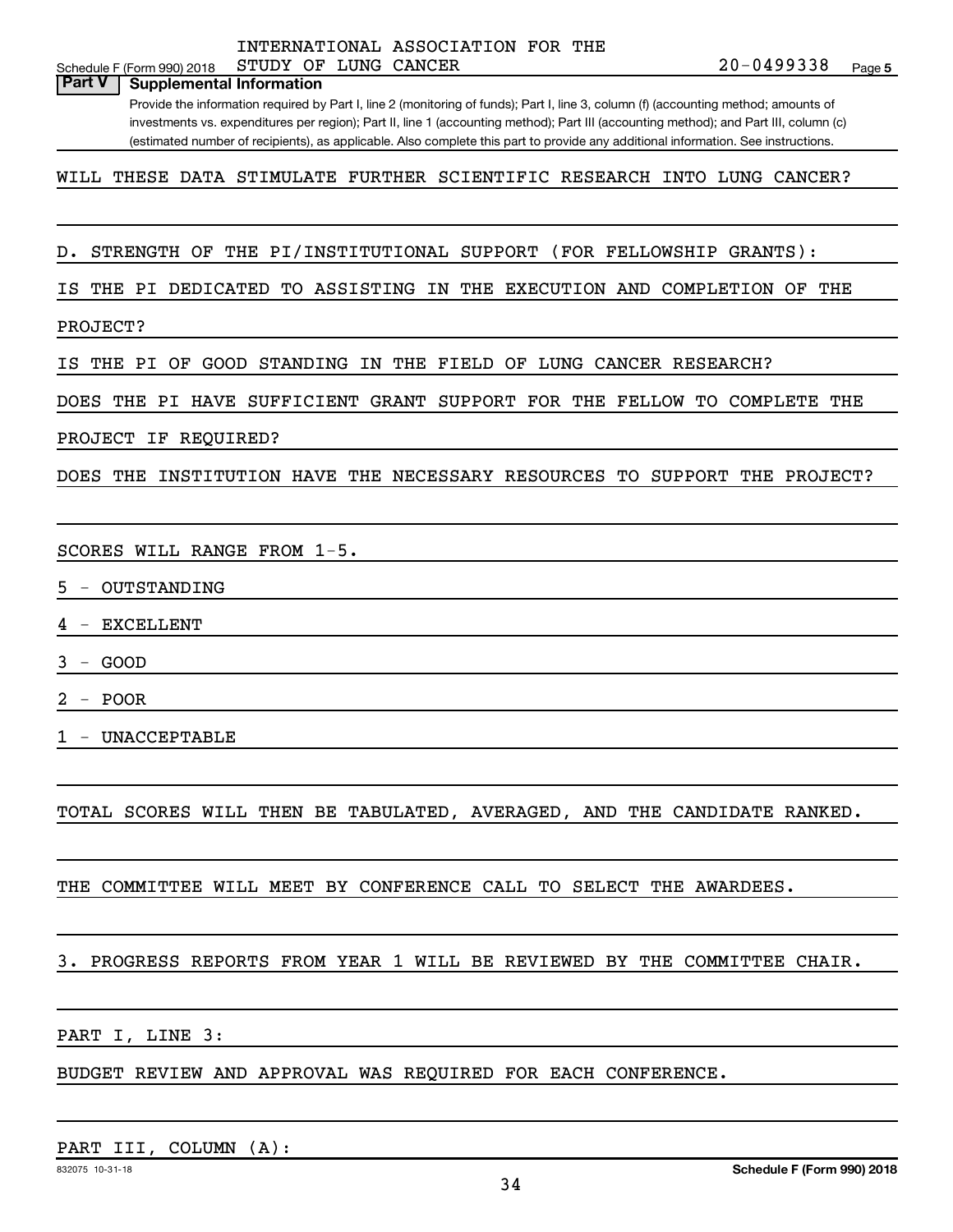**Part V Supplemental Information**

Provide the information required by Part I, line 2 (monitoring of funds); Part I, line 3, column (f) (accounting method; amounts of investments vs. expenditures per region); Part II, line 1 (accounting method); Part III (accounting method); and Part III, column (c) (estimated number of recipients), as applicable. Also complete this part to provide any additional information. See instructions.

REGION: EAST ASIA AND THE PACIFIC

(A) TYPE OF GRANT OR ASSISTANCE: THE IASLC OFFERS A VARIETY OF TRAVEL

AWARDS TO HELP RESEARCHERS FROM AROUND THE WORLD ATTEND THE ANNUAL IASLC

WORLD CONFERENCE ON LUNG CANCER. APPLICATIONS ARE ACCEPTED EACH YEAR, AND

THE WINNERS ARE DETERMINED BY AN INTERNATIONAL MULTIDISCIPLINARY REVIEW

COMMITTEE COMPRISED OF IASLC MEMBERS.

REGION: EUROPE (INCLUDING ICELAND & GREENLAND)

(A) TYPE OF GRANT OR ASSISTANCE: THE IASLC OFFERS A VARIETY OF TRAVEL

AWARDS TO HELP RESEARCHERS FROM AROUND THE WORLD ATTEND THE ANNUAL IASLC

WORLD CONFERENCE ON LUNG CANCER. APPLICATIONS ARE ACCEPTED EACH YEAR, AND

THE WINNERS ARE DETERMINED BY AN INTERNATIONAL MULTIDISCIPLINARY REVIEW

COMMITTEE COMPRISED OF IASLC MEMBERS.

REGION: SOUTH ASIA

(A) TYPE OF GRANT OR ASSISTANCE: THE IASLC OFFERS A VARIETY OF TRAVEL AWARDS TO HELP RESEARCHERS FROM AROUND THE WORLD ATTEND THE ANNUAL IASLC WORLD CONFERENCE ON LUNG CANCER. APPLICATIONS ARE ACCEPTED EACH YEAR, AND THE WINNERS ARE DETERMINED BY AN INTERNATIONAL MULTIDISCIPLINARY REVIEW COMMITTEE COMPRISED OF IASLC MEMBERS.

REGION: SOUTH AMERICA

(A) TYPE OF GRANT OR ASSISTANCE: THE IASLC OFFERS A VARIETY OF TRAVEL AWARDS TO HELP RESEARCHERS FROM AROUND THE WORLD ATTEND THE ANNUAL IASLC WORLD CONFERENCE ON LUNG CANCER. APPLICATIONS ARE ACCEPTED EACH YEAR, AND THE WINNERS ARE DETERMINED BY AN INTERNATIONAL MULTIDISCIPLINARY REVIEW

COMMITTEE COMPRISED OF IASLC MEMBERS.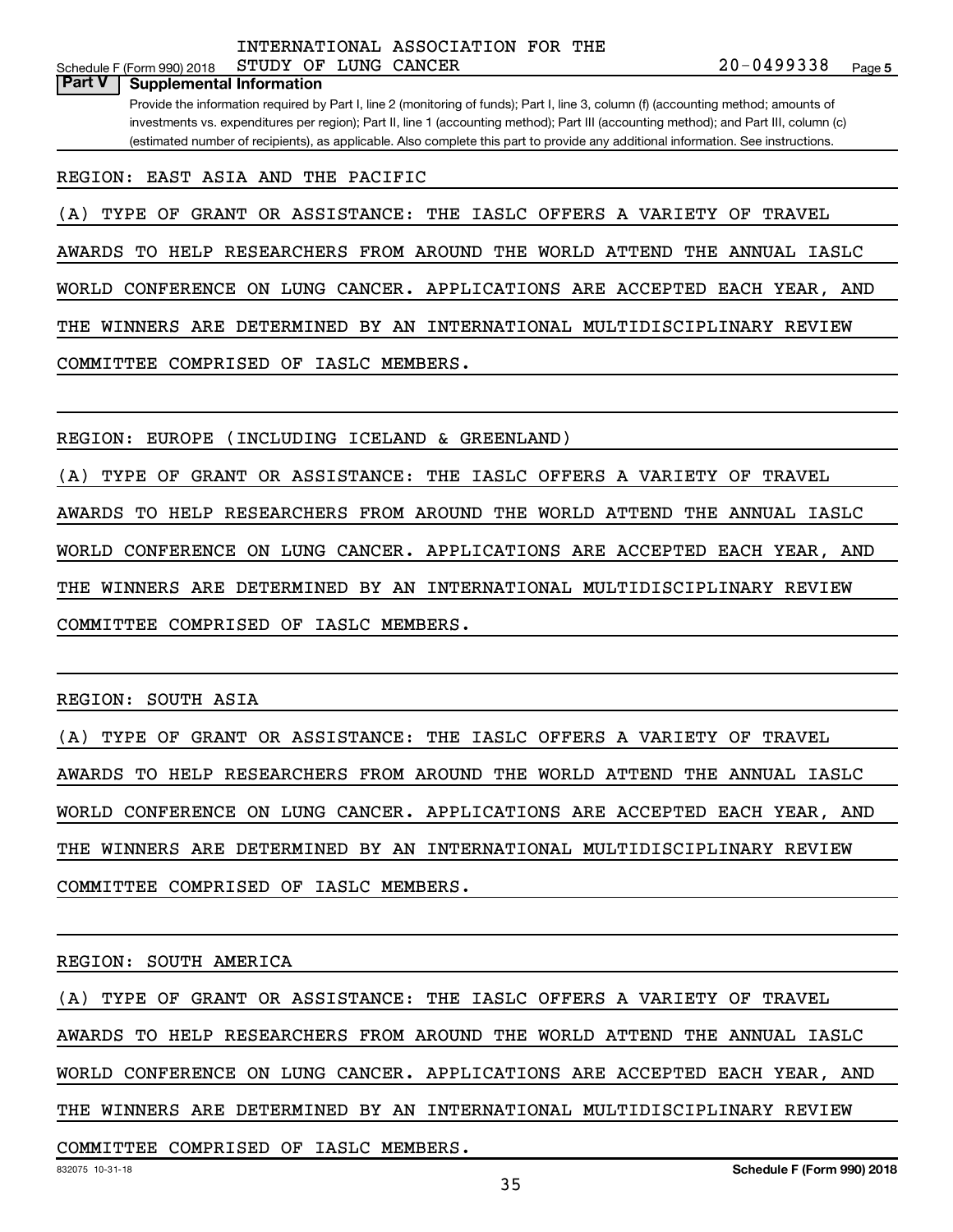# **Part V Supplemental Information**

Provide the information required by Part I, line 2 (monitoring of funds); Part I, line 3, column (f) (accounting method; amounts of investments vs. expenditures per region); Part II, line 1 (accounting method); Part III (accounting method); and Part III, column (c) (estimated number of recipients), as applicable. Also complete this part to provide any additional information. See instructions.

REGION: EAST ASIA AND THE PACIFIC

(A) TYPE OF GRANT OR ASSISTANCE: THE IASLC OFFERS A VARIETY OF TRAVEL

AWARDS TO HELP RESEARCHERS FROM AROUND THE WORLD ATTEND THE ANNUAL IASLC

WORLD CONFERENCE ON LUNG CANCER. APPLICATIONS ARE ACCEPTED EACH YEAR, AND

THE WINNERS ARE DETERMINED BY AN INTERNATIONAL MULTIDISCIPLINARY REVIEW

COMMITTEE COMPRISED OF IASLC MEMBERS.

REGION: EUROPE (INCLUDING ICELAND & GREENLAND)

(A) TYPE OF GRANT OR ASSISTANCE: THE IASLC OFFERS A VARIETY OF TRAVEL AWARDS TO HELP RESEARCHERS FROM AROUND THE WORLD ATTEND THE ANNUAL IASLC WORLD CONFERENCE ON LUNG CANCER. APPLICATIONS ARE ACCEPTED EACH YEAR, AND THE WINNERS ARE DETERMINED BY AN INTERNATIONAL MULTIDISCIPLINARY REVIEW COMMITTEE COMPRISED OF IASLC MEMBERS.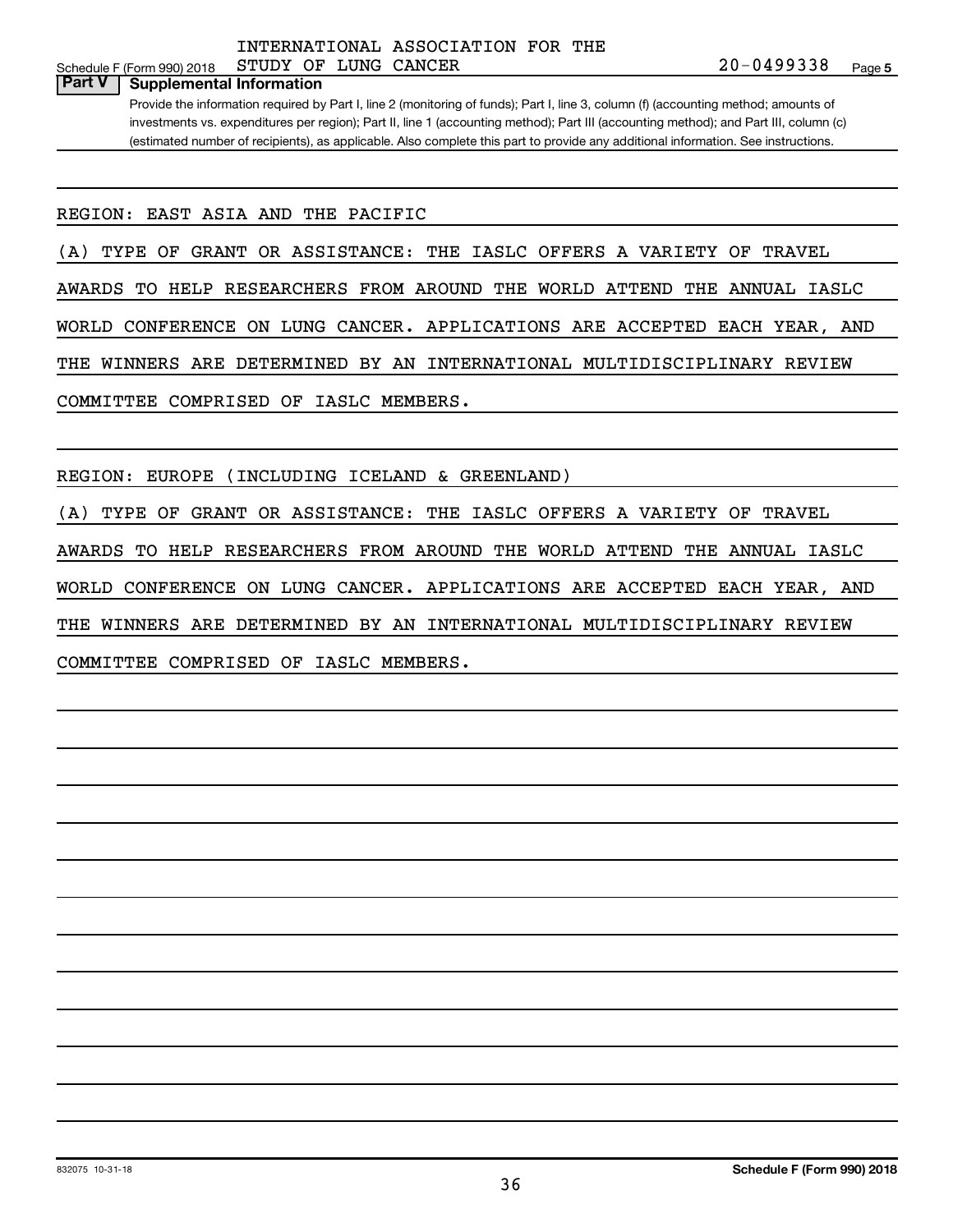| <b>Grants and Other Assistance to Organizations,</b><br><b>SCHEDULE I</b><br>(Form 990)<br>Governments, and Individuals in the United States<br>Complete if the organization answered "Yes" on Form 990, Part IV, line 21 or 22.<br>Attach to Form 990. |                                                     |                      |                                                                                                     |                                                       |                                         |                                               |                                                                                                                                                                          |                                                     |  |  |  |  |
|---------------------------------------------------------------------------------------------------------------------------------------------------------------------------------------------------------------------------------------------------------|-----------------------------------------------------|----------------------|-----------------------------------------------------------------------------------------------------|-------------------------------------------------------|-----------------------------------------|-----------------------------------------------|--------------------------------------------------------------------------------------------------------------------------------------------------------------------------|-----------------------------------------------------|--|--|--|--|
| Department of the Treasury<br>Internal Revenue Service                                                                                                                                                                                                  |                                                     |                      |                                                                                                     | Go to www.irs.gov/Form990 for the latest information. |                                         |                                               |                                                                                                                                                                          | <b>Open to Public</b><br>Inspection                 |  |  |  |  |
| Name of the organization                                                                                                                                                                                                                                |                                                     | STUDY OF LUNG CANCER | INTERNATIONAL ASSOCIATION FOR THE                                                                   |                                                       |                                         |                                               |                                                                                                                                                                          | <b>Employer identification number</b><br>20-0499338 |  |  |  |  |
| Part I                                                                                                                                                                                                                                                  | <b>General Information on Grants and Assistance</b> |                      |                                                                                                     |                                                       |                                         |                                               |                                                                                                                                                                          |                                                     |  |  |  |  |
| $\mathbf 1$<br>Describe in Part IV the organization's procedures for monitoring the use of grant funds in the United States.<br>$\mathbf{2}$                                                                                                            |                                                     |                      |                                                                                                     |                                                       |                                         |                                               | Does the organization maintain records to substantiate the amount of the grants or assistance, the grantees' eligibility for the grants or assistance, and the selection | $\boxed{\text{X}}$ Yes<br>l No                      |  |  |  |  |
| Part II                                                                                                                                                                                                                                                 |                                                     |                      |                                                                                                     |                                                       |                                         |                                               | Grants and Other Assistance to Domestic Organizations and Domestic Governments. Complete if the organization answered "Yes" on Form 990, Part IV, line 21, for any       |                                                     |  |  |  |  |
|                                                                                                                                                                                                                                                         |                                                     |                      | recipient that received more than \$5,000. Part II can be duplicated if additional space is needed. |                                                       |                                         | (f) Method of                                 |                                                                                                                                                                          |                                                     |  |  |  |  |
| 1 (a) Name and address of organization<br>or government                                                                                                                                                                                                 |                                                     | $(b)$ EIN            | (c) IRC section<br>(if applicable)                                                                  | (d) Amount of<br>cash grant                           | (e) Amount of<br>non-cash<br>assistance | valuation (book,<br>FMV, appraisal,<br>other) | (g) Description of<br>noncash assistance                                                                                                                                 | (h) Purpose of grant<br>or assistance               |  |  |  |  |
|                                                                                                                                                                                                                                                         |                                                     |                      |                                                                                                     |                                                       |                                         |                                               |                                                                                                                                                                          |                                                     |  |  |  |  |
|                                                                                                                                                                                                                                                         |                                                     |                      |                                                                                                     |                                                       |                                         |                                               |                                                                                                                                                                          |                                                     |  |  |  |  |
|                                                                                                                                                                                                                                                         |                                                     |                      |                                                                                                     |                                                       |                                         |                                               |                                                                                                                                                                          |                                                     |  |  |  |  |
|                                                                                                                                                                                                                                                         |                                                     |                      |                                                                                                     |                                                       |                                         |                                               |                                                                                                                                                                          |                                                     |  |  |  |  |
|                                                                                                                                                                                                                                                         |                                                     |                      |                                                                                                     |                                                       |                                         |                                               |                                                                                                                                                                          |                                                     |  |  |  |  |
|                                                                                                                                                                                                                                                         |                                                     |                      |                                                                                                     |                                                       |                                         |                                               |                                                                                                                                                                          |                                                     |  |  |  |  |
| $\mathbf{2}$<br>3 Enter total number of other organizations listed in the line 1 table                                                                                                                                                                  |                                                     |                      |                                                                                                     |                                                       |                                         |                                               |                                                                                                                                                                          | ▶                                                   |  |  |  |  |
|                                                                                                                                                                                                                                                         |                                                     |                      |                                                                                                     |                                                       |                                         |                                               |                                                                                                                                                                          |                                                     |  |  |  |  |

**For Paperwork Reduction Act Notice, see the Instructions for Form 990. Schedule I (Form 990) (2018)** LHA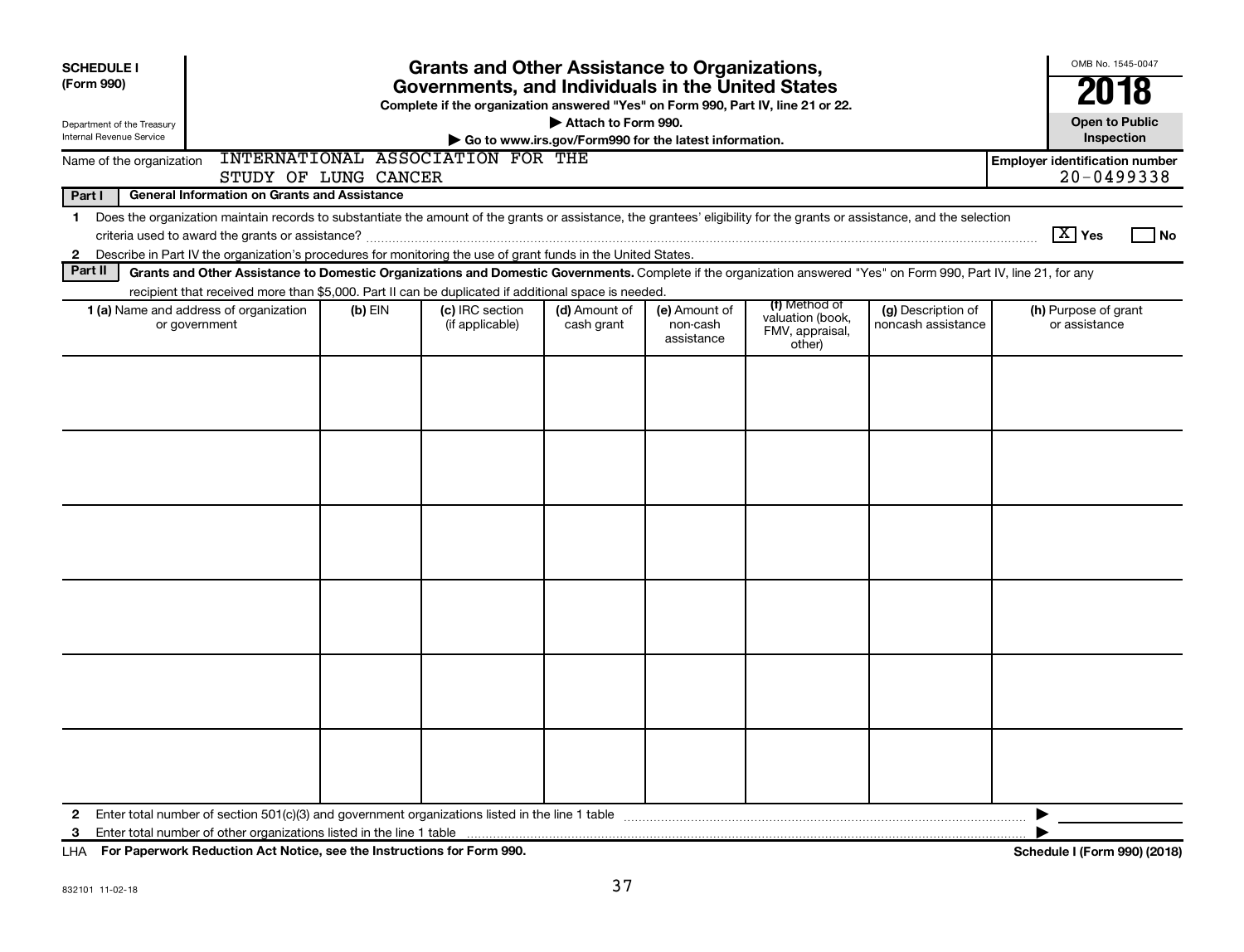Part III | Grants and Other Assistance to Domestic Individuals. Complete if the organization answered "Yes" on Form 990, Part IV, line 22.

Schedule I (Form 990) (2018) STUDY OF LUNG CANCER (2008) Page 20-0499338

(a) Type of grant or assistance **(b)** Number of  $|$  **(c)** Amount of  $|$  **(d)** Amount of non- $|$  **(e)** Method of valuation  $|$  **(f)** Part III can be duplicated if additional space is needed. (e) Method of valuation (book, FMV, appraisal, other) recipients (c) Amount of cash grant (d) Amount of noncash assistance **(f)** Description of noncash assistance IASLC OFFERS A VARIETY OF TRAVEL AWARDS TO HELP RESEARCHERS FROM AROUND THE WORLD ATTEND THE ANNUAL IASLC WORLD CONFERENCE ON LUNG CANCER. APPLICATIONS ARE ACCEPTED EACH YEAR, AND THE  $\begin{array}{ccc} 7 & 12,322. \end{array}$ 

Part IV | Supplemental Information. Provide the information required in Part I, line 2; Part III, column (b); and any other additional information.

PART III, COLUMN (A):

(A) TYPE OF GRANT OR ASSISTANCE: IASLC OFFERS A VARIETY OF TRAVEL AWARDS

TO HELP RESEARCHERS FROM AROUND THE WORLD ATTEND THE ANNUAL IASLC WORLD

CONFERENCE ON LUNG CANCER. APPLICATIONS ARE ACCEPTED EACH YEAR, AND THE

WINNERS ARE DETERMINED BY AN INTERNATIONAL MULTIDISCIPLINARY REVIEW

COMMITTEE COMPRISED OF IASLC MEMBERS.

**2**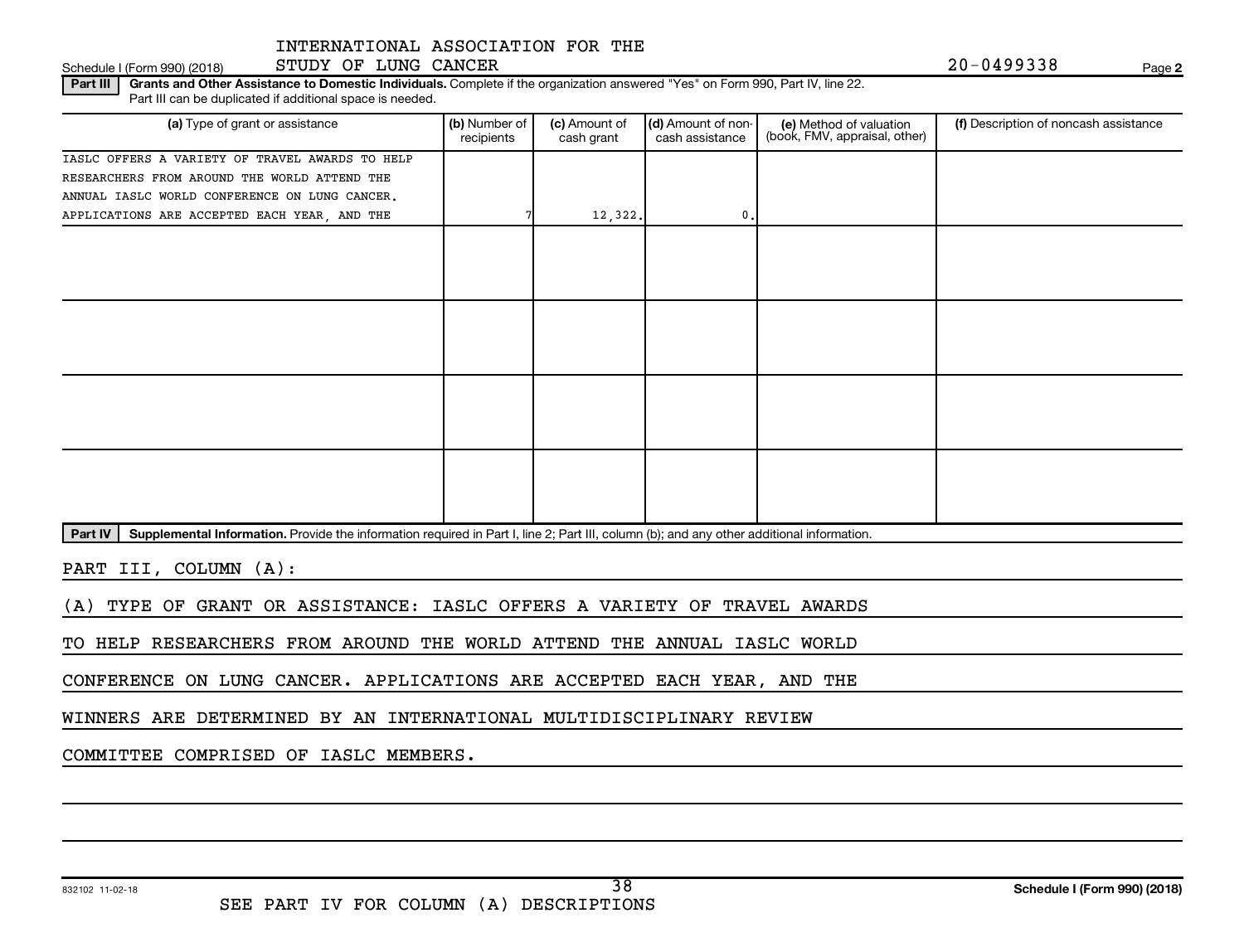| <b>SCHEDULE J</b>                                                                                             |                                                                                                                 | <b>Compensation Information</b>                                                                                           |                                       | OMB No. 1545-0047          |     |                         |  |
|---------------------------------------------------------------------------------------------------------------|-----------------------------------------------------------------------------------------------------------------|---------------------------------------------------------------------------------------------------------------------------|---------------------------------------|----------------------------|-----|-------------------------|--|
| (Form 990)                                                                                                    |                                                                                                                 | For certain Officers, Directors, Trustees, Key Employees, and Highest                                                     |                                       |                            |     |                         |  |
|                                                                                                               |                                                                                                                 | <b>Compensated Employees</b>                                                                                              |                                       | 2018                       |     |                         |  |
| Department of the Treasury                                                                                    |                                                                                                                 | Complete if the organization answered "Yes" on Form 990, Part IV, line 23.<br>Attach to Form 990.                         |                                       | <b>Open to Public</b>      |     |                         |  |
| Internal Revenue Service                                                                                      |                                                                                                                 | Go to www.irs.gov/Form990 for instructions and the latest information.                                                    |                                       | Inspection                 |     |                         |  |
|                                                                                                               | Name of the organization                                                                                        | INTERNATIONAL ASSOCIATION FOR THE                                                                                         | <b>Employer identification number</b> |                            |     |                         |  |
|                                                                                                               |                                                                                                                 | STUDY OF LUNG CANCER                                                                                                      |                                       | 20-0499338                 |     |                         |  |
|                                                                                                               | Part I                                                                                                          | <b>Questions Regarding Compensation</b>                                                                                   |                                       |                            |     |                         |  |
|                                                                                                               |                                                                                                                 |                                                                                                                           |                                       |                            | Yes | No                      |  |
|                                                                                                               |                                                                                                                 | Check the appropriate box(es) if the organization provided any of the following to or for a person listed on Form 990,    |                                       |                            |     |                         |  |
|                                                                                                               |                                                                                                                 | Part VII, Section A, line 1a. Complete Part III to provide any relevant information regarding these items.                |                                       |                            |     |                         |  |
|                                                                                                               | First-class or charter travel                                                                                   | Housing allowance or residence for personal use                                                                           |                                       |                            |     |                         |  |
|                                                                                                               | Travel for companions                                                                                           | Payments for business use of personal residence                                                                           |                                       |                            |     |                         |  |
|                                                                                                               |                                                                                                                 | Health or social club dues or initiation fees<br>Tax indemnification and gross-up payments                                |                                       |                            |     |                         |  |
|                                                                                                               |                                                                                                                 | Discretionary spending account<br>Personal services (such as maid, chauffeur, chef)                                       |                                       |                            |     |                         |  |
|                                                                                                               |                                                                                                                 |                                                                                                                           |                                       |                            |     |                         |  |
|                                                                                                               |                                                                                                                 | <b>b</b> If any of the boxes on line 1a are checked, did the organization follow a written policy regarding payment or    |                                       |                            |     |                         |  |
|                                                                                                               |                                                                                                                 |                                                                                                                           |                                       | 1b                         |     |                         |  |
| 2                                                                                                             |                                                                                                                 | Did the organization require substantiation prior to reimbursing or allowing expenses incurred by all directors,          |                                       |                            |     |                         |  |
|                                                                                                               |                                                                                                                 | trustees, and officers, including the CEO/Executive Director, regarding the items checked on line 1a?                     |                                       | $\mathbf{2}$               | х   |                         |  |
|                                                                                                               |                                                                                                                 |                                                                                                                           |                                       |                            |     |                         |  |
| з                                                                                                             |                                                                                                                 | Indicate which, if any, of the following the filing organization used to establish the compensation of the organization's |                                       |                            |     |                         |  |
|                                                                                                               |                                                                                                                 | CEO/Executive Director. Check all that apply. Do not check any boxes for methods used by a related organization to        |                                       |                            |     |                         |  |
|                                                                                                               |                                                                                                                 | establish compensation of the CEO/Executive Director, but explain in Part III.                                            |                                       |                            |     |                         |  |
|                                                                                                               | Compensation committee                                                                                          | Written employment contract                                                                                               |                                       |                            |     |                         |  |
|                                                                                                               |                                                                                                                 | Independent compensation consultant<br>Compensation survey or study                                                       |                                       |                            |     |                         |  |
|                                                                                                               | $ \mathbf{X} $ Form 990 of other organizations                                                                  | $\boxed{\textbf{X}}$ Approval by the board or compensation committee                                                      |                                       |                            |     |                         |  |
|                                                                                                               |                                                                                                                 |                                                                                                                           |                                       |                            |     |                         |  |
| 4                                                                                                             |                                                                                                                 | During the year, did any person listed on Form 990, Part VII, Section A, line 1a, with respect to the filing              |                                       |                            |     |                         |  |
|                                                                                                               | organization or a related organization:                                                                         |                                                                                                                           |                                       | 4a                         |     | x                       |  |
|                                                                                                               | Receive a severance payment or change-of-control payment?<br>а                                                  |                                                                                                                           |                                       |                            |     | $\overline{\mathbf{X}}$ |  |
| b                                                                                                             |                                                                                                                 |                                                                                                                           |                                       | 4b<br>4c                   |     | X                       |  |
|                                                                                                               |                                                                                                                 |                                                                                                                           |                                       |                            |     |                         |  |
| If "Yes" to any of lines 4a-c, list the persons and provide the applicable amounts for each item in Part III. |                                                                                                                 |                                                                                                                           |                                       |                            |     |                         |  |
|                                                                                                               |                                                                                                                 | Only section 501(c)(3), 501(c)(4), and 501(c)(29) organizations must complete lines 5-9.                                  |                                       |                            |     |                         |  |
|                                                                                                               |                                                                                                                 | For persons listed on Form 990, Part VII, Section A, line 1a, did the organization pay or accrue any compensation         |                                       |                            |     |                         |  |
|                                                                                                               | contingent on the revenues of:                                                                                  |                                                                                                                           |                                       |                            |     |                         |  |
| a                                                                                                             |                                                                                                                 |                                                                                                                           |                                       | 5a                         |     | x                       |  |
|                                                                                                               |                                                                                                                 |                                                                                                                           |                                       | 5b                         |     | $\overline{\texttt{x}}$ |  |
|                                                                                                               |                                                                                                                 | If "Yes" on line 5a or 5b, describe in Part III.                                                                          |                                       |                            |     |                         |  |
|                                                                                                               |                                                                                                                 | 6 For persons listed on Form 990, Part VII, Section A, line 1a, did the organization pay or accrue any compensation       |                                       |                            |     |                         |  |
|                                                                                                               | contingent on the net earnings of:                                                                              |                                                                                                                           |                                       |                            |     |                         |  |
| a                                                                                                             |                                                                                                                 |                                                                                                                           |                                       | 6a                         |     | x                       |  |
|                                                                                                               |                                                                                                                 |                                                                                                                           |                                       | 6b                         |     | $\overline{\texttt{x}}$ |  |
|                                                                                                               |                                                                                                                 | If "Yes" on line 6a or 6b, describe in Part III.                                                                          |                                       |                            |     |                         |  |
|                                                                                                               |                                                                                                                 | 7 For persons listed on Form 990, Part VII, Section A, line 1a, did the organization provide any nonfixed payments        |                                       |                            |     |                         |  |
|                                                                                                               |                                                                                                                 |                                                                                                                           |                                       | 7                          |     | х                       |  |
| 8                                                                                                             | Were any amounts reported on Form 990, Part VII, paid or accrued pursuant to a contract that was subject to the |                                                                                                                           |                                       |                            |     |                         |  |
|                                                                                                               |                                                                                                                 |                                                                                                                           |                                       | 8                          |     | х                       |  |
| 9                                                                                                             |                                                                                                                 | If "Yes" on line 8, did the organization also follow the rebuttable presumption procedure described in                    |                                       |                            |     |                         |  |
|                                                                                                               |                                                                                                                 |                                                                                                                           |                                       | 9                          |     |                         |  |
|                                                                                                               |                                                                                                                 | LHA For Paperwork Reduction Act Notice, see the Instructions for Form 990.                                                |                                       | Schedule J (Form 990) 2018 |     |                         |  |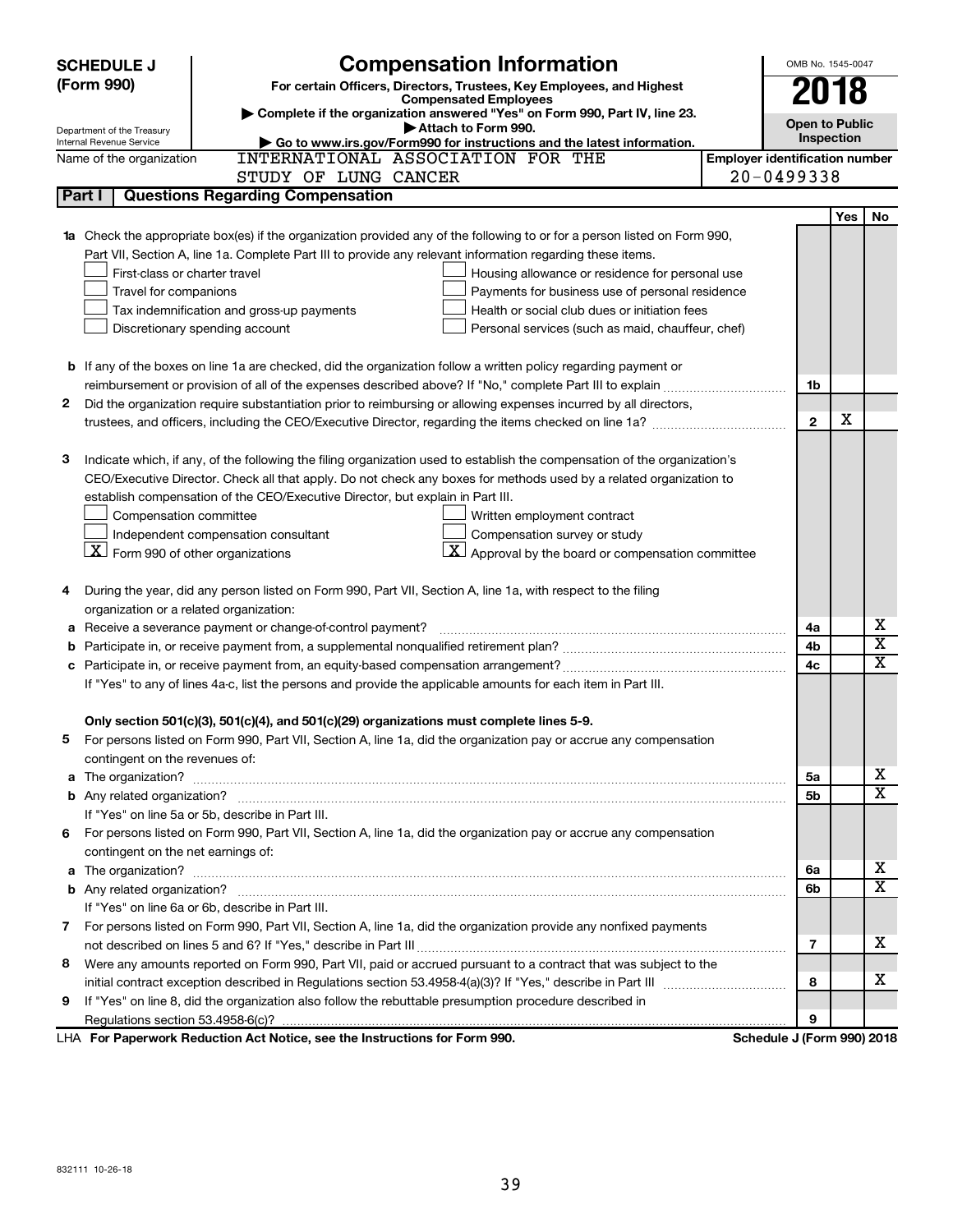Schedule J (Form 990) 2018 STUDY OF LUNG CANCER Page 20-0499338

#### Part II | Officers, Directors, Trustees, Key Employees, and Highest Compensated Employees. Use duplicate copies if additional space is needed.

For each individual whose compensation must be reported on Schedule J, report compensation from the organization on row (i) and from related organizations, described in the instructions, on row (ii). Do not list any individuals that aren't listed on Form 990, Part VII.

Note: The sum of columns (B)(i)-(iii) for each listed individual must equal the total amount of Form 990, Part VII, Section A, line 1a, applicable column (D) and (E) amounts for that individual.

| (A) Name and Title          |      |                          | (B) Breakdown of W-2 and/or 1099-MISC compensation |                                           | (C) Retirement and<br>other deferred | (D) Nontaxable<br>benefits | (E) Total of columns        | (F) Compensation                                           |
|-----------------------------|------|--------------------------|----------------------------------------------------|-------------------------------------------|--------------------------------------|----------------------------|-----------------------------|------------------------------------------------------------|
|                             |      | (i) Base<br>compensation | (ii) Bonus &<br>incentive<br>compensation          | (iii) Other<br>reportable<br>compensation | compensation                         |                            | $(B)(i)$ - $(D)$            | in column (B)<br>reported as deferred<br>on prior Form 990 |
| DAVID MESKO<br>(1)          | (i)  | $\overline{0}$ .         | $\overline{\mathbf{0}}$ .                          | $\overline{0}$ .                          | $\overline{0}$ .                     | $\overline{0}$ .           | 0.                          | $\overline{\mathbf{0}}$ .                                  |
| CEO                         | (ii) | 205,000.                 | $\overline{\mathbf{0}}$ .                          | $\overline{0}$ .                          | $\overline{0}$ .                     | 21,475.                    | 226, 475.                   | $\overline{0}$ .                                           |
| MURRY WYNES<br>(2)          | (i)  | $\overline{0}$ .         | $\overline{\mathbf{0}}$ .                          | $\overline{\mathbf{0}}$ .                 | $\mathbf 0$ .                        | 0.                         | $\overline{0}$ .            | $\overline{0}$ .                                           |
| DIRECTOR OF SCIENTIFIC AFF  | (ii) | 138,212.                 | $\overline{0}$ .                                   | $\overline{\mathbf{0}}$ .                 | $\overline{0}$ .                     | 14,840.                    | 153,052.                    | $\overline{0}$ .                                           |
| FRED HIRSCH, MD, PHD<br>(3) | (i)  | $\overline{0}$ .         | $\overline{\mathfrak{o}}$ .                        | $\overline{\mathbf{0}}$ .                 | $\overline{0}$ .                     | 0.                         | $\overline{\mathfrak{o}}$ . | $\overline{0}$ .                                           |
| FORMER CEO/SECRETARY        | (ii) | 317,864.                 | $\overline{\mathfrak{o}}$ .                        | $\overline{0}$ .                          | $\overline{0}$ .                     | 26,923.                    | 344,787.                    | $\overline{0}$ .                                           |
|                             | (i)  |                          |                                                    |                                           |                                      |                            |                             |                                                            |
|                             | (ii) |                          |                                                    |                                           |                                      |                            |                             |                                                            |
|                             | (i)  |                          |                                                    |                                           |                                      |                            |                             |                                                            |
|                             | (ii) |                          |                                                    |                                           |                                      |                            |                             |                                                            |
|                             | (i)  |                          |                                                    |                                           |                                      |                            |                             |                                                            |
|                             | (ii) |                          |                                                    |                                           |                                      |                            |                             |                                                            |
|                             | (i)  |                          |                                                    |                                           |                                      |                            |                             |                                                            |
|                             | (ii) |                          |                                                    |                                           |                                      |                            |                             |                                                            |
|                             | (i)  |                          |                                                    |                                           |                                      |                            |                             |                                                            |
|                             | (ii) |                          |                                                    |                                           |                                      |                            |                             |                                                            |
|                             | (i)  |                          |                                                    |                                           |                                      |                            |                             |                                                            |
|                             | (ii) |                          |                                                    |                                           |                                      |                            |                             |                                                            |
|                             | (i)  |                          |                                                    |                                           |                                      |                            |                             |                                                            |
|                             | (ii) |                          |                                                    |                                           |                                      |                            |                             |                                                            |
|                             | (i)  |                          |                                                    |                                           |                                      |                            |                             |                                                            |
|                             | (ii) |                          |                                                    |                                           |                                      |                            |                             |                                                            |
|                             | (i)  |                          |                                                    |                                           |                                      |                            |                             |                                                            |
|                             | (ii) |                          |                                                    |                                           |                                      |                            |                             |                                                            |
|                             | (i)  |                          |                                                    |                                           |                                      |                            |                             |                                                            |
|                             | (ii) |                          |                                                    |                                           |                                      |                            |                             |                                                            |
|                             | (i)  |                          |                                                    |                                           |                                      |                            |                             |                                                            |
|                             | (ii) |                          |                                                    |                                           |                                      |                            |                             |                                                            |
|                             | (i)  |                          |                                                    |                                           |                                      |                            |                             |                                                            |
|                             | (ii) |                          |                                                    |                                           |                                      |                            |                             |                                                            |
|                             | (i)  |                          |                                                    |                                           |                                      |                            |                             |                                                            |
|                             | (ii) |                          |                                                    |                                           |                                      |                            |                             |                                                            |

**Schedule J (Form 990) 2018**

**2**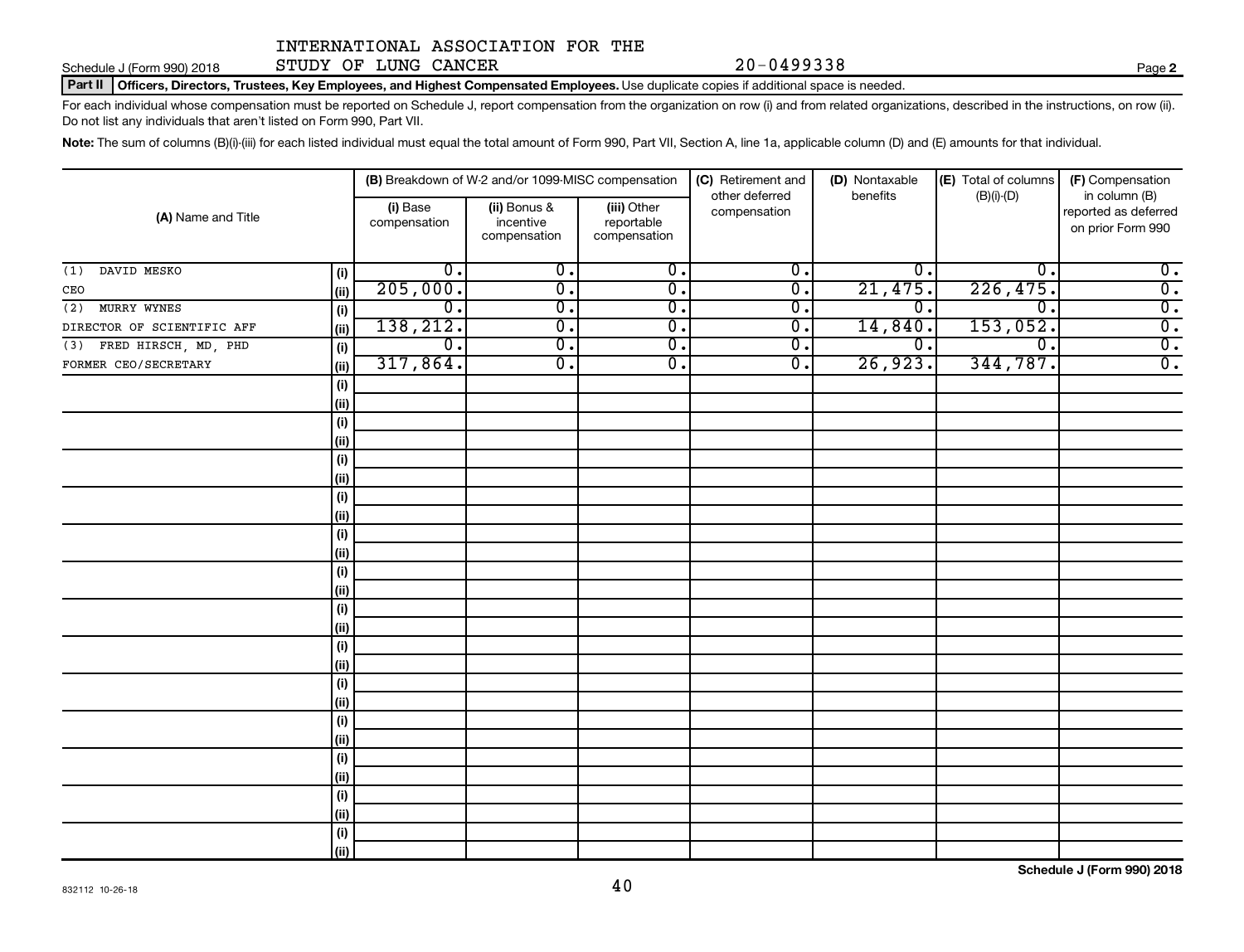### **Part III Supplemental Information**

Provide the information, explanation, or descriptions required for Part I, lines 1a, 1b, 3, 4a, 4b, 4c, 5a, 5b, 6a, 6b, 7, and 8, and for Part II. Also complete this part for any additional information.

**Schedule J (Form 990) 2018**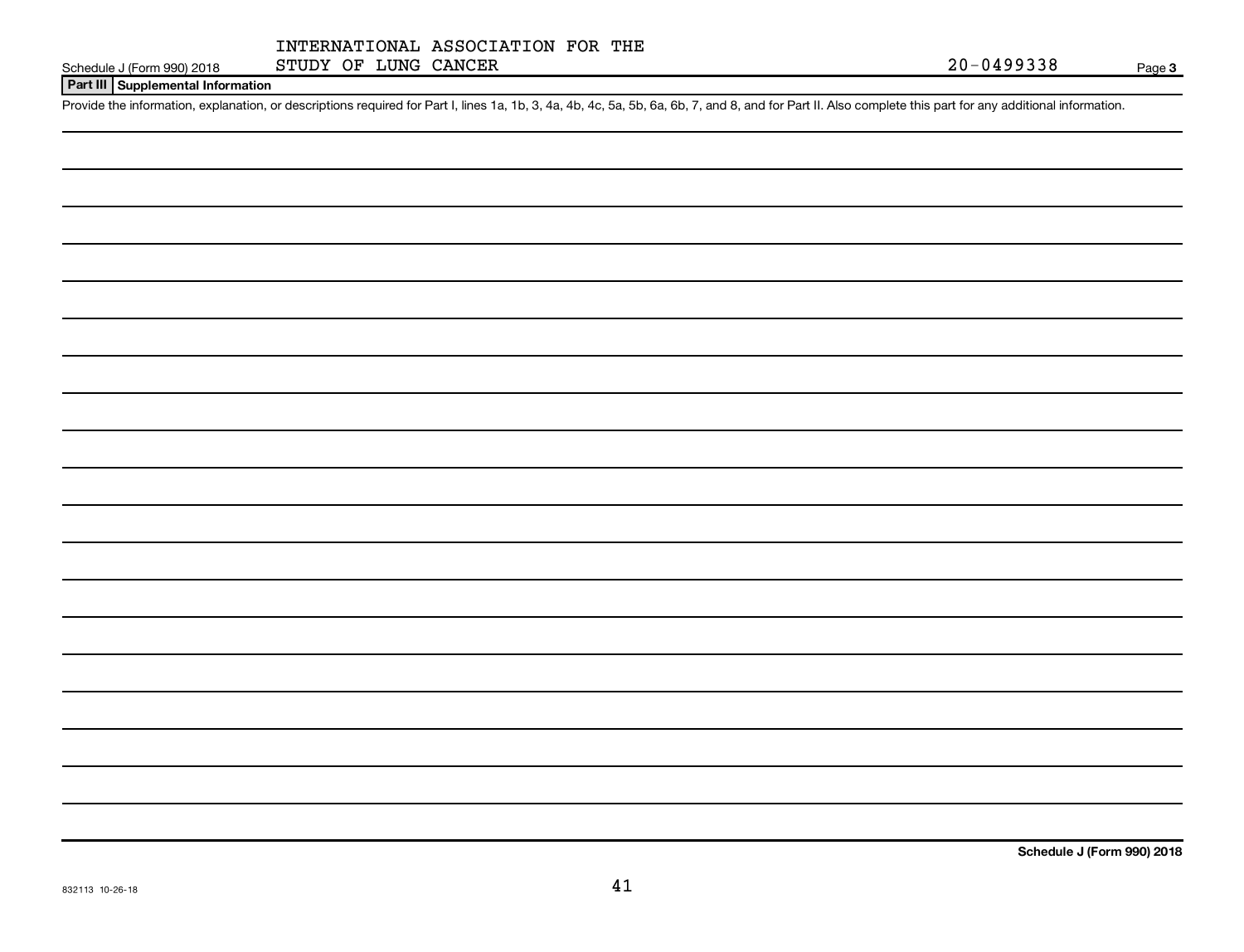**(Form 990 or 990-EZ)**

**Complete to provide information for responses to specific questions on Form 990 or 990-EZ or to provide any additional information. | Attach to Form 990 or 990-EZ.** SCHEDULE O **Supplemental Information to Form 990 or 990-EZ 2018**<br>(Form 990 or 990-EZ) Complete to provide information for responses to specific questions on

**| Go to www.irs.gov/Form990 for the latest information.**

Department of the Treasury Internal Revenue Service Name of the organization

INTERNATIONAL ASSOCIATION FOR THE STUDY OF LUNG CANCER 20-0499338

**Inspection Employer identification number**

OMB No. 1545-0047

**Open to Public**

FORM 990, PART I, LINE 1, DESCRIPTION OF ORGANIZATION MISSION:

OTHER ASPECTS OF LUNG CANCER AND OTHER THORACIC MALIGNANCIES.

TO PROVIDE EDUCATION AND INFORMATION ABOUT LUNG CANCER AND OTHER

THORACIC MALIGNANCIES TO IASLC MEMBERS, TO THE MEDICAL COMMUNITY AT

LARGE, AND TO THE PUBLIC.

TO USE ALL AVAILABLE MEANS TO ELIMINATE LUNG CANCER AND OTHER THORACIC

MALIGNANCIES AS A HEALTH THREAT FOR THE INDIVIDUAL PATIENT AND

THROUGHOUT THE WORLD.

FORM 990, PART III, LINE 1, DESCRIPTION OF ORGANIZATION MISSION:

THORACIC MALIGNANCIES TO IASLC MEMBERS, TO THE MEDICAL COMMUNITY AT

LARGE, AND TO THE PUBLIC.

TO USE ALL AVAILABLE MEANS TO ELIMINATE LUNG CANCER AND OTHER THORACIC

MALIGNANCIES AS A HEALTH THREAT FOR THE INDIVIDUAL PATIENT AND

THROUGHOUT THE WORLD.

FORM 990, PART VI, SECTION A, LINE 2:

PIA HIRSCH, DIRECTOR OF EDUCATION AND FRED HIRSCH, FORMER CEO, MD, PHD, ARE SPOUSES.

FORM 990, PART VI, SECTION B, LINE 11B: FOR 2018, THE CEO & CFO WILL REVIEW THE RETURN PRIOR TO THE FILING OF FORM 990. THE TAX RETURN WILL BE AVAILABLE TO THE BOARD AND FINANCE COMMITTEE FOR REVIEW FOLLOWING THE FILING OF FORM 990.

FORM 990, PART VI, SECTION B, LINE 12C: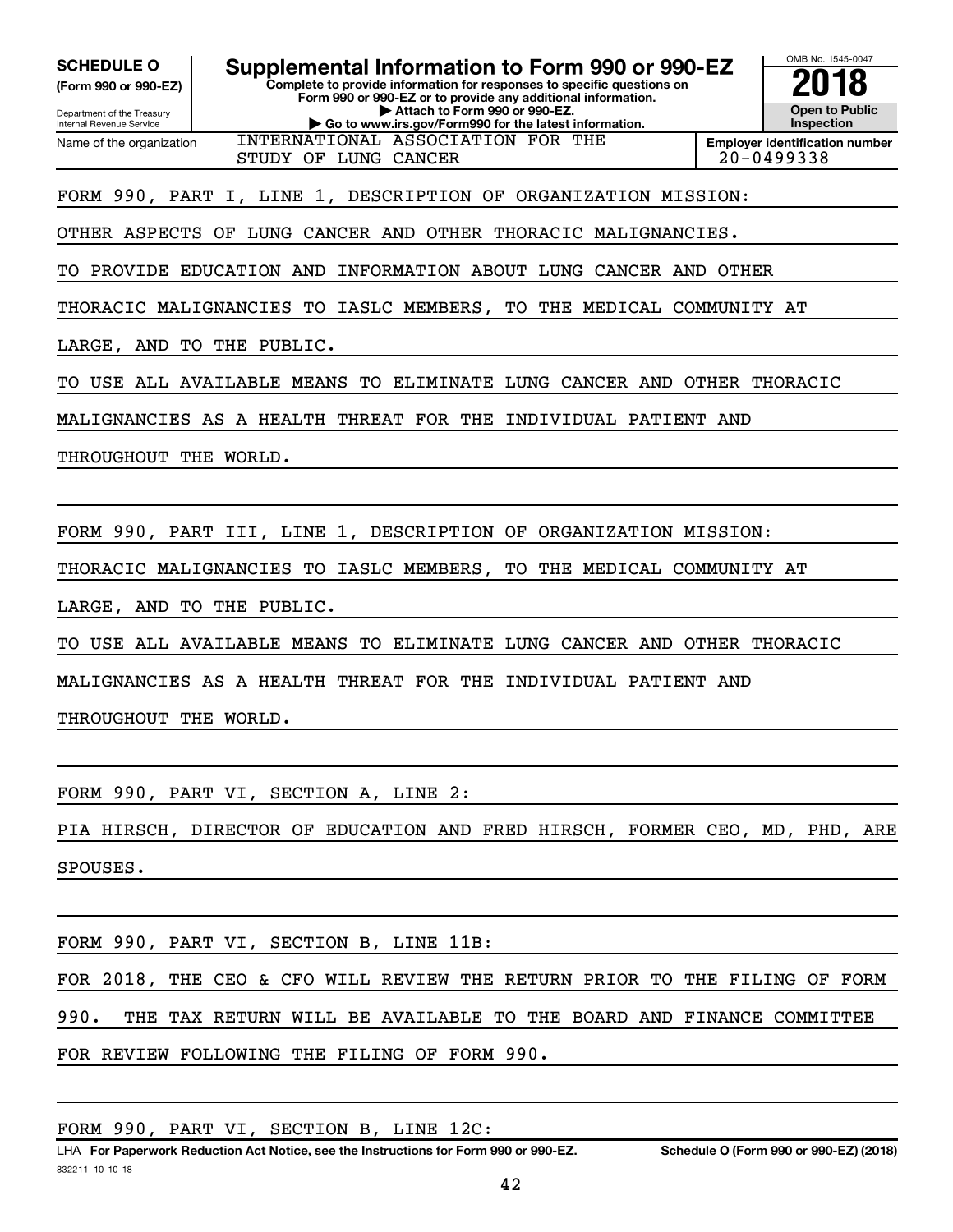| Schedule O (Form 990 or 990-EZ) (2018)<br>Name of the organization INTERNATIONAL ASSOCIATION FOR THE<br>STUDY OF LUNG CANCER                                                                                                                                   | Page 2<br><b>Employer identification number</b><br>$20 - 0499338$          |
|----------------------------------------------------------------------------------------------------------------------------------------------------------------------------------------------------------------------------------------------------------------|----------------------------------------------------------------------------|
| THROUGH YEARLY REVIEWS                                                                                                                                                                                                                                         |                                                                            |
| FORM 990, PART VI, SECTION B, LINE 15:                                                                                                                                                                                                                         |                                                                            |
| THROUGH YEARLY REVIEWS<br>and the control of the control of the control of the control of the control of the control of the control of the                                                                                                                     |                                                                            |
| FORM 990, PART VI, SECTION C, LINE 19:                                                                                                                                                                                                                         |                                                                            |
| <b>AVAILABLE UPON REQUEST</b><br>the control of the control of the control of the control of the control of the control of the control of the control of the control of the control of the control of the control of the control of the control of the control |                                                                            |
| FORM 990, PART XI, LINE 9, CHANGES IN NET ASSETS:                                                                                                                                                                                                              | the control of the control of the control of the control of the control of |
| ROUNDING                                                                                                                                                                                                                                                       | $-1.$                                                                      |
| PART XII, LINE 2C<br>the control of the control of the control of the control of the control of the control of the control of the control of the control of the control of the control of the control of the control of the control of the control             |                                                                            |
| NO CHANGES TO PROCEDURES IN CURRENT YEAR                                                                                                                                                                                                                       |                                                                            |
|                                                                                                                                                                                                                                                                |                                                                            |
|                                                                                                                                                                                                                                                                |                                                                            |
|                                                                                                                                                                                                                                                                |                                                                            |
|                                                                                                                                                                                                                                                                |                                                                            |
|                                                                                                                                                                                                                                                                |                                                                            |
|                                                                                                                                                                                                                                                                |                                                                            |
|                                                                                                                                                                                                                                                                |                                                                            |
|                                                                                                                                                                                                                                                                |                                                                            |